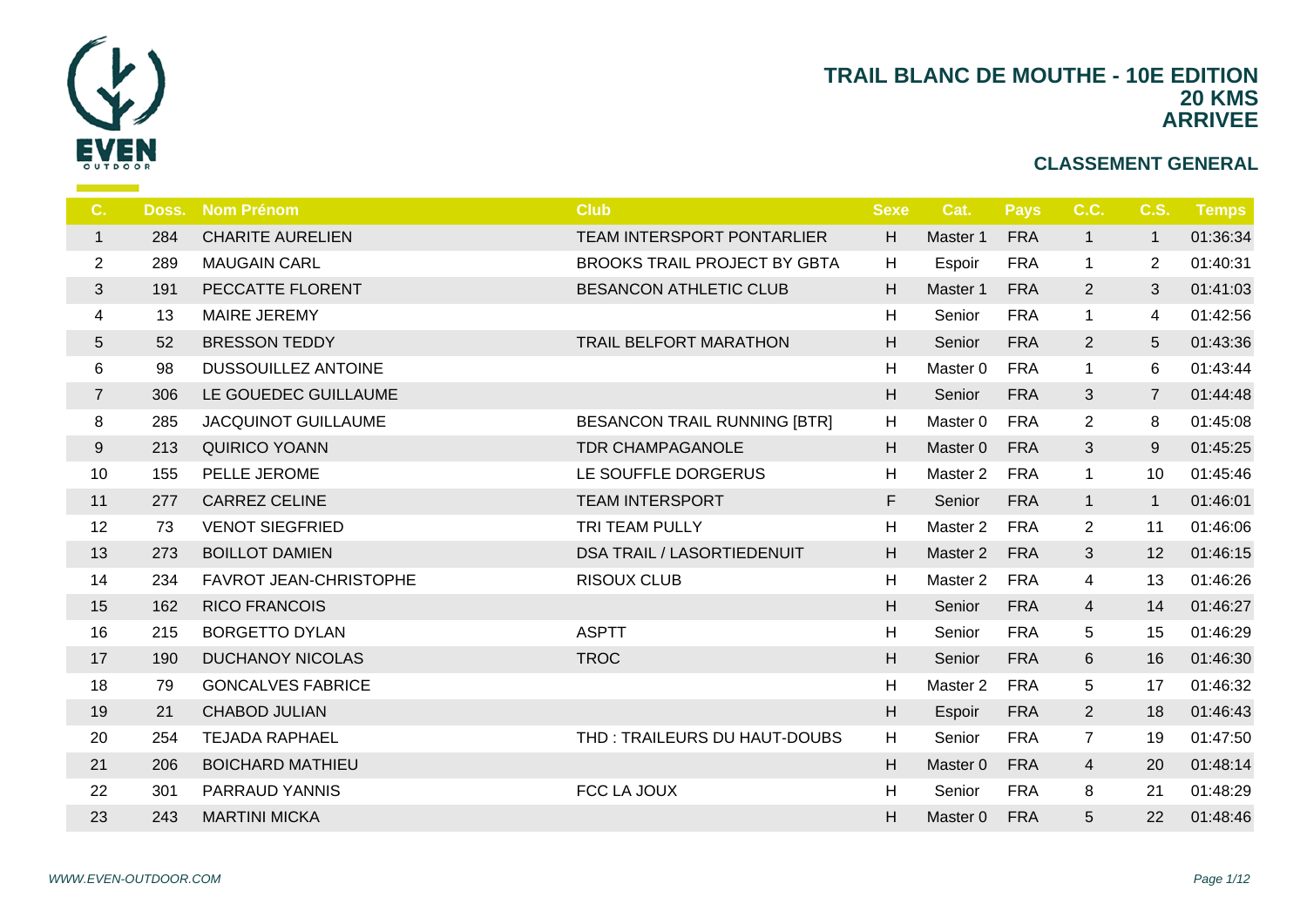

| C. | Doss. | <b>Nom Prénom</b>            | <b>Club</b>                     | <b>Sexe</b>               | Cat.                | <b>Pays</b> | C.C.           | <b>C.S.</b>    | Temps    |
|----|-------|------------------------------|---------------------------------|---------------------------|---------------------|-------------|----------------|----------------|----------|
| 24 | 36    | <b>FAIVRE-PIERRET PASCAL</b> | <b>CAWALTAG</b>                 | H                         | Master 1            | <b>FRA</b>  | $\mathbf{3}$   | 23             | 01:49:39 |
| 25 | 218   | <b>DHOTE LUCAS</b>           |                                 | H                         | Senior              | <b>FRA</b>  | 9              | 24             | 01:49:45 |
| 26 | 237   | <b>GIRARDET GWENAEL</b>      |                                 | H                         | Master <sub>0</sub> | <b>FRA</b>  | 6              | 25             | 01:50:08 |
| 27 | 264   | <b>BRAHIER JONATHAN</b>      |                                 | H                         | Senior              | <b>FRA</b>  | 10             | 26             | 01:50:16 |
| 27 | 166   | <b>VUILLEMOT JEROME</b>      |                                 | H                         | Master 1            | <b>FRA</b>  | $\overline{4}$ | 26             | 01:50:16 |
| 29 | 49    | <b>DUPONT JULIEN</b>         |                                 | H                         | Master 0            | <b>FRA</b>  | $\overline{7}$ | 28             | 01:50:21 |
| 30 | 298   | <b>LEGALERY THOMAS</b>       |                                 | $\boldsymbol{\mathsf{H}}$ | Master <sub>0</sub> | <b>FRA</b>  | 8              | 29             | 01:50:35 |
| 31 | 86    | <b>BROSSARD MIKAEL</b>       |                                 | H                         | Senior              | <b>FRA</b>  | 11             | 30             | 01:50:39 |
| 32 | 261   | <b>GUINCHARD THOMAS</b>      | FC VAL DE LOUE                  | H                         | Master 1            | <b>FRA</b>  | $\overline{5}$ | 31             | 01:50:49 |
| 33 | 300   | <b>BARROSO FRANCK</b>        | TRI TEAM PULLY                  | H                         | Master 1            | SUI         | 6              | 32             | 01:50:50 |
| 34 | 61    | <b>ROCH PABLO</b>            |                                 | H                         | Espoir              | <b>FRA</b>  | 3              | 33             | 01:50:58 |
| 35 | 30    | <b>GAGEY THOMAS</b>          | <b>BESANCON ATHLETIC CLUB</b>   | H                         | Master 1            | <b>FRA</b>  | $\overline{7}$ | 34             | 01:51:10 |
| 36 | 97    | <b>GIROD MATHIEU</b>         | <b>EJCA</b>                     | H                         | Senior              | <b>FRA</b>  | 12             | 35             | 01:51:17 |
| 37 | 15    | <b>ZINNI DONATO</b>          |                                 | H                         | Master <sub>2</sub> | <b>ITA</b>  | 6              | 36             | 01:51:35 |
| 38 | 260   | <b>MAUGAIN LUCAS</b>         | A LA FERME MAUGAIN              | H                         | Senior              | <b>FRA</b>  | 13             | 37             | 01:51:59 |
| 39 | 20    | POURCELOT ROMAIN             | BESANCON ATHLETIC CLUB / CLUB A | H                         | Master 0            | <b>FRA</b>  | $9\,$          | 38             | 01:52:14 |
| 40 | 268   | <b>BARRE FLAVIEN</b>         | <b>DSA</b>                      | H                         | Senior              | <b>FRA</b>  | 14             | 39             | 01:52:17 |
| 41 | 272   | <b>JACQUES GREGORY</b>       | FCC LA JOUX                     | H                         | Senior              | <b>FRA</b>  | 15             | 40             | 01:52:18 |
| 42 | 176   | <b>HUSSON ROMAIN</b>         | <b>BESANCON ATHLETIC CLUB</b>   | H                         | Senior              | <b>FRA</b>  | 16             | 41             | 01:52:20 |
| 43 | 293   | <b>LOYER CARINE</b>          |                                 | F                         | Master 1            | <b>FRA</b>  | $\mathbf{1}$   | $\overline{2}$ | 01:52:22 |
| 44 | 205   | <b>MICHEL TEO</b>            |                                 | H                         | Espoir              | <b>FRA</b>  | $\overline{4}$ | 42             | 01:52:26 |
| 45 | 107   | <b>FIGARD PIERRE NICOLAS</b> |                                 | H                         | Master 0            | <b>FRA</b>  | 10             | 43             | 01:52:59 |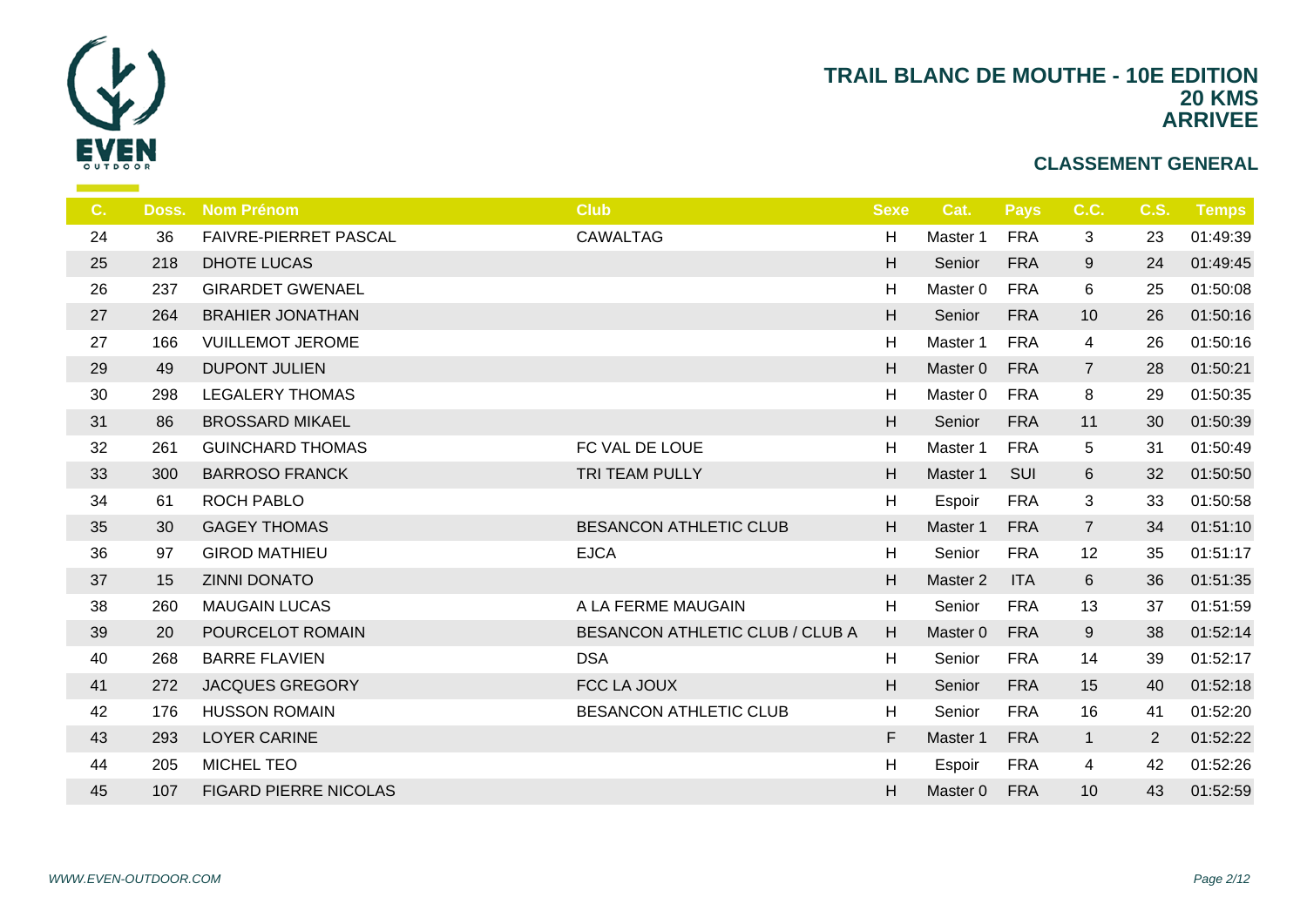

| C. | Doss. | <b>Nom Prénom</b>           | <b>Club</b>                         | <b>Sexe</b>  | Cat.     | <b>Pays</b> | C.C.           | <b>C.S.</b> | Temps    |
|----|-------|-----------------------------|-------------------------------------|--------------|----------|-------------|----------------|-------------|----------|
| 46 | 117   | <b>SORDEL MICKAEL</b>       |                                     | H            | Master 0 | <b>FRA</b>  | 11             | 44          | 01:53:08 |
| 46 | 163   | <b>CHABERT JEROME</b>       | <b>BESANCCON ATHLETIC CLUB</b>      | H            | Master 2 | <b>FRA</b>  | $\overline{7}$ | 44          | 01:53:08 |
| 48 | 214   | <b>CUBY YANNICK</b>         | <b>EJCA</b>                         | H            | Master 3 | <b>FRA</b>  | $\mathbf{1}$   | 46          | 01:53:18 |
| 49 | 178   | <b>MAILLARD EMMANUEL</b>    | <b>LASORTIEDENUIT</b>               | H            | Master 3 | <b>FRA</b>  | $\overline{2}$ | 47          | 01:53:26 |
| 50 | 154   | <b>MINAUX ERIC</b>          |                                     | H            | Master 2 | <b>FRA</b>  | 8              | 48          | 01:53:27 |
| 51 | 274   | SOLDAVINI JAMES             | <b>COURTOUJOURS</b>                 | H            | Master 2 | <b>FRA</b>  | 9              | 49          | 01:53:32 |
| 52 | 245   | <b>BAURAND ANTHONY</b>      | <b>DSA</b>                          | H            | Senior   | <b>FRA</b>  | 17             | 50          | 01:54:29 |
| 53 | 302   | <b>GASPARDO QUENTIN</b>     |                                     | H            | Senior   | <b>FRA</b>  | 18             | 51          | 01:54:30 |
| 54 | 201   | <b>FLAHAUT MICHAEL</b>      |                                     | H            | Master 2 | <b>FRA</b>  | 10             | 52          | 01:54:32 |
| 55 | 207   | <b>DEBAY BLAISE</b>         | ASSOCIATION BEAUNE ATHLETISME       | H            | Master 2 | <b>BEL</b>  | 11             | 53          | 01:54:42 |
| 55 | 283   | <b>LIGIER JEAN PHILIPPE</b> |                                     | H            | Master 1 | <b>FRA</b>  | 8              | 53          | 01:54:42 |
| 55 | 62    | <b>MOUGNARD STEPHANE</b>    | DOLE AC                             | H            | Master 1 | <b>FRA</b>  | 8              | 53          | 01:54:42 |
| 58 | 76    | PECHEUR CHARLES             |                                     | H            | Master 2 | <b>FRA</b>  | 12             | 56          | 01:54:43 |
| 59 | 299   | <b>WECK MATHIEU</b>         | <b>BESANCON TRAIL RUNNING [BTR]</b> | H            | Senior   | <b>FRA</b>  | 19             | 57          | 01:54:48 |
| 60 | 143   | <b>COUSIN PIERRE-HUGUES</b> | <b>BESANCON ATHLETIC CLUB</b>       | H            | Master 0 | <b>FRA</b>  | 12             | 58          | 01:54:50 |
| 61 | 95    | <b>LIMACHER ERIC</b>        | LES COUREURS D'ANROZ                | H            | Master 4 | <b>FRA</b>  | $\mathbf{1}$   | 59          | 01:54:51 |
| 62 | 266   | <b>JERUSALMY ROMAIN</b>     |                                     | H            | Master 1 | <b>FRA</b>  | 10             | 60          | 01:54:53 |
| 63 | 267   | <b>DHOTE JIMMY</b>          |                                     | H            | Senior   | <b>FRA</b>  | 20             | 61          | 01:54:54 |
| 64 | 221   | <b>ROUSSILLON PIERRE</b>    | <b>MEHAUT</b>                       | $\mathsf{H}$ | Master 1 | <b>FRA</b>  | 11             | 62          | 01:55:24 |
| 65 | 222   | <b>MONNEY MAXIME</b>        |                                     | H            | Senior   | <b>FRA</b>  | 21             | 63          | 01:55:25 |
| 66 | 157   | <b>LAFARGE JULIEN</b>       | <b>ACCRORUN VILLEPREUX</b>          | H            | Master 1 | <b>FRA</b>  | 12             | 64          | 01:56:00 |
| 67 | 77    | <b>BONNEFOY OLIVIER</b>     | <b>BESANCON ATHLETIC CLUB</b>       | H            | Master 3 | <b>FRA</b>  | 3              | 65          | 01:56:01 |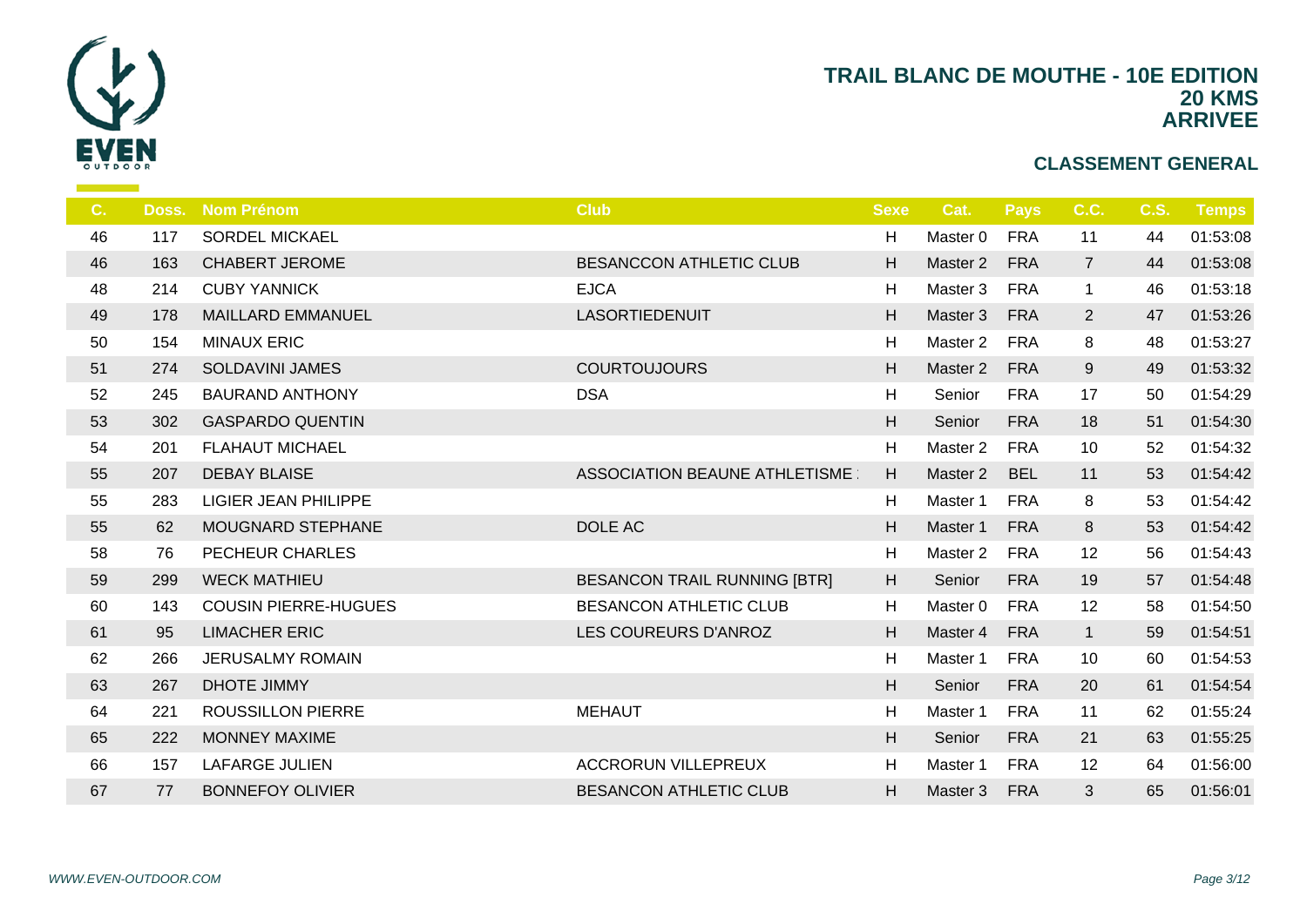

| C. | Doss. | <b>Nom Prénom</b>           | <b>Club</b>                     | <b>Sexe</b> | Cat.                | <b>Pays</b> | C.C.           | <b>C.S.</b>    | <b>Temps</b> |
|----|-------|-----------------------------|---------------------------------|-------------|---------------------|-------------|----------------|----------------|--------------|
| 68 | 22    | <b>DUMAIN LEANDRE</b>       | <b>TCC</b>                      | H           | Master <sub>0</sub> | <b>FRA</b>  | 13             | 66             | 01:56:16     |
| 69 | 303   | <b>GUY VINCENT</b>          |                                 | H           | Senior              | <b>FRA</b>  | 22             | 67             | 01:56:27     |
| 70 | 281   | METTETAL JULIEN             |                                 | H           | Master 2            | <b>FRA</b>  | 13             | 68             | 01:56:59     |
| 71 | 93    | <b>MOAL MARC</b>            | <b>THD</b>                      | H           | Master 1            | <b>FRA</b>  | 13             | 69             | 01:57:36     |
| 72 | 120   | <b>BRUCHON PIERRICK</b>     | <b>LES COURTOUJOURS</b>         | H           | Master 1            | <b>FRA</b>  | 14             | 70             | 01:57:39     |
| 73 | 161   | <b>BARCON AURORE</b>        |                                 | F           | Espoir              | <b>FRA</b>  | $\mathbf{1}$   | 3              | 01:58:08     |
| 74 | 269   | <b>VANDELLE NATHALIE</b>    | <b>CNP TRIATHLON PONTARLIER</b> | F           | Master 1            | <b>FRA</b>  | $\overline{2}$ | 4              | 01:58:40     |
| 75 | 58    | <b>LAVRUT QUENTIN</b>       |                                 | H           | Master 0            | <b>FRA</b>  | 14             | 71             | 01:58:41     |
| 76 | 104   | <b>BARRET FABIEN</b>        | <b>COURTOUJOURS</b>             | H           | Master 3            | <b>FRA</b>  | 4              | 72             | 01:58:52     |
| 77 | 113   | <b>BOURGEOIS FABIEN</b>     |                                 | H           | Master 0            | <b>FRA</b>  | 15             | 73             | 01:59:23     |
| 78 | 270   | PETIT OLIVIER               |                                 | H           | Master 3            | <b>FRA</b>  | 5              | 74             | 01:59:26     |
| 79 | 164   | <b>GUYAU SEBASTIAN</b>      |                                 | H           | Master 0            | <b>FRA</b>  | 16             | 75             | 01:59:29     |
| 80 | 1313  | <b>LAURENT MARION</b>       | VAL DE GRAY, MARATHON           | F           | Master 0            | <b>FRA</b>  | $\mathbf{1}$   | 5              | 02:00:00     |
| 80 | 1314  | <b>HUGOT MAXIME</b>         | VAL DE GRAY. MARATHON           | H           | Master 0            | <b>FRA</b>  | 17             | 76             | 02:00:00     |
| 82 | 250   | <b>GOUZIN CHARLES</b>       | <b>COURTOUJOURS</b>             | H           | Master 0            | <b>FRA</b>  | 18             | 77             | 02:00:21     |
| 83 | 225   | RODRIGUEZ DAVID             |                                 | H           | Senior              | <b>FRA</b>  | 23             | 78             | 02:00:43     |
| 84 | 220   | <b>BERTOCCHI AURELIEN</b>   |                                 | H           | Master 0            | <b>FRA</b>  | 19             | 79             | 02:00:48     |
| 85 | 262   | <b>DEFER LIONEL</b>         |                                 | H           | Master 1            | <b>FRA</b>  | 15             | 80             | 02:00:51     |
| 86 | 241   | <b>MULLER TANIA</b>         |                                 | F           | Senior              | <b>FRA</b>  | $\overline{2}$ | 6              | 02:00:58     |
| 87 | 275   | AGUDO FERNANDEZ MARIA PILAR | <b>CIUDAD REAL</b>              | F           | Master <sub>2</sub> | <b>ESP</b>  | $\mathbf{1}$   | $\overline{7}$ | 02:01:01     |
| 88 | 252   | <b>SAILLARD THEOTIME</b>    |                                 | H           | Senior              | <b>FRA</b>  | 24             | 81             | 02:01:14     |
| 89 | 255   | <b>GUYON ANTOINE</b>        |                                 | Η           | Senior              | <b>FRA</b>  | 25             | 82             | 02:01:26     |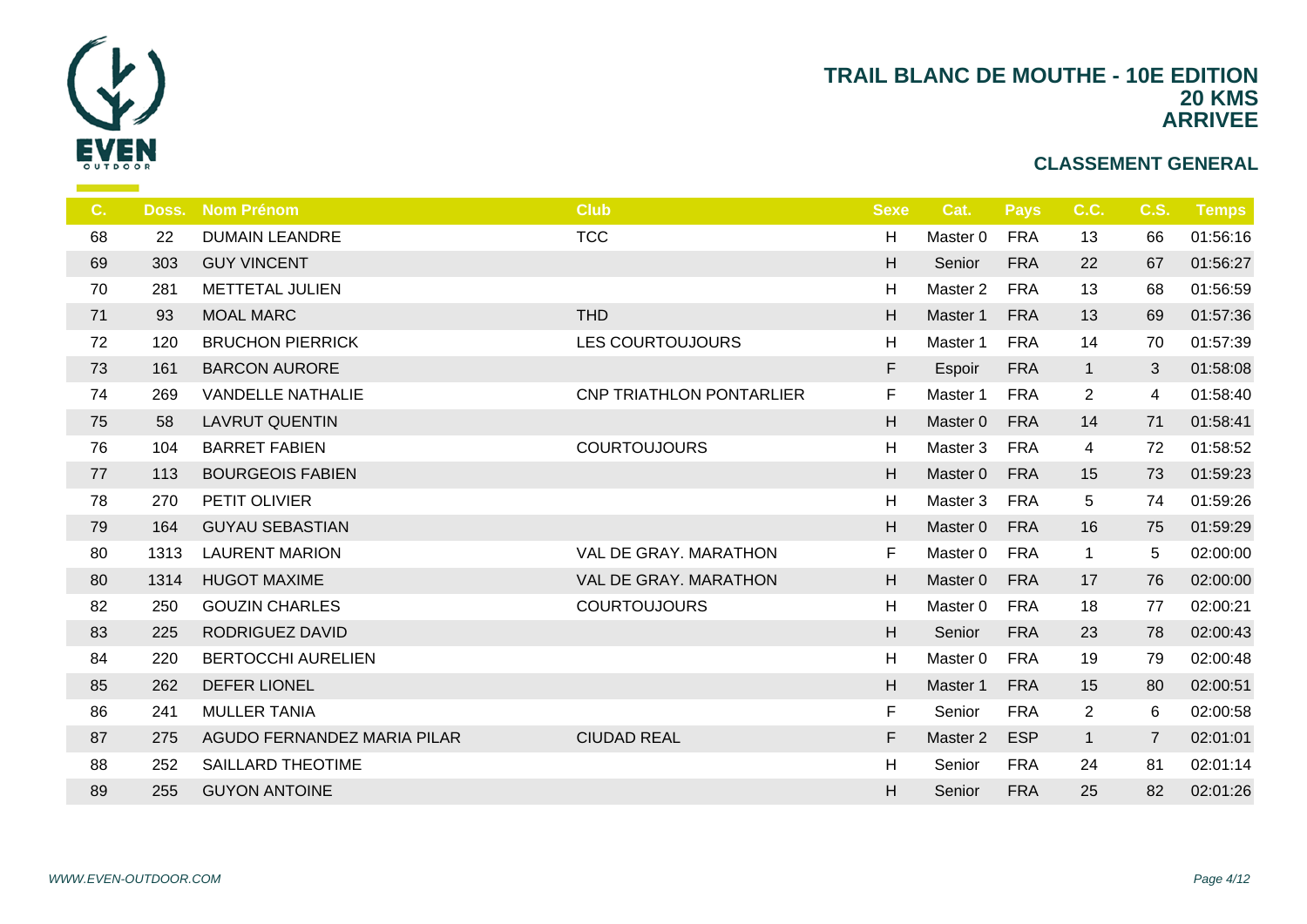

| $C_{1}$ | Doss.        | <b>Nom Prénom</b>            | <b>Club</b>           | <b>Sexe</b> | Cat.                | <b>Pays</b> | C.C.           | <b>C.S.</b> | Temps    |
|---------|--------------|------------------------------|-----------------------|-------------|---------------------|-------------|----------------|-------------|----------|
| 90      | 263          | <b>VANDERWEYEN ROMARIC</b>   |                       | H           | Senior              | <b>FRA</b>  | 26             | 83          | 02:01:33 |
| 91      | 216          | <b>COSTILLE BRUNO</b>        |                       | H           | Master 2            | <b>FRA</b>  | 14             | 84          | 02:01:36 |
| 92      | 66           | <b>BONTROND REGIS</b>        | <b>TEAM RAIDLIGHT</b> | H           | Master 2            | <b>FRA</b>  | 15             | 85          | 02:01:40 |
| 93      | 189          | <b>DEMOULIN NICOLAS</b>      |                       | H           | Master 0            | <b>FRA</b>  | 20             | 86          | 02:02:16 |
| 94      | 139          | <b>VOUILLOT PIERRE-MARIE</b> | <b>TCC</b>            | H           | Master 1            | <b>FRA</b>  | 16             | 87          | 02:02:19 |
| 95      | 47           | <b>JEUNOT STEPHANE</b>       | <b>TCC</b>            | H           | Master 2            | <b>FRA</b>  | 16             | 88          | 02:02:20 |
| 96      | 305          | <b>TOUSSAINT GUILLAUME</b>   |                       | H           | Senior              | <b>FRA</b>  | 27             | 89          | 02:02:21 |
| 97      | 247          | <b>SIMOES ARNAUD</b>         | LE GRAS C EST LA VIE  | H           | Master 0            | <b>FRA</b>  | 21             | 90          | 02:02:27 |
| 98      | 129          | <b>CHAUDEY GERARD</b>        |                       | H           | Master 4            | <b>FRA</b>  | $\overline{2}$ | 91          | 02:03:18 |
| 99      | 112          | <b>VANNIER MATTHIEU</b>      |                       | H           | Senior              | <b>FRA</b>  | 28             | 92          | 02:03:28 |
| 100     | 197          | <b>BORDRY CHARLES</b>        |                       | H           | Senior              | <b>FRA</b>  | 29             | 93          | 02:03:39 |
| 101     | 53           | SAILLEY JEAN-PHILIPPE        | <b>CAHM</b>           | H           | Master 2            | <b>FRA</b>  | 17             | 94          | 02:03:49 |
| 102     | 256          | PHILIPPOT LEPARLIER HUGO     |                       | H           | Espoir              | <b>FRA</b>  | 5              | 95          | 02:04:04 |
| 103     | 228          | <b>MATOSEVIC FREDERIC</b>    | <b>SG HERICOURT</b>   | H           | Master 3            | <b>FRA</b>  | $6\phantom{.}$ | 96          | 02:04:11 |
| 104     | $\mathbf{1}$ | <b>MARMOT SYLVAIN</b>        |                       | H           | Master 3            | <b>FRA</b>  | $\overline{7}$ | 97          | 02:04:23 |
| 105     | 128          | <b>MICHOUX BENOIT</b>        | <b>TBM</b>            | H           | Master 2            | <b>FRA</b>  | 18             | 98          | 02:04:45 |
| 106     | 200          | <b>TANTY STEPHANE</b>        |                       | H           | Master 1            | <b>FRA</b>  | 17             | 99          | 02:04:47 |
| 107     | 63           | <b>VUILLEMIN ALAIN</b>       |                       | H           | Master 1            | <b>FRA</b>  | 18             | 100         | 02:05:32 |
| 108     | 280          | <b>CARTIER DAMIEN</b>        |                       | H           | Master 3            | <b>FRA</b>  | 8              | 101         | 02:05:36 |
| 109     | 74           | RAILLARD BENOIT              |                       | H           | Master 0            | <b>FRA</b>  | 22             | 102         | 02:06:06 |
| 110     | 202          | <b>DAMIEN BEGUINET</b>       |                       | H           | Master <sub>2</sub> | <b>FRA</b>  | 19             | 103         | 02:06:11 |
| 111     | 158          | <b>CUCCUREDDU JORDHAN</b>    |                       | H           | Master 0            | <b>ITA</b>  | 23             | 104         | 02:06:45 |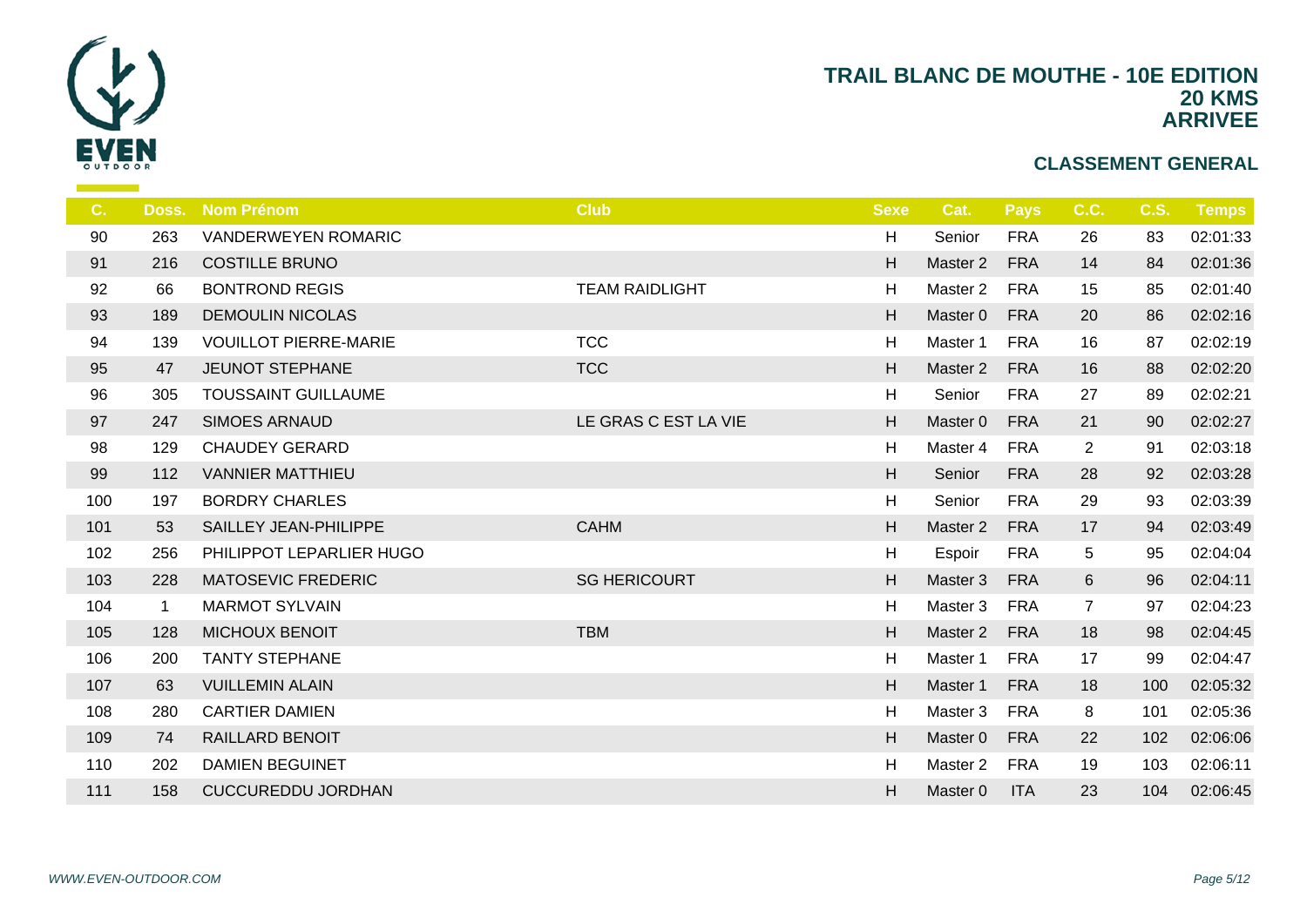

| C.  | Doss.          | <b>Nom Prénom</b>          | <b>Club</b>                         | <b>Sexe</b> | Cat.                | <b>Pays</b> | C.C.           | <b>C.S.</b> | Temps    |
|-----|----------------|----------------------------|-------------------------------------|-------------|---------------------|-------------|----------------|-------------|----------|
| 111 | 108            | <b>BUET STEVEN</b>         |                                     | н           | Senior              | <b>FRA</b>  | 30             | 104         | 02:06:45 |
| 111 | 131            | <b>SAUGE PASCAL</b>        |                                     | H           | Master 3            | <b>FRA</b>  | 9              | 104         | 02:06:45 |
| 114 | 211            | <b>GUILLARD JOHAN</b>      | FC MOUTHE                           | H           | Master 1            | <b>FRA</b>  | 19             | 107         | 02:07:02 |
| 115 | 246            | <b>RENAUDIE ROMAIN</b>     |                                     | H           | Master 1            | <b>FRA</b>  | 20             | 108         | 02:07:21 |
| 116 | 3              | MONTONNEAU BRUNO           |                                     | H           | Master 2            | <b>FRA</b>  | 20             | 109         | 02:07:35 |
| 117 | $\overline{2}$ | <b>SCHLIER CHRISTIAN</b>   |                                     | H           | Master 1            | <b>FRA</b>  | 21             | 110         | 02:07:38 |
| 117 | 170            | <b>LEBRAT DAVID</b>        | CHAMONIX MONT BLANC MARATHON        | H           | Master 3            | <b>FRA</b>  | 10             | 110         | 02:07:38 |
| 119 | 238            | <b>MIRRA YANNICK</b>       | <b>THD</b>                          | H           | Master 2            | <b>FRA</b>  | 21             | 112         | 02:07:55 |
| 119 | 296            | YAGER SYBILLE              | <b>THD</b>                          | F           | Master 3            | <b>FRA</b>  | $\mathbf{1}$   | 8           | 02:07:55 |
| 121 | 29             | <b>LANG THIBAUT</b>        | <b>CERN RUNNING CLUB</b>            | H           | Master 0            | <b>FRA</b>  | 24             | 113         | 02:08:29 |
| 122 | 134            | LEPINE ARNAUD              |                                     | H           | Master <sub>2</sub> | <b>FRA</b>  | 22             | 114         | 02:08:30 |
| 123 | 210            | <b>JACQUINOT ADRIEN</b>    | <b>BESANCON TRAIL RUNNING [BTR]</b> | H           | Master 0            | <b>FRA</b>  | 25             | 115         | 02:08:31 |
| 124 | 177            | <b>VALDENAIRE JULIE</b>    | <b>BESANCON ATHLETIC CLUB</b>       | F           | Senior              | <b>FRA</b>  | 3              | 9           | 02:08:36 |
| 125 | 27             | <b>FAVRAT GERALDINE</b>    | <b>WIND SOLES</b>                   | F           | Master <sub>2</sub> | <b>FRA</b>  | $\overline{2}$ | 10          | 02:08:41 |
| 126 | 92             | <b>GABRIELE THEOPHILE</b>  |                                     | H           | Senior              | <b>FRA</b>  | 31             | 116         | 02:10:11 |
| 127 | 19             | <b>SIMARD BAPTISTE</b>     |                                     | H           | Senior              | <b>FRA</b>  | 32             | 117         | 02:10:26 |
| 128 | 50             | <b>BILLOT THOMAS</b>       | <b>TBSPORT</b>                      | H           | Senior              | <b>FRA</b>  | 33             | 118         | 02:10:50 |
| 129 | 100            | <b>GROS FLORENT</b>        | <b>SG HERICOURT</b>                 | H           | Master 1            | <b>FRA</b>  | 22             | 119         | 02:11:03 |
| 130 | 194            | MICHELOT FLORENT           |                                     | H           | Senior              | <b>FRA</b>  | 34             | 120         | 02:11:15 |
| 131 | 78             | <b>VERGOBY MICHAEL</b>     |                                     | H           | Master 1            | <b>FRA</b>  | 23             | 121         | 02:11:28 |
| 132 | 212            | <b>GUYON GELLIN CELINE</b> |                                     | F           | Master 0            | <b>FRA</b>  | $\overline{2}$ | 11          | 02:11:32 |
| 133 | 230            | <b>OBIANG ONDO THIERRY</b> | LA SORTIE DE NUIT (LSDN)            | H           | Master 0            | <b>FRA</b>  | 26             | 122         | 02:11:37 |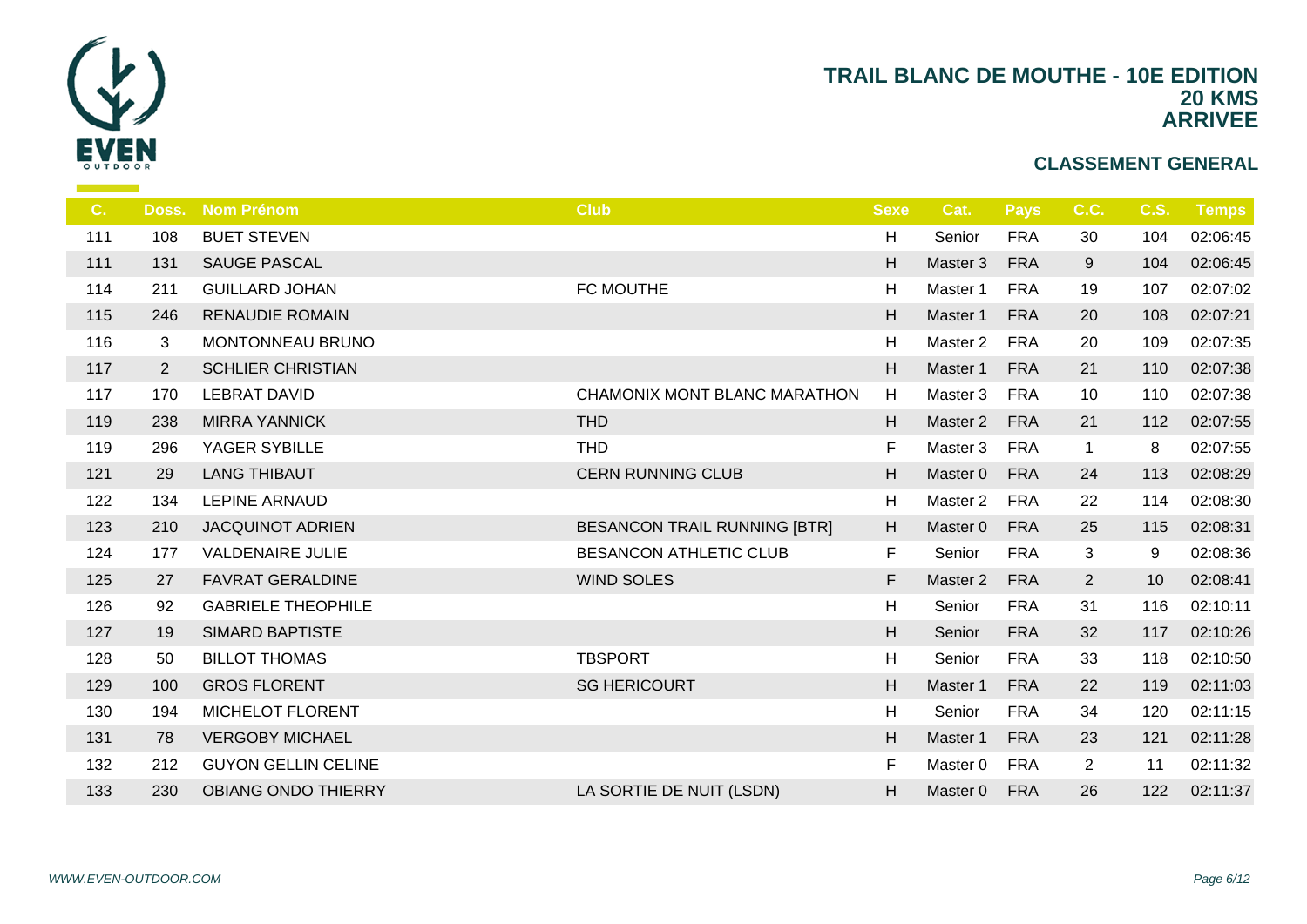

| C.  | Doss. | <b>Nom Prénom</b>           | <b>Club</b>                         | <b>Sexe</b> | Cat.                | <b>Pays</b> | C.C.           | <b>C.S.</b> | Temps    |
|-----|-------|-----------------------------|-------------------------------------|-------------|---------------------|-------------|----------------|-------------|----------|
| 134 | 199   | <b>FAIVRE SEBASTIEN</b>     | <b>ASPTT BELFORT TRAIL 90</b>       | H           | Master 0            | <b>FRA</b>  | 27             | 123         | 02:11:40 |
| 135 | 135   | <b>LAZARE NICOLAS</b>       | <b>TCC</b>                          | H           | Master 1            | <b>FRA</b>  | 24             | 124         | 02:11:47 |
| 135 | 116   | <b>HENRIET MATHIEU</b>      |                                     | H           | Master 1            | <b>FRA</b>  | 24             | 124         | 02:11:47 |
| 137 | 48    | <b>SCHMITTBUHL VINCENT</b>  |                                     | H           | Master 0            | <b>FRA</b>  | 28             | 126         | 02:11:48 |
| 138 | 32    | <b>GIRAUDON CELINE</b>      | <b>CAWALTAG</b>                     | F           | Master 1            | <b>FRA</b>  | 3              | 12          | 02:11:55 |
| 139 | 94    | <b>GADIOLET LUCAS</b>       |                                     | H           | Senior              | <b>FRA</b>  | 35             | 127         | 02:12:03 |
| 140 | 54    | <b>DUPUY DAVID</b>          |                                     | H           | Master 0            | <b>FRA</b>  | 29             | 128         | 02:12:05 |
| 141 | 160   | <b>CAMETTI STEPHANE</b>     | <b>SGH</b>                          | H           | Master 2            | <b>FRA</b>  | 23             | 129         | 02:12:44 |
| 142 | 70    | <b>GRAND FREDERIC</b>       | <b>SG HERICOURT</b>                 | H           | Master 4            | <b>FRA</b>  | $\mathfrak{S}$ | 130         | 02:12:45 |
| 143 | 88    | <b>DIANON FREDERIC</b>      |                                     | H           | Master 5            | <b>FRA</b>  | $\mathbf{1}$   | 131         | 02:12:55 |
| 144 | 231   | <b>MULLER SERGE</b>         |                                     | H           | Master 2            | <b>FRA</b>  | 24             | 132         | 02:13:09 |
| 145 | 196   | PETIT PATRICK               |                                     | H           | Master 2            | <b>FRA</b>  | 25             | 133         | 02:13:11 |
| 146 | 145   | <b>DOUSSOT DAVID</b>        | LES FOULEES D'ANGERVILLIERS         | H           | Master 2            | <b>FRA</b>  | 26             | 134         | 02:13:26 |
| 147 | 57    | <b>LAVRUT PAULINE</b>       | <b>BESANCON ATHLETIC CLUB</b>       | F           | Master 0            | <b>FRA</b>  | 3              | 13          | 02:14:16 |
| 148 | 224   | <b>CLAEYS RICHARD</b>       | LA MEDUSE BESANCON (PLONGEE)        | H           | Master <sub>2</sub> | <b>FRA</b>  | 27             | 135         | 02:14:59 |
| 149 | 153   | <b>MASCLET VIRGINIE</b>     | <b>BOURGUI RUN</b>                  | F           | Master 2            | <b>FRA</b>  | 3              | 14          | 02:15:01 |
| 150 | 239   | <b>ROGNON PAUL</b>          | <b>BESANCON TRAIL RUNNING [BTR]</b> | H           | Master 0            | <b>FRA</b>  | 30             | 136         | 02:15:11 |
| 151 | 182   | <b>AMIOT NATHALIE</b>       | <b>CAWALTAG</b>                     | F           | Master 2            | <b>FRA</b>  | $\overline{4}$ | 15          | 02:15:21 |
| 152 | 249   | <b>SCHEURER OLIVIER</b>     | <b>SGH</b>                          | H           | Master 3            | <b>FRA</b>  | 11             | 137         | 02:15:25 |
| 153 | 24    | <b>SAILLARD THOMAS</b>      |                                     | H           | Senior              | <b>FRA</b>  | 36             | 138         | 02:15:39 |
| 154 | 147   | <b>BOUCHER ELISE</b>        | <b>BESANCON ATHLETIC CLUB</b>       | F           | Master 1            | <b>FRA</b>  | 4              | 16          | 02:16:07 |
| 155 | 185   | <b>CREVOISIER JEAN-PAUL</b> |                                     | H           | Master 3            | <b>FRA</b>  | 12             | 139         | 02:16:13 |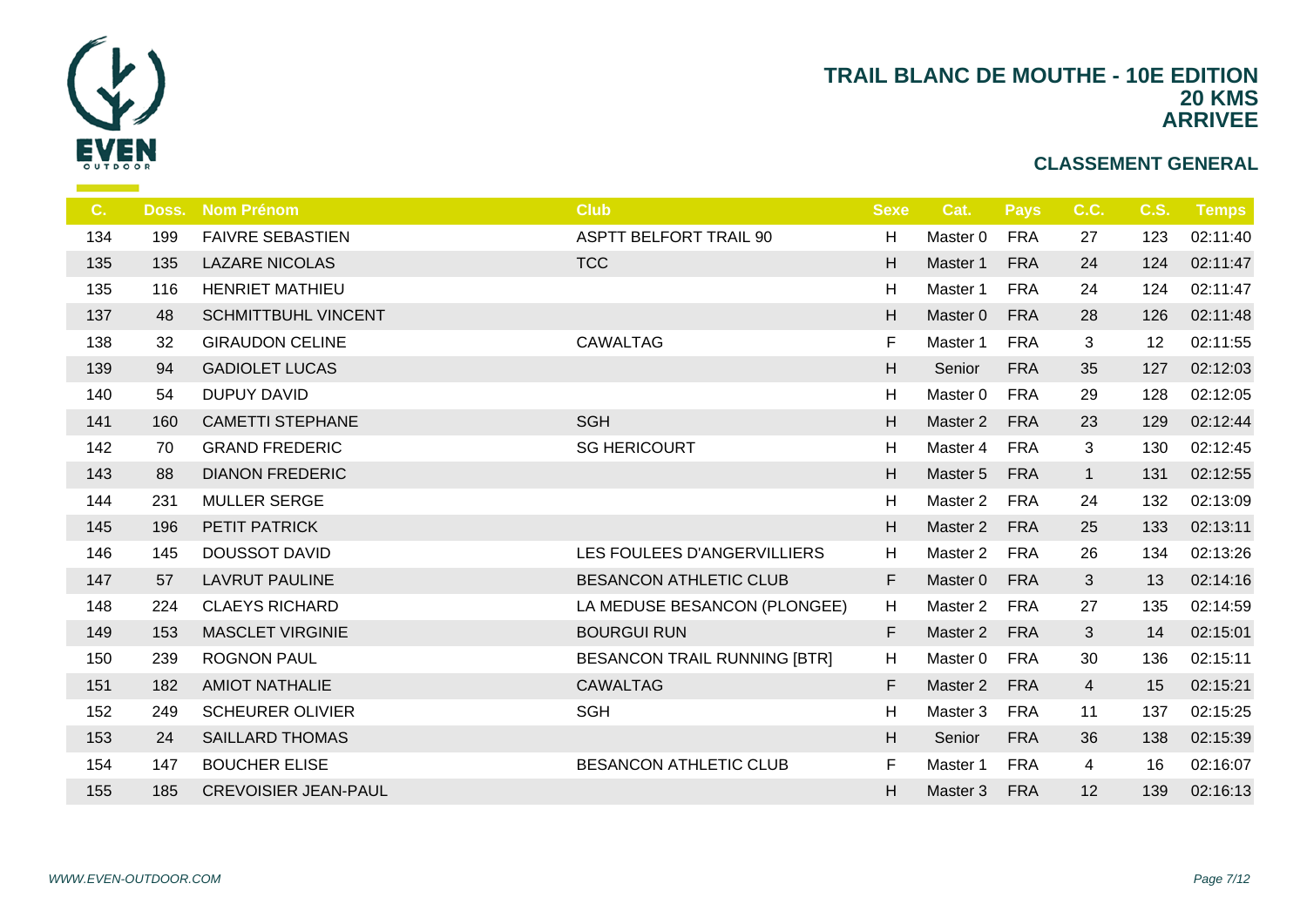

| C.  | Doss. | <b>Nom Prénom</b>                 | <b>Club</b>                     | <b>Sexe</b> | Cat.                | <b>Pays</b> | C.C.            | <b>C.S.</b> | <b>Temps</b> |
|-----|-------|-----------------------------------|---------------------------------|-------------|---------------------|-------------|-----------------|-------------|--------------|
| 156 | 304   | <b>HERRMANN MAXIME</b>            |                                 | Н           | Master 0            | <b>FRA</b>  | 31              | 140         | 02:16:16     |
| 157 | 23    | <b>RICHALET GERARD</b>            |                                 | H           | Senior              | <b>FRA</b>  | 37              | 141         | 02:16:18     |
| 158 | 35    | <b>BALLON GUILLAUME</b>           |                                 | Н           | Master 0            | <b>FRA</b>  | 32              | 142         | 02:16:41     |
| 159 | 43    | <b>MARTINI ARMAND</b>             |                                 | H           | Master 0            | <b>FRA</b>  | 33              | 143         | 02:16:42     |
| 160 | 292   | <b>VANNIER MARTIAL</b>            |                                 | Н           | Master 3            | <b>FRA</b>  | 13              | 144         | 02:17:14     |
| 161 | 295   | <b>GRANDVOINNET CYRIL</b>         |                                 | H           | Master 2            | <b>FRA</b>  | 28              | 145         | 02:17:28     |
| 162 | 137   | <b>BEYNEL DIDIER</b>              |                                 | Н           | Master 4            | <b>FRA</b>  | 4               | 146         | 02:17:52     |
| 162 | 31    | <b>TRAORE FLORE</b>               |                                 | F           | Senior              | <b>FRA</b>  | $\overline{4}$  | 17          | 02:17:52     |
| 164 | 242   | <b>GUILLAUME STEPHANIE</b>        | <b>SG HERICOURT</b>             | F           | Master 2            | <b>FRA</b>  | 5               | 18          | 02:17:57     |
| 164 | 151   | <b>GROSMOUGIN ISABELLE</b>        | <b>COURIR AVEC JOJO</b>         | F           | Master 3            | <b>FRA</b>  | $\overline{2}$  | 18          | 02:17:57     |
| 166 | 188   | <b>MASCLET GAETAN</b>             | <b>BOURGUIRUN</b>               | Н           | Master 1            | <b>FRA</b>  | 26              | 147         | 02:18:14     |
| 167 | 148   | <b>MAIRE MAUD</b>                 | <b>HTC GEKOBIKE</b>             | F           | Master 1            | <b>FRA</b>  | $5\overline{)}$ | 20          | 02:18:48     |
| 168 | 119   | <b>GUENAT ROMAIN</b>              |                                 | Н           | Senior              | <b>FRA</b>  | 38              | 148         | 02:18:54     |
| 169 | 122   | <b>BOURGEOIS REPUBLIQUE BRUNO</b> | LA SORTIE DE NUIT               | H           | Master 4            | <b>FRA</b>  | 5 <sup>5</sup>  | 149         | 02:19:02     |
| 170 | 25    | <b>VUILLOT SOPHIE</b>             | FREE RUN/ELOUBALINE             | $\mathsf F$ | Master 1            | <b>FRA</b>  | 6               | 21          | 02:19:09     |
| 171 | 229   | <b>DEMEUZOY LOICK</b>             |                                 | H           | Senior              | <b>FRA</b>  | 39              | 150         | 02:19:17     |
| 172 | 209   | <b>BILBOT SEBASTIEN</b>           |                                 | Н           | Master <sub>2</sub> | <b>FRA</b>  | 29              | 151         | 02:19:39     |
| 173 | 297   | <b>MULLER ANNIE</b>               |                                 | F           | Master 3            | <b>FRA</b>  | 3               | 22          | 02:19:41     |
| 174 | 259   | <b>COURBET GERARD</b>             | <b>CAC 39</b>                   | H           | Master 5            | <b>FRA</b>  | $\overline{2}$  | 152         | 02:19:53     |
| 175 | 279   | <b>SPIGARELLI MANON</b>           |                                 | F           | Senior              | <b>FRA</b>  | 5               | 23          | 02:19:57     |
| 176 | 133   | <b>BOUCLY MICKAEL</b>             | DES SOLEILS POUR PRINCESSE MIMI | H           | Master 2            | <b>FRA</b>  | 30              | 153         | 02:20:04     |
| 177 | 276   | <b>MARMORAT GILLES</b>            |                                 | H           | Master 1            | <b>FRA</b>  | 27              | 154         | 02:20:09     |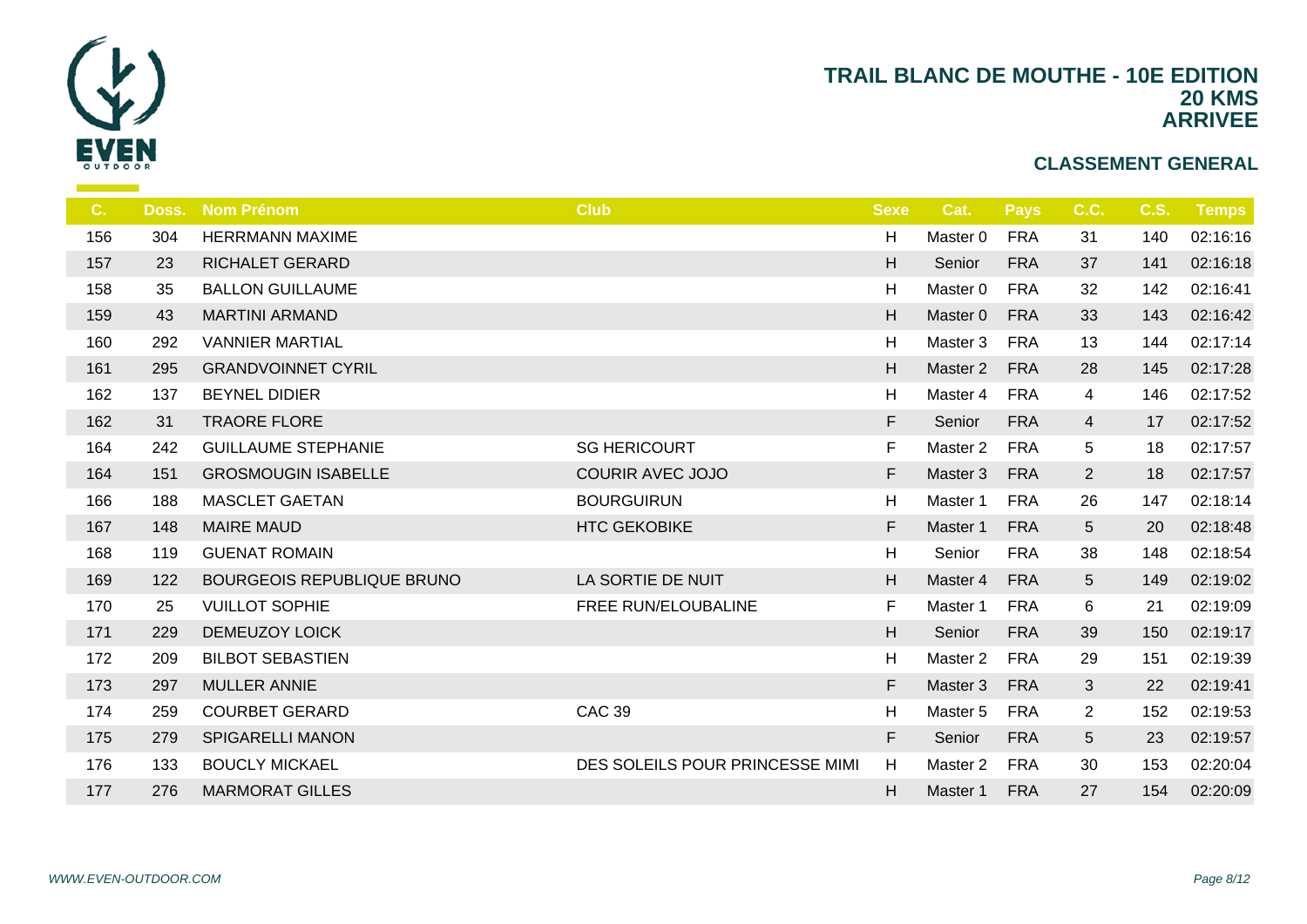

| C.  | Doss. | <b>Nom Prénom</b>         | <b>Club</b>                           | <b>Sexe</b> | Cat.                | <b>Pays</b> | C.C.           | <b>C.S.</b> | Temps    |
|-----|-------|---------------------------|---------------------------------------|-------------|---------------------|-------------|----------------|-------------|----------|
| 178 | 265   | DE BRISOULT GUILLAUME     | TU PEUX PAS TEST                      | H           | Master 1            | <b>FRA</b>  | 28             | 155         | 02:20:21 |
| 179 | 217   | <b>WUCHER LAURA</b>       | S/L CLUB ATHLETIC MOOSCH              | F           | Senior              | <b>FRA</b>  | 6              | 24          | 02:20:32 |
| 180 | 248   | PROFAULT MARINE           |                                       | F           | Senior              | <b>FRA</b>  | $\overline{7}$ | 25          | 02:20:36 |
| 181 | 282   | <b>LEJOSNE VINCENT</b>    |                                       | H           | Master 1            | <b>FRA</b>  | 29             | 156         | 02:20:44 |
| 182 | 173   | <b>ALEV BARIS</b>         |                                       | H           | Master 1            | <b>FRA</b>  | 30             | 157         | 02:20:48 |
| 183 | 180   | <b>VAGNEUR MICHEL</b>     | <b>CYCLES SPORT PASSION TEAM CHAI</b> | H           | Master 5            | <b>FRA</b>  | 3              | 158         | 02:21:09 |
| 184 | 14    | PHILIPPON JEROME          | <b>TCC</b>                            | H           | Master <sub>2</sub> | <b>FRA</b>  | 31             | 159         | 02:21:44 |
| 185 | 56    | <b>MILAN ANTOINE</b>      |                                       | H           | Senior              | <b>FRA</b>  | 40             | 160         | 02:21:53 |
| 186 | 132   | <b>BERTRAND GILLES</b>    |                                       | H           | Master 3            | <b>FRA</b>  | 14             | 161         | 02:22:03 |
| 186 | 69    | <b>LACROIX NICOLAS</b>    |                                       | H           | Master 2            | <b>FRA</b>  | 32             | 161         | 02:22:03 |
| 188 | 198   | <b>DUCLOUX PATRICK</b>    |                                       | H           | Master 4            | <b>FRA</b>  | 6              | 163         | 02:22:27 |
| 189 | 85    | <b>DAVIOT FABIEN</b>      | <b>RIOZ TRAIL TEAM</b>                | H           | Master 0            | <b>FRA</b>  | 34             | 164         | 02:23:45 |
| 190 | 87    | <b>ATHIAS CHRISTOPHE</b>  |                                       | H           | Master 0            | <b>FRA</b>  | 35             | 165         | 02:23:46 |
| 191 | 152   | <b>HUMBRECHT NADINE</b>   | <b>COURIR LE MONDE</b>                | F           | Master 2            | <b>FRA</b>  | 6              | 26          | 02:24:38 |
| 192 | 96    | <b>JULLIARD NELLY</b>     |                                       | F           | Master 4            | <b>FRA</b>  | $\mathbf{1}$   | 27          | 02:25:01 |
| 193 | 72    | <b>LORRAIN CHRISTELLE</b> | <b>SG HERICOURT</b>                   | F           | Master 1            | <b>FRA</b>  | $\overline{7}$ | 28          | 02:25:17 |
| 193 | 71    | <b>LORRAIN YOANN</b>      | <b>SG HERICOURT</b>                   | H           | Master <sub>2</sub> | <b>FRA</b>  | 33             | 166         | 02:25:17 |
| 195 | 102   | <b>DIANON BAPTISTE</b>    |                                       | H           | Senior              | <b>FRA</b>  | 41             | 167         | 02:25:28 |
| 195 | 101   | PERONNET REMY             |                                       | H           | Senior              | <b>FRA</b>  | 41             | 167         | 02:25:28 |
| 197 | 103   | <b>SCHMIDT ROMAIN</b>     |                                       | H           | Senior              | <b>FRA</b>  | 43             | 169         | 02:25:29 |
| 198 | 110   | <b>MAUGAIN CAROLE</b>     | <b>COURTOUJOURS</b>                   | F           | Master 2            | <b>FRA</b>  | $\overline{7}$ | 29          | 02:25:42 |
| 199 | 257   | <b>MAUGAIN ANNIE</b>      | A LA FERME MAUGAIN                    | F           | Master 2            | <b>FRA</b>  | 8              | 30          | 02:25:43 |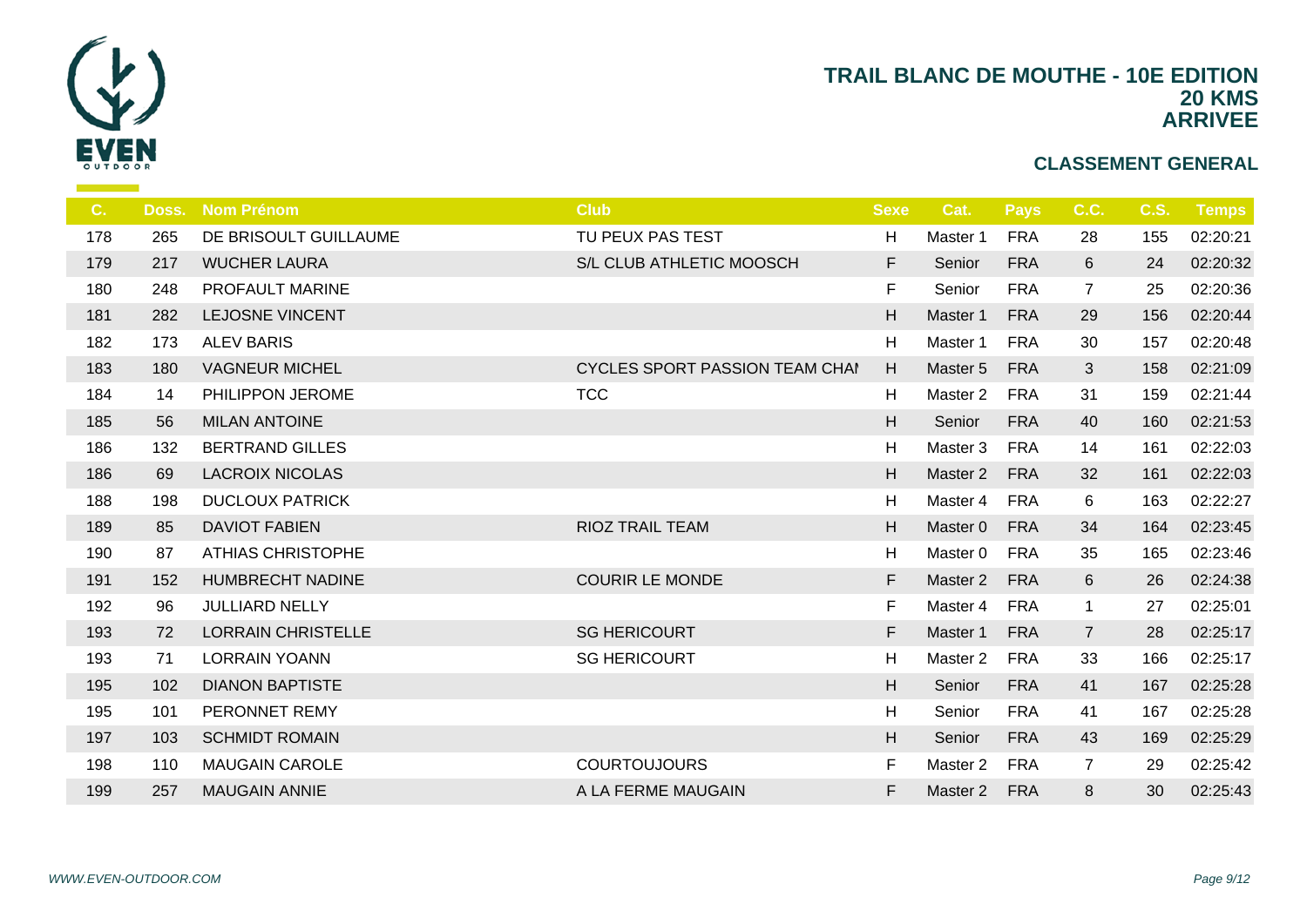

| C.  | Doss. | <b>Nom Prénom</b>                | <b>Club</b>                   | <b>Sexe</b> | Cat.                | <b>Pays</b> | C.C.           | <b>C.S.</b> | Temps    |
|-----|-------|----------------------------------|-------------------------------|-------------|---------------------|-------------|----------------|-------------|----------|
| 200 | 60    | <b>JEANSON ALEXIS</b>            |                               | H           | Master 1            | <b>FRA</b>  | 31             | 170         | 02:25:46 |
| 201 | 219   | <b>THOMASSET YANNICK</b>         | <b>US THANN</b>               | H           | Master 2            | <b>FRA</b>  | 34             | 171         | 02:25:51 |
| 202 | 5     | <b>BESANCON SEBASTIEN</b>        |                               | H           | Master 0            | <b>FRA</b>  | 36             | 172         | 02:26:13 |
| 203 | 67    | <b>BRANDT FREDDY</b>             |                               | H           | Master 2            | <b>FRA</b>  | 35             | 173         | 02:26:20 |
| 203 | 68    | <b>BRANDT JULIEN</b>             |                               | H           | Master 2            | <b>FRA</b>  | 35             | 173         | 02:26:20 |
| 205 | 291   | <b>TUNIZ LAURA</b>               |                               | F           | Senior              | <b>FRA</b>  | 8              | 31          | 02:26:53 |
| 205 | 290   | <b>BIVER CEDRIC</b>              | <b>VISORANDO</b>              | H           | Master 0            | <b>FRA</b>  | 37             | 175         | 02:26:53 |
| 207 | 287   | <b>SAINTPERE CHARLENE</b>        | LA SORTIE DE NUIT             | F           | Senior              | <b>FRA</b>  | 9              | 32          | 02:27:07 |
| 208 | 251   | <b>LAGET DAVID</b>               |                               | H           | Master 1            | <b>FRA</b>  | 32             | 176         | 02:27:25 |
| 209 | 288   | <b>BOUTILLIER FREDERIC</b>       | <b>RIOZ TRAIL TEAM</b>        | H           | Master 4            | <b>FRA</b>  | $\overline{7}$ | 177         | 02:27:26 |
| 210 | 34    | <b>COURDAIN PIERRE</b>           | LASORTIEDENUIT                | H           | Senior              | <b>FRA</b>  | 44             | 178         | 02:28:08 |
| 211 | 235   | PINLOCHE JEAN-BAPTISTE           |                               | H           | Senior              | <b>FRA</b>  | 45             | 179         | 02:29:59 |
| 212 | 75    | PREVOT MARC                      |                               | H           | Master 1            | <b>FRA</b>  | 33             | 180         | 02:30:27 |
| 212 | 183   | <b>ROYER LAURENT</b>             | LASORTIEDENUIT                | H           | Senior              | <b>FRA</b>  | 46             | 180         | 02:30:27 |
| 212 | 226   | <b>SILVA DAVID</b>               | <b>ALL JURA TRAIL</b>         | H           | Master <sub>2</sub> | <b>FRA</b>  | 37             | 180         | 02:30:27 |
| 215 | 10    | <b>NICOLAS PATRICE</b>           | <b>BESANCON ATHLETIC CLUB</b> | H           | Master 4            | <b>FRA</b>  | 8              | 183         | 02:31:34 |
| 216 | 165   | <b>GUYON-GELLIN JEROME</b>       |                               | H           | Master 1            | <b>FRA</b>  | 34             | 184         | 02:32:15 |
| 217 | 83    | <b>CASTELLON YVES</b>            |                               | H           | Master 4            | <b>FRA</b>  | 9              | 185         | 02:32:23 |
| 218 | 186   | <b>CASTELLON PASCAL</b>          |                               | H           | Master 4            | <b>FRA</b>  | 10             | 186         | 02:32:25 |
| 219 | 193   | <b>MEUNIER ETIENNE</b>           |                               | H           | Senior              | <b>FRA</b>  | 47             | 187         | 02:32:57 |
| 220 | 121   | <b>GUILLONNEAU CHRISTOPHE</b>    | <b>TRAIL EURE</b>             | H           | Master 2            | <b>FRA</b>  | 38             | 188         | 02:33:04 |
| 220 | 271   | <b>BOURGEOIS PIERRE-FRANCOIS</b> |                               | H           | Master 0            | <b>FRA</b>  | 38             | 188         | 02:33:04 |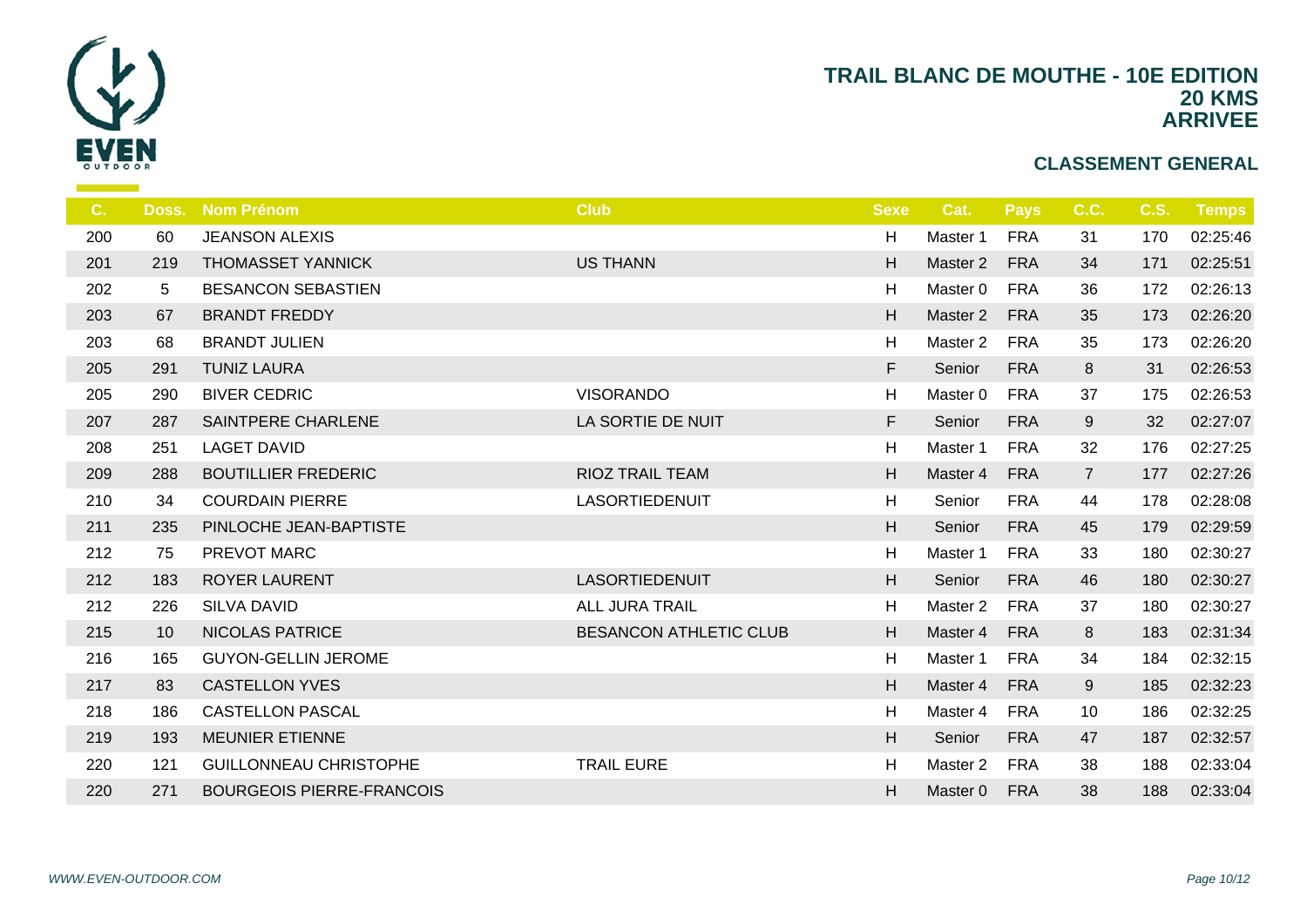

| C.  | Doss. | <b>Nom Prénom</b>           | <b>Club</b>                | <b>Sexe</b> | Cat.     | <b>Pays</b> | C.C.           | <b>C.S.</b> | <b>Temps</b> |
|-----|-------|-----------------------------|----------------------------|-------------|----------|-------------|----------------|-------------|--------------|
| 222 | 236   | <b>DEROUCK INGRID</b>       |                            | F           | Master 0 | <b>FRA</b>  | 4              | 33          | 02:35:46     |
| 222 | 240   | <b>DEMATHEY NICOLAS</b>     |                            | н           | Master 0 | <b>FRA</b>  | 39             | 190         | 02:35:46     |
| 224 | 82    | <b>VINCENT CHRISTOPHE</b>   |                            | H           | Master 1 | <b>FRA</b>  | 35             | 191         | 02:35:53     |
| 225 | 16    | <b>BERNARD AUDREY</b>       | <b>SG HERICOURT</b>        | F           | Master 2 | <b>FRA</b>  | 9              | 34          | 02:36:31     |
| 225 | 17    | <b>CONTE JOEL</b>           | <b>SG HERICOURT</b>        | H           | Master 2 | <b>FRA</b>  | 39             | 192         | 02:36:31     |
| 227 | 142   | <b>BERTHAUX CHRISTOPHE</b>  |                            | Η           | Master 1 | <b>FRA</b>  | 36             | 193         | 02:37:26     |
| 228 | 159   | <b>DESCAMPS RACHEL</b>      |                            | F           | Senior   | <b>FRA</b>  | 10             | 35          | 02:37:29     |
| 229 | 136   | <b>BROZZETTI FREDERIC</b>   |                            | H           | Master 3 | <b>FRA</b>  | 15             | 194         | 02:38:28     |
| 230 | 172   | <b>MARCHAND AURELIEN</b>    | <b>BESANCON TRIATHLON</b>  | H           | Master 0 | <b>FRA</b>  | 40             | 195         | 02:38:38     |
| 231 | 91    | <b>CHARLOT ROMAIN</b>       |                            | H           | Senior   | <b>FRA</b>  | 48             | 196         | 02:38:50     |
| 232 | 109   | <b>LAURENT DIDIER</b>       | <b>TEAM TRAIL'EURE</b>     | H           | Master 3 | <b>FRA</b>  | 16             | 197         | 02:38:54     |
| 233 | 81    | <b>RITZLER GUILLAUME</b>    |                            | Η           | Master 1 | <b>FRA</b>  | 37             | 198         | 02:39:41     |
| 234 | 294   | <b>DORDOR MELODY</b>        |                            | F           | Master 0 | <b>FRA</b>  | 5              | 36          | 02:40:53     |
| 235 | 203   | <b>BOICHARD JEAN PIERRE</b> | LES COUREUR S DE L'ALLAINE | H           | Master 4 | <b>FRA</b>  | 11             | 199         | 02:40:56     |
| 236 | 141   | <b>MASSON ANTOINE</b>       |                            | H           | Master 0 | <b>FRA</b>  | 41             | 200         | 02:41:04     |
| 237 | 90    | <b>LEGALLIC MORGAN</b>      |                            | Η           | Senior   | <b>FRA</b>  | 49             | 201         | 02:41:06     |
| 238 | 227   | <b>GAYET PATRICE</b>        |                            | H           | Master 4 | <b>FRA</b>  | 12             | 202         | 02:42:33     |
| 239 | 156   | <b>JOSI ELISABETH</b>       | <b>BOURGUIRUN</b>          | F           | Master 3 | <b>FRA</b>  | $\overline{4}$ | 37          | 02:43:03     |
| 240 | 111   | <b>URBANCZYK CEDRIC</b>     |                            | H           | Master 0 | <b>FRA</b>  | 42             | 203         | 02:43:04     |
| 241 | 65    | <b>DRAGOTTA MIKE</b>        |                            | Η           | Master 1 | <b>FRA</b>  | 38             | 204         | 02:43:06     |
| 242 | 64    | <b>TENET GUILLAUME</b>      |                            | H           | Master 1 | <b>FRA</b>  | 39             | 205         | 02:44:12     |
| 243 | 39    | <b>MESSIEZ NICOLAS</b>      | <b>COURTRY</b>             | н           | Master 2 | <b>FRA</b>  | 40             | 206         | 02:44:23     |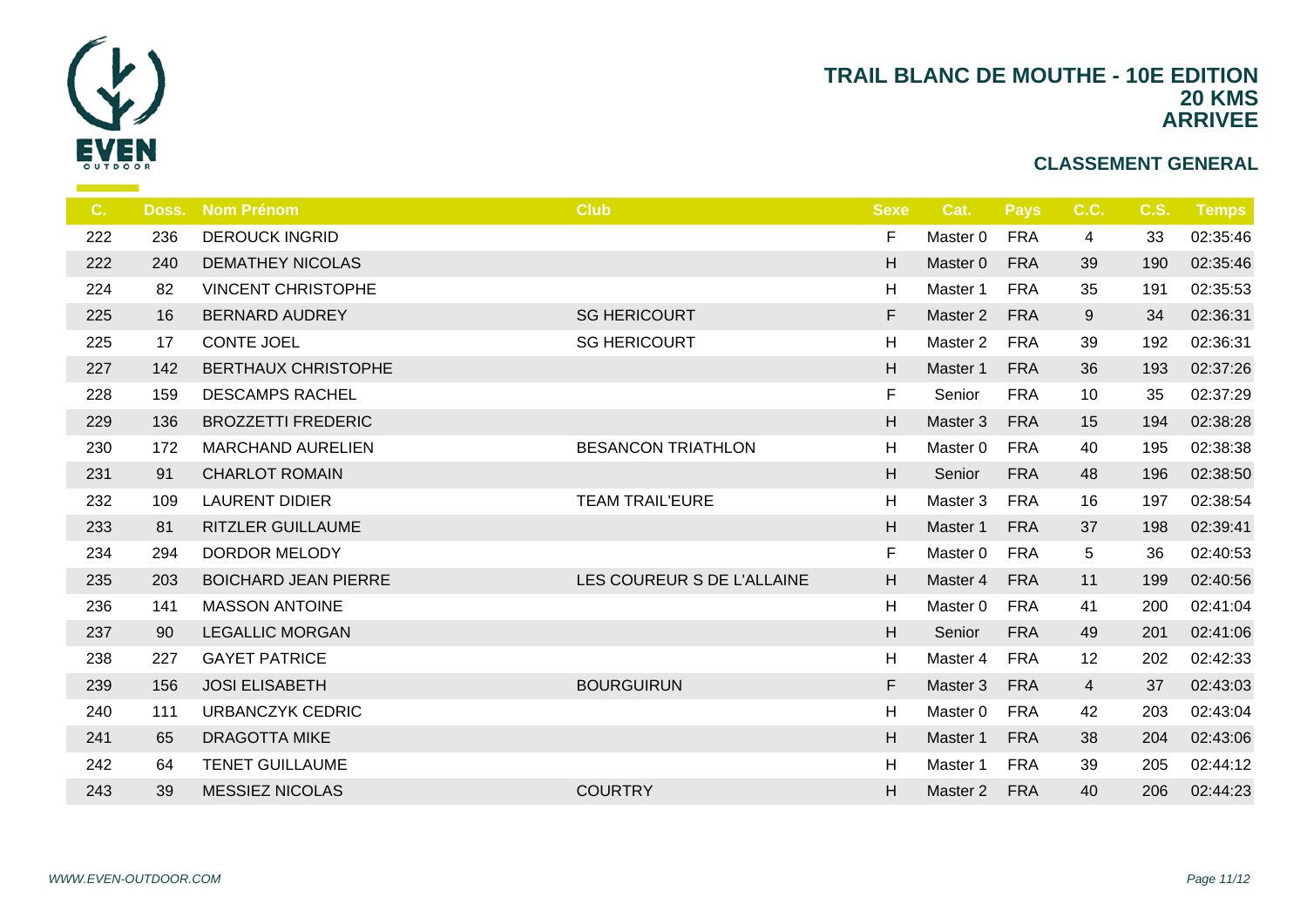

| $C_{1}$ | Doss. | <b>Nom Prénom</b>          | <b>Club</b>            | <b>Sexe</b> | Cat.     | <b>Pays</b> | C.C.           | <b>C.S.</b> | <b>Temps</b> |
|---------|-------|----------------------------|------------------------|-------------|----------|-------------|----------------|-------------|--------------|
| 244     | 38    | <b>MESSIEZ MELANIE</b>     | <b>FUNRUN77</b>        | F           | Master 1 | <b>FRA</b>  | 8              | 38          | 02:44:24     |
| 245     | 286   | ANDREAU WILLIAM PAUL HENRY | <b>HUSHH TEAM</b>      | H           | Master 1 | <b>FRA</b>  | 40             | 207         | 02:46:35     |
| 246     | 89    | <b>CAGNINA VINCENT</b>     |                        | H           | Master 1 | <b>FRA</b>  | 41             | 208         | 02:49:54     |
| 247     | 179   | PORRE PHILIPPE             |                        | H           | Master 4 | <b>FRA</b>  | 13             | 209         | 02:56:54     |
| 248     | 174   | <b>CHAMPION JIMMY</b>      | <b>TDR QUETIGNY</b>    | H           | Master 3 | <b>FRA</b>  | 17             | 210         | 02:58:24     |
| 249     | 41    | <b>ECOFFET CELINE</b>      |                        | F           | Master 0 | <b>FRA</b>  | 6              | 39          | 02:58:54     |
| 250     | 253   | PERROT ELODIE              |                        | F.          | Senior   | <b>FRA</b>  | 11             | 40          | 02:58:55     |
| 251     | 171   | <b>DESSAUGE NICOLAS</b>    |                        | H           | Master 1 | <b>FRA</b>  | 42             | 211         | 03:01:33     |
| 252     | 258   | <b>BURKHALTER JIMMY</b>    | A LA FERME MAUGAIN     | н           | Espoir   | <b>FRA</b>  | 6              | 212         | 03:02:54     |
| 253     | 187   | <b>FOURCADE PATRICIA</b>   |                        | F           | Master 4 | <b>FRA</b>  | 2 <sup>1</sup> | 41          | 03:10:34     |
| 254     | 28    | <b>SAVOIE DENIS</b>        | <b>ASPTT TOURS</b>     | Н           | Master 1 | <b>FRA</b>  | 43             | 213         | 03:13:48     |
| 255     | 204   | DORNIER JEAN-PIERRE        |                        | H           | Master 7 | <b>FRA</b>  | $\mathbf{1}$   | 214         | 03:14:33     |
| 256     | 138   | <b>TROTIN MANUEL</b>       |                        | H           | Master 2 | <b>FRA</b>  | 41             | 215         | 03:15:03     |
| 257     | 55    | <b>HENRY SERGE</b>         | <b>ES SUCY-EN-BRIE</b> | H           | Master 5 | <b>FRA</b>  | 4              | 216         | 03:40:35     |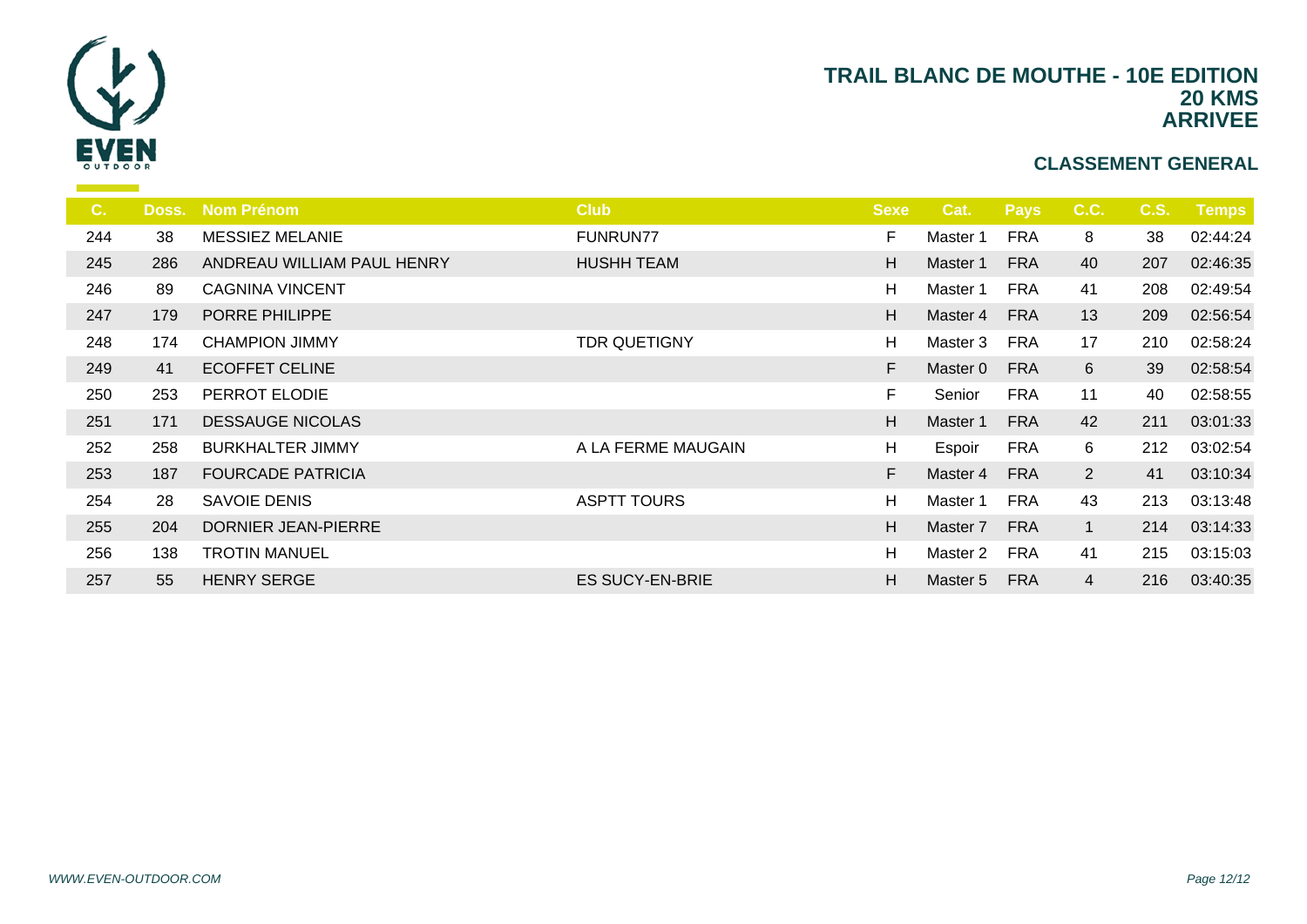

| C.             | Doss. | <b>Nom Prénom</b>          | <b>Club</b>                               | <b>Sexe</b> | Cat.     | <b>Pays</b> | C.C.            | <b>C.S.</b>     | <b>Temps</b> |
|----------------|-------|----------------------------|-------------------------------------------|-------------|----------|-------------|-----------------|-----------------|--------------|
| $\mathbf{1}$   | 1240  | <b>BOURGEOIS THEO</b>      | <b>BROOKS TRAIL PROJECT</b>               | H           | Espoir   | <b>FRA</b>  | $\mathbf{1}$    | $\mathbf{1}$    | 00:45:30     |
| $\overline{2}$ | 1403  | <b>FISCHER SIMON</b>       | SPORT 2000 PONTARLIER                     | H           | Senior   | <b>FRA</b>  | $\mathbf{1}$    | $\overline{2}$  | 00:47:17     |
| $\mathfrak{S}$ | 1405  | <b>INVERNIZZI GAEL</b>     | PONTARLIER TRIATHLON                      | H           | Espoir   | <b>FRA</b>  | $\overline{2}$  | 3               | 00:48:03     |
| 4              | 1279  | <b>BESCHET VIVIEN</b>      | TEAM O2 SCORE                             | H           | Master 0 | <b>FRA</b>  | $\mathbf{1}$    | 4               | 00:48:55     |
| 5              | 1045  | <b>FAIVRE DONOVAN</b>      |                                           | H           | Espoir   | <b>FRA</b>  | 3               | $5\phantom{.0}$ | 00:48:56     |
| 6              | 1331  | <b>BOIVIN NICOLAS</b>      |                                           | H           | Senior   | <b>FRA</b>  | $\overline{2}$  | 6               | 00:50:18     |
| $\overline{7}$ | 1445  | <b>VOIRIN LORAN</b>        |                                           | H           | Senior   | <b>FRA</b>  | 3               | $\overline{7}$  | 00:50:36     |
| 8              | 1471  | <b>VIDBERG MANUEL</b>      | PONTARLIER TRIATHLON                      | H           | Master 0 | <b>FRA</b>  | $\overline{2}$  | 8               | 00:50:57     |
| 9              | 1275  | <b>SCHWARTZ MATTHIEU</b>   | <b>THD</b>                                | H           | Master 0 | <b>FRA</b>  | 3               | 9               | 00:51:43     |
| 10             | 1430  | PETITOT KEVIN              | AC 1000 ETANGS                            | H           | Senior   | <b>FRA</b>  | 4               | 10              | 00:52:43     |
| 11             | 1458  | <b>MARGUET MAXIME</b>      |                                           | H           | Senior   | <b>FRA</b>  | $5\overline{)}$ | 11              | 00:53:14     |
| 12             | 1241  | LONCHAMPT JUSTIN           |                                           | H           | Espoir   | <b>FRA</b>  | 4               | 12              | 00:53:31     |
| 13             | 1456  | <b>GILMAS LEO</b>          | ENTENTE ATHLE NORD MAYENNE                | H           | Espoir   | <b>FRA</b>  | $5\overline{)}$ | 13              | 00:54:01     |
| 14             | 1404  | POURCHET ADRIEN            | SPORT 2000 PONTARLIER                     | H           | Espoir   | <b>FRA</b>  | 6               | 14              | 00:54:05     |
| 15             | 1479  | <b>MANTION ANTOINE</b>     | <b>FERRIERES SA</b>                       | H           | Senior   | <b>FRA</b>  | 6               | 15              | 00:54:09     |
| 16             | 1097  | <b>BOURAHLA YOANN</b>      | <b>TEAM COACHING +</b>                    | H           | Master 1 | <b>FRA</b>  | $\mathbf{1}$    | 16              | 00:54:15     |
| 17             | 1402  | <b>BERTIN-DENIS THOMAS</b> | SPORT 2000 PONTARLIER                     | H           | Senior   | <b>FRA</b>  | $\overline{7}$  | 17              | 00:54:25     |
| 18             | 1090  | <b>HENRIET GUILLAUME</b>   |                                           | H           | Cadet    | <b>FRA</b>  | $\mathbf 1$     | 18              | 00:54:43     |
| 19             | 1429  | <b>TRESOR ARNAUD</b>       |                                           | H           | Senior   | <b>FRA</b>  | 8               | 19              | 00:54:44     |
| 20             | 1234  | <b>MALDONADO GUILLAUME</b> | <b>HERICOURT ATHLETISME COMPETITION H</b> |             | Master 1 | <b>FRA</b>  | $\overline{2}$  | 20              | 00:55:32     |
| 21             | 1425  | <b>FAIVRE JEROME</b>       | PHILIPPE WAGNER CYCLING                   | H           | Senior   | <b>FRA</b>  | 9               | 21              | 00:55:54     |
| 22             | 1356  | <b>MARTI SEBASTIEN</b>     | LES LACETS DU LIZON                       | H           | Senior   | <b>FRA</b>  | 10              | 22              | 00:56:05     |
| 23             | 1462  | <b>CLERGET MARC</b>        | <b>TRILION BELFORT</b>                    | H           | Master 2 | <b>FRA</b>  | $\mathbf{1}$    | 23              | 00:56:08     |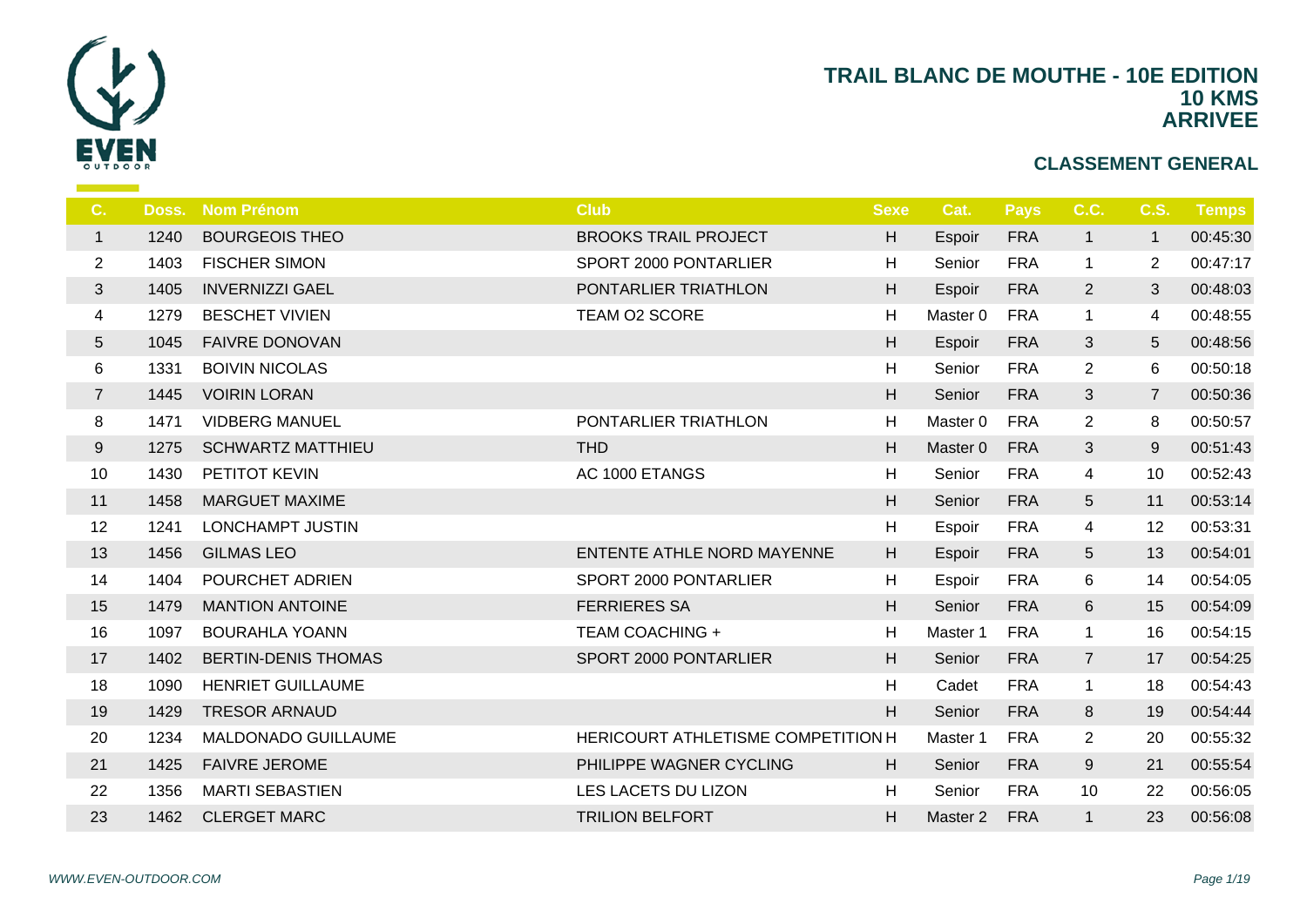

| C. | Doss. | <b>Nom Prénom</b>            | <b>Club</b>                     | <b>Sexe</b> | Cat.     | <b>Pays</b> | C.C.            | <b>C.S.</b>    | <b>Temps</b> |
|----|-------|------------------------------|---------------------------------|-------------|----------|-------------|-----------------|----------------|--------------|
| 24 | 1174  | PERRET JULES                 |                                 | н           | Espoir   | <b>FRA</b>  | $\overline{7}$  | 24             | 00:56:53     |
| 25 | 1116  | <b>ARDIET LOIS</b>           | <b>SKI CLUB MOUTHE</b>          | H           | Cadet    | <b>FRA</b>  | $\overline{2}$  | 25             | 00:57:03     |
| 26 | 1350  | <b>LOUSTALOT GABRIEL</b>     | CLUB ALPIN FRANCAIS BESANCON    | H           | Senior   | <b>FRA</b>  | 11              | 26             | 00:57:27     |
| 27 | 1484  | ALBEJANO MARIE-CHARLOTTE     |                                 | $\mathsf F$ | Master 0 | <b>FRA</b>  | $\mathbf{1}$    | $\mathbf{1}$   | 00:57:32     |
| 28 | 1376  | PERRET TRISTAN               | FC MASSIF HAUT DOUBS            | н           | Espoir   | <b>FRA</b>  | 8               | 27             | 00:57:44     |
| 29 | 1470  | <b>GENDRIER LUDIVINE</b>     | <b>BESANCON TRIATHLON</b>       | F           | Senior   | <b>FRA</b>  | $\mathbf{1}$    | $\overline{2}$ | 00:58:25     |
| 30 | 1332  | <b>DUBOL CEDRIC</b>          | <b>SAANEN GSTAAD</b>            | H           | Master 0 | SUI         | $\overline{4}$  | 28             | 00:58:43     |
| 31 | 1231  | <b>PICHOT SAMUEL</b>         |                                 | H           | Master 1 | <b>FRA</b>  | 3               | 29             | 00:58:44     |
| 32 | 1472  | <b>BARDIN RUDY</b>           | <b>ASBO</b>                     | H           | Master 0 | <b>FRA</b>  | 5               | 30             | 00:58:48     |
| 33 | 1487  | PROFAULT PASCAL              |                                 | H           | Master 0 | <b>FRA</b>  | 6               | 31             | 00:59:03     |
| 33 | 1466  | <b>BEACCO BRUNO</b>          | <b>VAL DE GRAY MARATHON</b>     | H           | Master 3 | <b>FRA</b>  | $\mathbf{1}$    | 31             | 00:59:03     |
| 35 | 1441  | <b>GAUTHEY-FRANET ELIOTT</b> | <b>BDS ENSTIB</b>               | H.          | Senior   | <b>FRA</b>  | 12              | 33             | 00:59:07     |
| 36 | 1167  | ROCHET CHRISTOPHE            | LA 39                           | H           | Master 4 | <b>FRA</b>  | $\mathbf{1}$    | 34             | 00:59:22     |
| 37 | 1176  | <b>MOREL ESTELLE</b>         |                                 | F           | Senior   | <b>FRA</b>  | $\overline{2}$  | 3              | 01:00:00     |
| 38 | 1451  | <b>JOLY SIMON</b>            | <b>COMPRESSPORT BESANCON</b>    | H           | Master 1 | <b>FRA</b>  | $\overline{4}$  | 35             | 01:00:02     |
| 39 | 1495  | <b>FAIVRE PIERRE-YVES</b>    |                                 | H.          | Master 1 | <b>FRA</b>  | $5\phantom{.0}$ | 36             | 01:01:15     |
| 40 | 1345  | <b>GRANGER HUGO</b>          | CLUB ALPIN FRANCAIS DE BESANCON | H           | Senior   | <b>FRA</b>  | 13              | 37             | 01:01:16     |
| 41 | 1162  | <b>ECOIFFIER ARNAUD</b>      | LES COPAINS D'ABORD             | H           | Master 0 | <b>FRA</b>  | $\overline{7}$  | 38             | 01:01:42     |
| 42 | 1369  | <b>JOLY ENZO</b>             |                                 | н           | Cadet    | <b>FRA</b>  | 3               | 39             | 01:01:43     |
| 43 | 1199  | <b>BAUD MATTHIEU</b>         | <b>DENTSPLY SIRONA</b>          | H           | Master 1 | <b>FRA</b>  | 6               | 40             | 01:01:46     |
| 44 | 1468  | <b>FLICOTEAUX EMMANUEL</b>   | <b>OTB</b>                      | H           | Master 0 | <b>FRA</b>  | 8               | 41             | 01:02:03     |
| 45 | 1226  | <b>LEMOINE EDOUARD</b>       | LA CHOUCROUTE A DANIEL          | H           | Junior   | <b>ETH</b>  | $\mathbf{1}$    | 42             | 01:02:04     |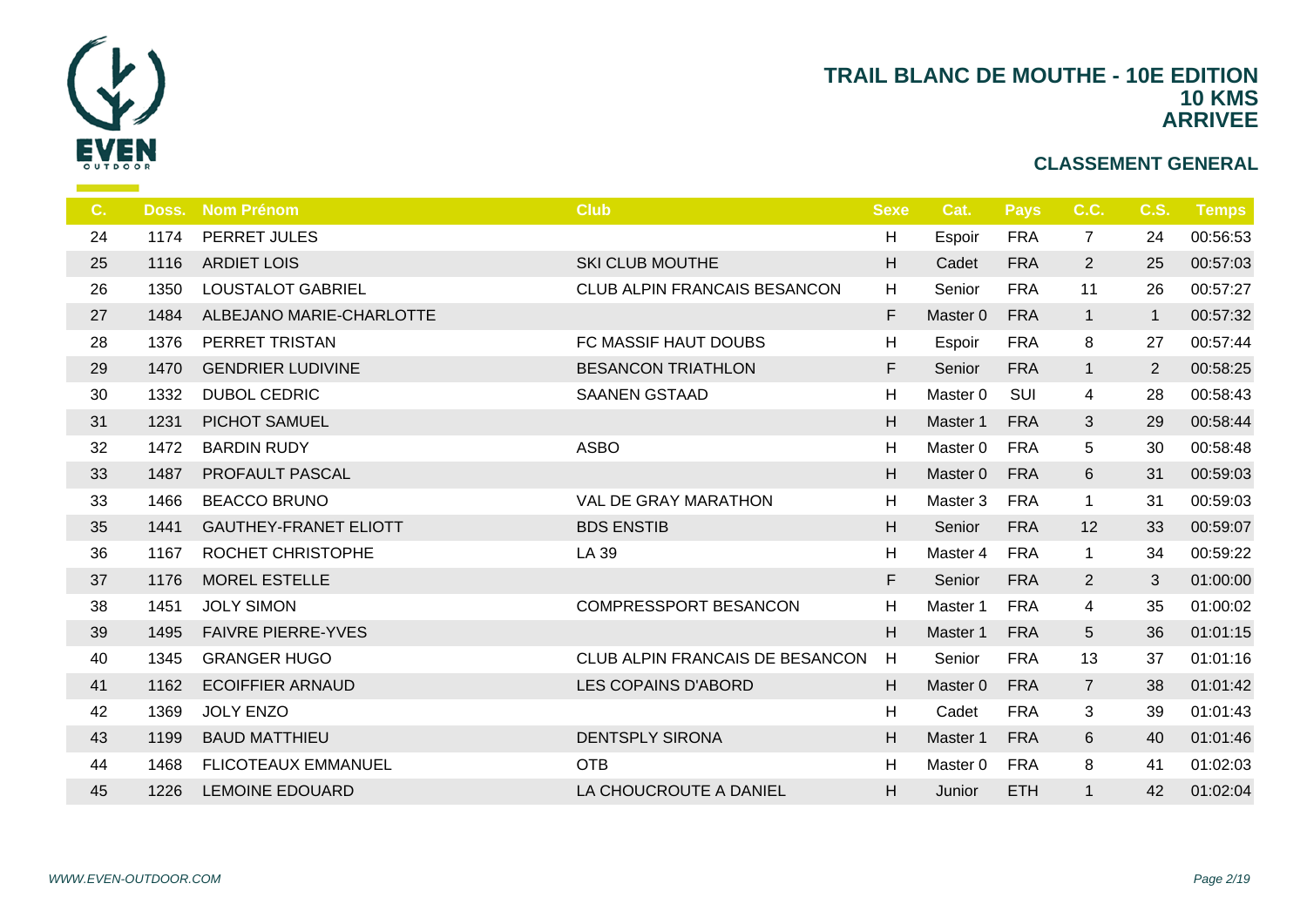

| C. | Doss. | <b>Nom Prénom</b>         | <b>Club</b>                         | <b>Sexe</b>  | Cat.                | <b>Pays</b> | C.C.                     | C.S.           | <b>Temps</b> |
|----|-------|---------------------------|-------------------------------------|--------------|---------------------|-------------|--------------------------|----------------|--------------|
| 45 | 1360  | <b>RAMBOZ ALEXIS</b>      | <b>TEAM PROCOMPTA</b>               | Н            | Senior              | <b>FRA</b>  | 14                       | 42             | 01:02:04     |
| 47 | 1342  | <b>OUARAB YACINE</b>      | EM1DIV                              | H            | Master 0            | <b>FRA</b>  | 9                        | 44             | 01:02:05     |
| 48 | 1229  | <b>MUSARD PIERRE</b>      | VAL DE GRAY MARATHON                | н            | Senior              | <b>FRA</b>  | 15                       | 45             | 01:02:22     |
| 49 | 1357  | <b>MOTTAS ANTOINE</b>     | <b>BESANCON TRAIL RUNNING [BTR]</b> | H            | Master 0            | <b>FRA</b>  | 10                       | 46             | 01:02:34     |
| 50 | 1351  | <b>PIROTON ROMAIN</b>     |                                     | н            | Espoir              | <b>FRA</b>  | 9                        | 47             | 01:02:39     |
| 51 | 1143  | <b>AVEZ GAETAN</b>        | THD / TRAILEURS DU HAUT-DOUBS       | H            | Senior              | <b>FRA</b>  | 16                       | 48             | 01:03:16     |
| 52 | 1368  | <b>JOLY EMILIEN</b>       |                                     | H            | Cadet               | <b>FRA</b>  | $\overline{\mathcal{A}}$ | 49             | 01:03:18     |
| 53 | 1083  | <b>RINALDI ELISA</b>      |                                     | F            | Senior              | <b>FRA</b>  | 3                        | $\overline{4}$ | 01:03:19     |
| 54 | 1361  | <b>BERTHOUD LEO</b>       | <b>PINKY BANANA</b>                 | Н            | Senior              | SUI         | 17                       | 50             | 01:03:20     |
| 55 | 1002  | <b>COULOT CHARLELIE</b>   |                                     | H            | Master 0            | <b>FRA</b>  | 11                       | 51             | 01:03:32     |
| 56 | 1378  | <b>LASSOUDIERE XAVIER</b> |                                     | H            | Master 0            | <b>FRA</b>  | 12                       | 52             | 01:03:34     |
| 57 | 1431  | <b>GAUNET MATHIEU</b>     |                                     | H            | Espoir              | <b>FRA</b>  | 10                       | 53             | 01:03:35     |
| 58 | 1255  | <b>BERTRAND AURELIE</b>   | <b>CNPONTARLIER TRIATHLON</b>       | F            | Master 1            | <b>FRA</b>  | $\mathbf{1}$             | 5              | 01:03:43     |
| 59 | 1411  | <b>DUFFET LUCAS</b>       |                                     | H            | Cadet               | <b>FRA</b>  | 5                        | 54             | 01:03:46     |
| 60 | 278   | DE SAINT SEINE ANTOINE    |                                     | $\mathsf{H}$ | Master <sub>2</sub> | <b>FRA</b>  | $\overline{2}$           | 55             | 01:04:28     |
| 61 | 1042  | <b>GIRARD STEPHANE</b>    |                                     | H            | Master 3            | <b>FRA</b>  | $\overline{2}$           | 56             | 01:04:29     |
| 62 | 1317  | <b>VANNIER VALENTIN</b>   |                                     | н            | Junior              | <b>FRA</b>  | $\overline{2}$           | 57             | 01:04:35     |
| 63 | 1367  | <b>JOUAUX RUDY</b>        | QUE DU BON                          | H            | Master 2            | <b>FRA</b>  | 3                        | 58             | 01:04:43     |
| 64 | 1096  | <b>SABBADINI MAXIME</b>   | <b>LES PTITS CHATS</b>              | H            | Senior              | <b>FRA</b>  | 18                       | 59             | 01:04:54     |
| 65 | 1027  | <b>DOROZLAI MICHEL</b>    | <b>CAWALTAG</b>                     | H            | Master 3            | <b>FRA</b>  | 3                        | 60             | 01:04:56     |
| 66 | 1476  | PERRET OLIVIER            | THD                                 | Н            | Master 3            | <b>FRA</b>  | 4                        | 61             | 01:05:02     |
| 67 | 1323  | <b>BAUDOZ MARIE</b>       | <b>SC FRASNE-DRUGEON</b>            | F            | Senior              | <b>FRA</b>  | 4                        | 6              | 01:05:15     |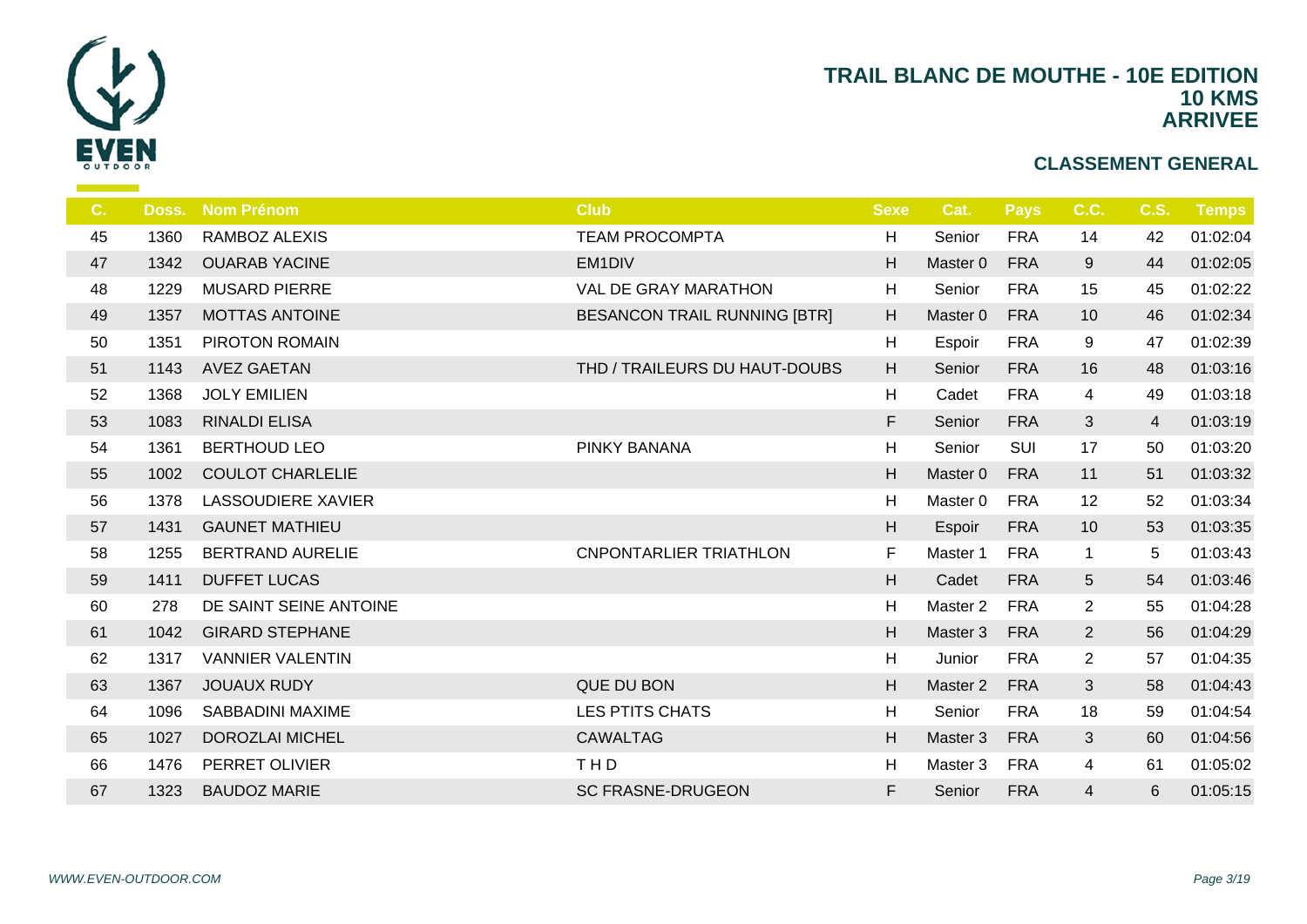

| C. | Doss. | <b>Nom Prénom</b>           | <b>Club</b>    | <b>Sexe</b> | Cat.                | <b>Pays</b> | C.C.            | <b>C.S.</b>    | <b>Temps</b> |
|----|-------|-----------------------------|----------------|-------------|---------------------|-------------|-----------------|----------------|--------------|
| 68 | 1296  | <b>LANIER PATRICK</b>       | <b>THD</b>     | H           | Master 4            | <b>FRA</b>  | $\overline{2}$  | 62             | 01:05:16     |
| 69 | 1207  | <b>PASSILLY NICOLAS</b>     |                | H           | Master 1            | <b>FRA</b>  | $7\overline{ }$ | 63             | 01:05:21     |
| 70 | 1444  | <b>PRONGUE CYRIL</b>        | <b>TRILION</b> | H           | Master 0            | <b>FRA</b>  | 13              | 64             | 01:05:24     |
| 71 | 1115  | <b>DUBREZ DAMIEN</b>        |                | H           | Master <sub>2</sub> | <b>FRA</b>  | $\overline{4}$  | 65             | 01:05:35     |
| 71 | 1312  | <b>VAUTIER MARTIN</b>       |                | H           | Espoir              | <b>FRA</b>  | 11              | 65             | 01:05:35     |
| 73 | 1442  | <b>CLAUDE THOMAS</b>        |                | H           | Master 0            | <b>FRA</b>  | 14              | 67             | 01:05:37     |
| 74 | 1324  | <b>VINAY YANN</b>           | <b>MYTRIBE</b> | H           | Master 0            | <b>FRA</b>  | 15              | 68             | 01:05:58     |
| 75 | 1257  | <b>GUILLEMARD ALEXANDRE</b> |                | H           | Master 0            | <b>FRA</b>  | 16              | 69             | 01:06:13     |
| 76 | 1372  | <b>KUENZI LUCIE</b>         |                | $\mathsf F$ | Senior              | <b>FRA</b>  | 5               | $\overline{7}$ | 01:06:18     |
| 76 | 1371  | <b>GUYOT PIERRE</b>         |                | H           | Senior              | <b>FRA</b>  | 19              | 70             | 01:06:18     |
| 78 | 1355  | <b>GUY ANNE</b>             |                | F           | Senior              | <b>FRA</b>  | 6               | 8              | 01:06:36     |
| 79 | 1211  | <b>ROGNON JEROME</b>        |                | H           | Master 0            | <b>FRA</b>  | 17              | 71             | 01:06:37     |
| 80 | 1319  | <b>LAVESVRE YANNICK</b>     | <b>SAAUTUN</b> | H           | Master 1            | <b>FRA</b>  | 8               | 72             | 01:06:39     |
| 81 | 1373  | <b>GUYOT PHILIPPE</b>       |                | H           | Master 4            | <b>FRA</b>  | $\mathbf{3}$    | 73             | 01:06:49     |
| 82 | 1406  | RICHIARDI MAXIME            |                | H           | Senior              | <b>FRA</b>  | 20              | 74             | 01:06:51     |
| 83 | 1152  | <b>CHARTIER ROMAIN</b>      |                | H           | Senior              | <b>FRA</b>  | 21              | 75             | 01:06:53     |
| 84 | 1387  | <b>MAJ ROBERT</b>           |                | H           | Master 0            | <b>FRA</b>  | 18              | 76             | 01:06:59     |
| 85 | 1452  | PILLOT JEROME               |                | H           | Master 1            | <b>FRA</b>  | 9               | 77             | 01:07:07     |
| 86 | 1232  | <b>LETOUBLON GREGOIRE</b>   |                | H           | Senior              | <b>FRA</b>  | 22              | 78             | 01:07:21     |
| 87 | 1266  | <b>CLAUDEL CLEMENT</b>      | <b>ENSTIB</b>  | H           | Senior              | <b>FRA</b>  | 23              | 79             | 01:07:26     |
| 88 | 1449  | ANSTETT JEREMY              |                | H           | Senior              | <b>FRA</b>  | 24              | 80             | 01:07:39     |
| 88 | 1448  | <b>ANSTETT VICTOR</b>       |                | H           | Senior              | <b>FRA</b>  | 24              | 80             | 01:07:39     |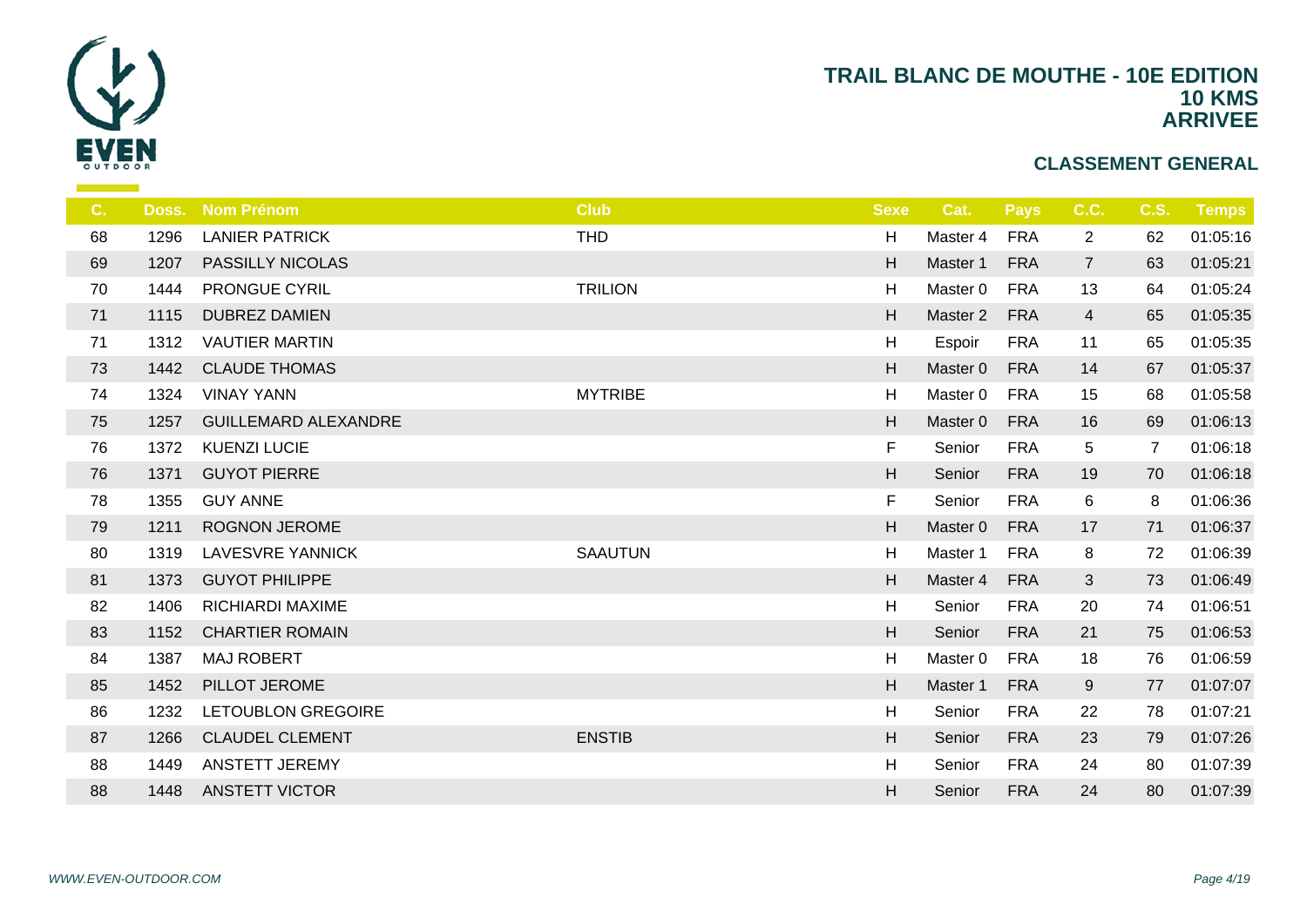

| C.  | Doss. | <b>Nom Prénom</b>         | <b>Club</b>                   | <b>Sexe</b> | Cat.                | <b>Pays</b> | C.C.            | <b>C.S.</b> | Temps    |
|-----|-------|---------------------------|-------------------------------|-------------|---------------------|-------------|-----------------|-------------|----------|
| 90  | 1051  | <b>LALLEMAND LUC</b>      |                               | H           | Senior              | <b>FRA</b>  | 26              | 82          | 01:07:43 |
| 91  | 1263  | <b>SERVES NINA</b>        | <b>BAC / CAF</b>              | F           | Senior              | <b>FRA</b>  | $\overline{7}$  | 9           | 01:07:46 |
| 92  | 1399  | <b>GINDREY FLORIAN</b>    |                               | H           | Senior              | <b>FRA</b>  | 27              | 83          | 01:07:48 |
| 93  | 1109  | <b>CURTIL CHRISTOPHE</b>  | <b>BESANCON ATHLETIC CLUB</b> | H           | Master <sub>2</sub> | <b>FRA</b>  | $5\phantom{.0}$ | 84          | 01:07:51 |
| 94  | 1233  | <b>JALLON AURELIEN</b>    | THD TRAILER DU HAUT DOUBS     | H           | Master 1            | <b>FRA</b>  | 10              | 85          | 01:08:21 |
| 95  | 1175  | <b>VIONNET JEAN</b>       | <b>LA FUVELLE</b>             | H           | Espoir              | <b>FRA</b>  | 12              | 86          | 01:08:31 |
| 96  | 1126  | <b>VALLET ROBIN</b>       |                               | H           | Senior              | <b>FRA</b>  | 28              | 87          | 01:08:35 |
| 97  | 1254  | <b>BERTRAND DAVID</b>     | <b>CNPONTARLIER TRIATHLON</b> | H           | Master <sub>2</sub> | <b>FRA</b>  | 6               | 88          | 01:08:42 |
| 98  | 1426  | <b>PROST ADRIEN</b>       | <b>CALAMUS CONSEIL</b>        | H           | Senior              | <b>FRA</b>  | 29              | 89          | 01:08:47 |
| 99  | 1139  | LAPEYRE JEAN-ROCH         |                               | H           | Master 1            | <b>FRA</b>  | 11              | 90          | 01:08:56 |
| 100 | 1077  | PORTET SEBASTIEN          | VAL DE GRAY MARATHON          | H           | Master 2            | <b>FRA</b>  | $\overline{7}$  | 91          | 01:09:00 |
| 101 | 1408  | <b>VANDROUX ERIC</b>      |                               | H           | Master 3            | <b>FRA</b>  | 5               | 92          | 01:09:03 |
| 102 | 1151  | <b>CHARTIER LUCAS</b>     |                               | H           | Senior              | <b>FRA</b>  | 30              | 93          | 01:09:33 |
| 103 | 1370  | MICHEL-NOEL EMMANUEL      |                               | H           | Master 2            | <b>FRA</b>  | 8               | 94          | 01:09:41 |
| 104 | 1396  | <b>BOZOVIC DAVID</b>      |                               | H           | Master 0            | <b>FRA</b>  | 19              | 95          | 01:09:59 |
| 105 | 1004  | <b>JAMOT JOHAN</b>        | <b>TRIATHLON PONTARLIER</b>   | H           | Senior              | <b>FRA</b>  | 31              | 96          | 01:10:03 |
| 106 | 1242  | <b>DREZET MAXIME</b>      |                               | H           | Senior              | <b>FRA</b>  | 32              | 97          | 01:10:05 |
| 107 | 1343  | <b>CHABLE MORGAN</b>      |                               | H           | Master <sub>0</sub> | <b>FRA</b>  | 20              | 98          | 01:10:08 |
| 108 | 1461  | <b>ROY MATTHIEU</b>       | AM DOUBS                      | H           | Senior              | <b>FRA</b>  | 33              | 99          | 01:10:09 |
| 108 | 1348  | <b>LAZZARIS THEOPHILE</b> |                               | H           | Senior              | <b>FRA</b>  | 33              | 99          | 01:10:09 |
| 110 | 1088  | <b>BACHELART VINCENT</b>  | <b>EFSRA</b>                  | H           | Master 3            | <b>FRA</b>  | 6               | 101         | 01:10:16 |
| 110 | 1102  | <b>VACHERON MARGAUX</b>   | <b>DSA</b>                    | F           | Cadet               | <b>FRA</b>  | $\mathbf{1}$    | 10          | 01:10:16 |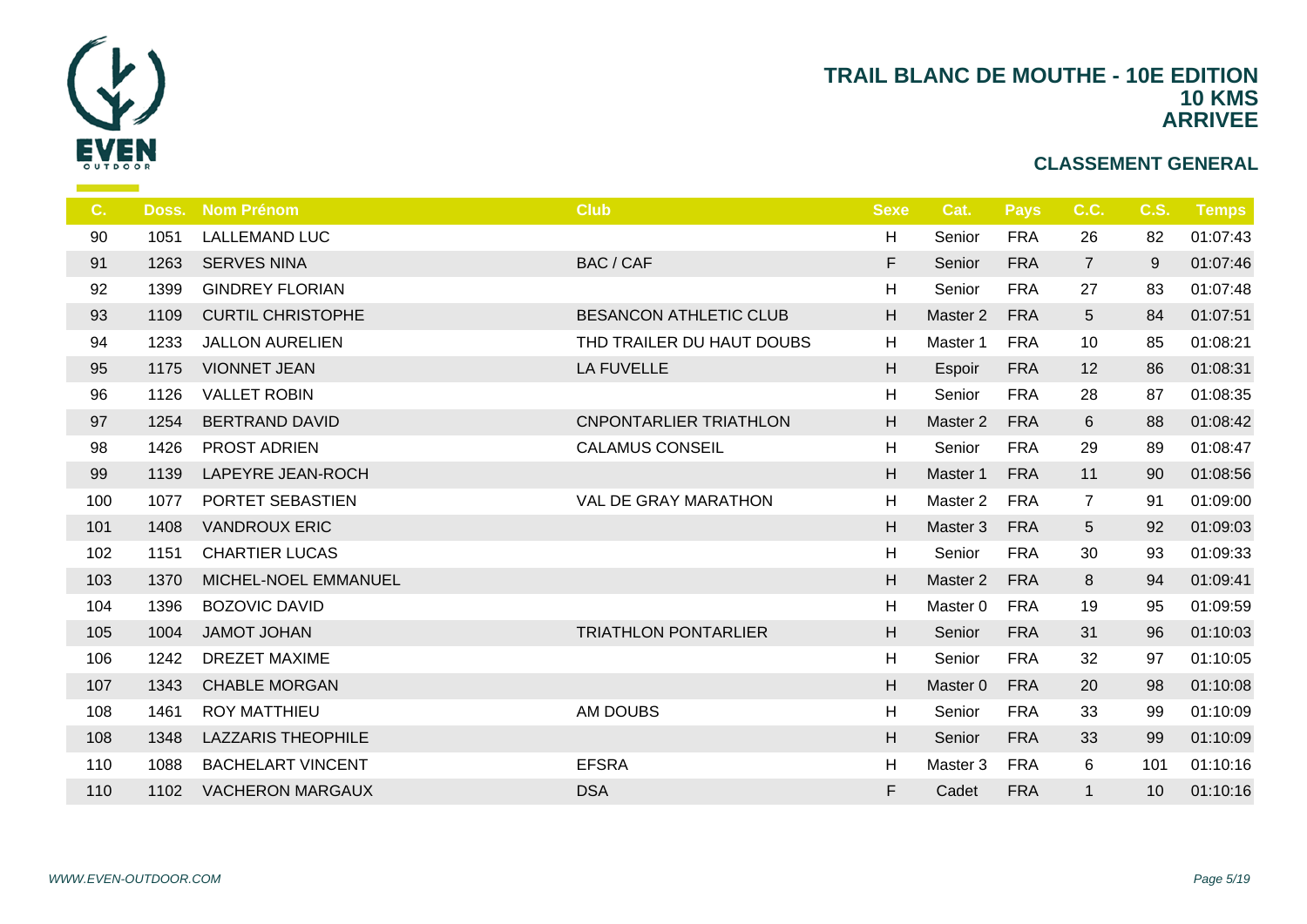

| C.  | Doss. | <b>Nom Prénom</b>         | <b>Club</b>                   | <b>Sexe</b> | Cat.                | <b>Pays</b> | C.C.           | <b>C.S.</b> | <b>Temps</b> |
|-----|-------|---------------------------|-------------------------------|-------------|---------------------|-------------|----------------|-------------|--------------|
| 112 | 1440  | <b>MOYNE LOUISON</b>      |                               | H           | Espoir              | <b>FRA</b>  | 13             | 102         | 01:10:22     |
| 113 | 1078  | <b>TORNARE VINCENT</b>    |                               | H           | Master 0            | <b>FRA</b>  | 21             | 103         | 01:10:26     |
| 114 | 1493  | <b>MEERSCHMAN NICOLAS</b> |                               | H           | Master 0            | <b>FRA</b>  | 22             | 104         | 01:10:29     |
| 115 | 1219  | <b>MARTIN GERARD</b>      | <b>BESANCON TRIATHLON</b>     | H           | Master 3            | <b>FRA</b>  | $\overline{7}$ | 105         | 01:10:38     |
| 116 | 1375  | <b>LENOIR TATIANA</b>     |                               | $\mathsf F$ | Espoir              | <b>FRA</b>  | $\mathbf{1}$   | 11          | 01:10:39     |
| 117 | 1346  | <b>VALLOT CLEMENT</b>     |                               | H           | Master 0            | <b>FRA</b>  | 23             | 106         | 01:10:45     |
| 118 | 1194  | <b>DORNIER ALEXIA</b>     |                               | F.          | Senior              | <b>FRA</b>  | 8              | 12          | 01:10:46     |
| 119 | 1054  | <b>ROCHAT EVE</b>         | FOOTING CLUB VALLEE DE JOUX   | F           | Master 1            | SUI         | $2^{\circ}$    | 13          | 01:10:49     |
| 120 | 1287  | DARTEVEL BENOIT           |                               | H           | Master 0            | <b>FRA</b>  | 24             | 107         | 01:11:14     |
| 121 | 1485  | NOGUES GUILLAUME          |                               | H           | Master 0            | <b>FRA</b>  | 25             | 108         | 01:11:24     |
| 121 | 1309  | <b>MARTIN CATHERINE</b>   | <b>BESANCON ATHLETIC CLUB</b> | F           | Master 4            | <b>FRA</b>  | $\mathbf{1}$   | 14          | 01:11:24     |
| 123 | 1436  | <b>BERGAENTZLE DORIAN</b> |                               | H           | Master 0            | <b>FRA</b>  | 26             | 109         | 01:11:30     |
| 124 | 1450  | <b>JEANCLER STEPHANE</b>  |                               | H           | Master <sub>2</sub> | <b>FRA</b>  | 9              | 110         | 01:11:36     |
| 125 | 1428  | <b>MOUREAUX CLARA</b>     |                               | F           | Senior              | <b>FRA</b>  | 9              | 15          | 01:11:39     |
| 125 | 1420  | <b>DELOUF CLEMENT</b>     |                               | H           | Master <sub>0</sub> | <b>FRA</b>  | 27             | 111         | 01:11:39     |
| 127 | 1300  | DE LESTABLE NICOLAS       |                               | H           | Senior              | <b>FRA</b>  | 35             | 112         | 01:11:42     |
| 128 | 1381  | <b>STUBERT NICOLAS</b>    | <b>DIJON SINGLE TRACK</b>     | H           | Master 2            | <b>FRA</b>  | 10             | 113         | 01:12:34     |
| 129 | 1284  | <b>CHANIET DAVID</b>      |                               | H           | Master 0            | <b>FRA</b>  | 28             | 114         | 01:12:41     |
| 130 | 1244  | <b>GOMES ADRIEN</b>       |                               | H           | Master 0            | <b>FRA</b>  | 29             | 115         | 01:12:42     |
| 131 | 1188  | <b>BERNIER JENNIFER</b>   |                               | F           | Master 1            | <b>FRA</b>  | 3              | 16          | 01:12:49     |
| 131 | 1338  | <b>SALOMON MARIE</b>      | AMICALE DES COST'HAUTS        | F           | Senior              | <b>FRA</b>  | 10             | 16          | 01:12:49     |
| 133 | 1344  | <b>FOUROT SEBASTIEN</b>   | <b>THD</b>                    | H           | Master 0            | <b>FRA</b>  | 30             | 116         | 01:12:52     |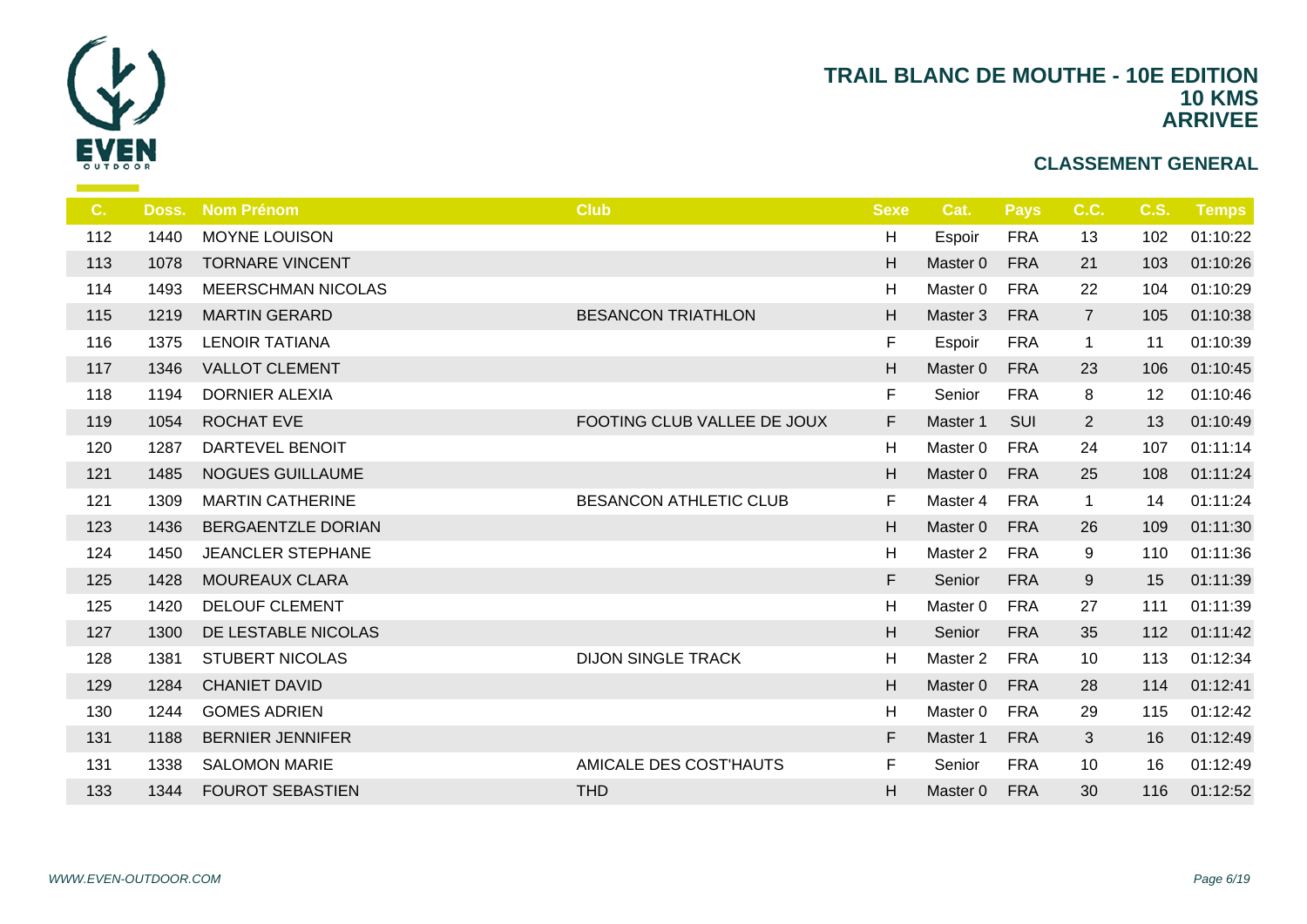

| C.  | Doss.          | <b>Nom Prénom</b>         | <b>Club</b>                   | <b>Sexe</b>  | Cat.                | <b>Pays</b> | C.C.           | <b>C.S.</b> | Temps    |
|-----|----------------|---------------------------|-------------------------------|--------------|---------------------|-------------|----------------|-------------|----------|
| 134 | 1239           | ROVERETTO LAETICIA        | VAL DE GRAY MARATHON          | F            | Master 1            | <b>FRA</b>  | 4              | 18          | 01:12:55 |
| 135 | 1418           | <b>BUGNET JUSTINE</b>     | <b>THD</b>                    | F            | Senior              | <b>FRA</b>  | 11             | 19          | 01:12:58 |
| 136 | 1427           | <b>TERRIER LISA</b>       | <b>CA CHAMPIGNEULLES</b>      | F            | Senior              | <b>FRA</b>  | 12             | 20          | 01:12:59 |
| 136 | 1032           | <b>DEVILLE BERTRAND</b>   |                               | H            | Master <sub>2</sub> | <b>FRA</b>  | 11             | 117         | 01:12:59 |
| 138 | 1038           | <b>HUMBERT TIMOTHEE</b>   |                               | $\mathsf{H}$ | Senior              | <b>FRA</b>  | 36             | 118         | 01:13:01 |
| 139 | 1036           | <b>FAHY CORENTIN</b>      |                               | H            | Senior              | <b>FRA</b>  | 37             | 119         | 01:13:02 |
| 140 | 181            | <b>MICHAUD MICKAEL</b>    |                               | H            | Master <sub>0</sub> | <b>FRA</b>  | 31             | 120         | 01:13:04 |
| 141 | 1412           | <b>DUFFET STEPHANE</b>    |                               | H            | Master 2            | <b>FRA</b>  | 12             | 121         | 01:13:17 |
| 142 | 1465           | <b>VUILLET MARC</b>       |                               | H            | Senior              | <b>FRA</b>  | 38             | 122         | 01:13:19 |
| 143 | 1413           | <b>BINETRUY MATHIAS</b>   |                               | H            | Master <sub>2</sub> | <b>FRA</b>  | 13             | 123         | 01:13:20 |
| 144 | 1379           | <b>BERTOIS ALEXIS</b>     |                               | H            | Senior              | <b>FRA</b>  | 39             | 124         | 01:13:21 |
| 145 | 1076           | PORTET FREDERIQUE         | VAL DE GRAY MARATHON          | F            | Master <sub>2</sub> | <b>FRA</b>  | $\mathbf{1}$   | 21          | 01:13:23 |
| 146 | 1308           | <b>CACHOD SYLVAIN</b>     |                               | H            | Master 1            | <b>FRA</b>  | 12             | 125         | 01:13:26 |
| 147 | 1447           | <b>GONTARA SIRINE</b>     |                               | F            | Master 0            | <b>FRA</b>  | $2^{\circ}$    | 22          | 01:13:27 |
| 148 | 1003           | <b>CLEMENT COLINE</b>     |                               | F            | Senior              | <b>FRA</b>  | 13             | 23          | 01:13:37 |
| 148 | 1289           | <b>SCHILZ VINCENT</b>     |                               | H            | Master 1            | <b>FRA</b>  | 13             | 126         | 01:13:37 |
| 150 | 1305           | <b>SAEZ JULIE</b>         |                               | $\mathsf F$  | Senior              | <b>FRA</b>  | 14             | 24          | 01:13:53 |
| 151 | $\overline{7}$ | <b>LOCATELLI FRANCOIS</b> |                               | H            | Master 1            | <b>BOL</b>  | 14             | 127         | 01:14:22 |
| 152 | 1318           | PERRIN SAMUEL             |                               | H            | Cadet               | <b>FRA</b>  | 6              | 128         | 01:14:26 |
| 153 | 1438           | <b>MOUGIN DIDIER</b>      | <b>BESANCON ATHLETIC CLUB</b> | H            | Master 4            | <b>FRA</b>  | $\overline{4}$ | 129         | 01:14:27 |
| 154 | 1243           | <b>BROCARD QUENTIN</b>    |                               | H            | Senior              | <b>FRA</b>  | 40             | 130         | 01:14:30 |
| 155 | 1460           | <b>LIEGEOIS OLIVIER</b>   | <b>TRILION BELFORT</b>        | H            | Master 2            | <b>FRA</b>  | 14             | 131         | 01:14:35 |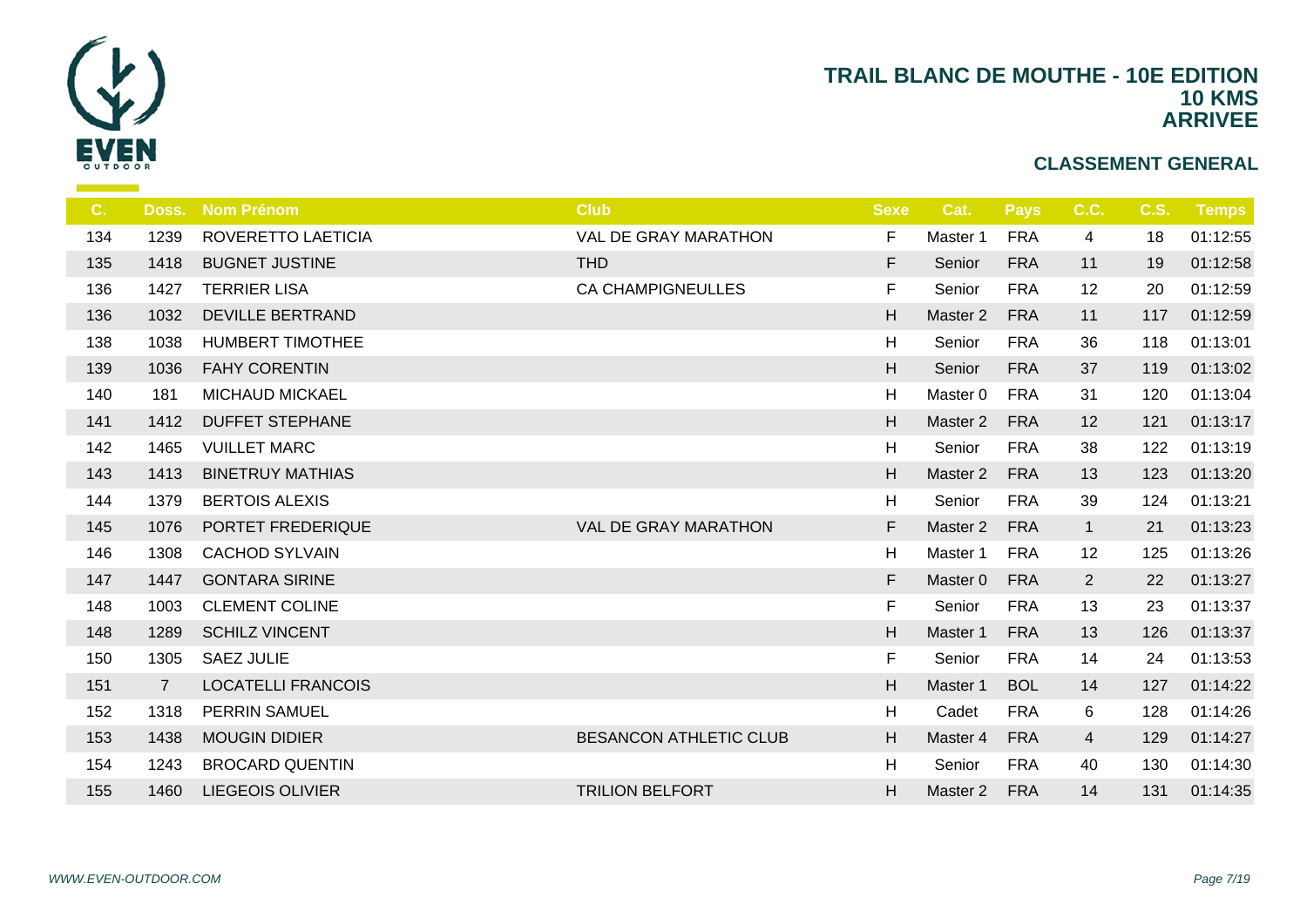

| C.  | Doss. | <b>Nom Prénom</b>             | <b>Club</b>                 | <b>Sexe</b> | Cat.     | <b>Pays</b> | C.C.            | <b>C.S.</b> | Temps    |
|-----|-------|-------------------------------|-----------------------------|-------------|----------|-------------|-----------------|-------------|----------|
| 156 | 1030  | SEICHEPINE NICOLAS            |                             | H           | Senior   | <b>FRA</b>  | 41              | 132         | 01:14:37 |
| 157 | 1382  | <b>DUBOZ JEAN-MARIE</b>       |                             | H           | Master 3 | <b>FRA</b>  | 8               | 133         | 01:14:42 |
| 158 | 1489  | <b>FUMEY PATRICIA</b>         |                             | F           | Master 3 | <b>FRA</b>  | $\mathbf{1}$    | 25          | 01:14:43 |
| 159 | 1220  | <b>BOLMONT EDWIGE</b>         | ROUL@NSEMBLE                | F           | Master 1 | <b>FRA</b>  | $5\phantom{.0}$ | 26          | 01:14:44 |
| 160 | 1217  | <b>PATOZ LISA</b>             |                             | $\mathsf F$ | Senior   | <b>FRA</b>  | 15              | 27          | 01:14:48 |
| 160 | 1178  | <b>LIGIER THIERRY</b>         |                             | H           | Master 5 | <b>FRA</b>  | $\mathbf{1}$    | 134         | 01:14:48 |
| 162 | 1340  | <b>FRANCISCO ADAO</b>         |                             | H           | Master 2 | <b>POR</b>  | 15              | 135         | 01:14:51 |
| 162 | 1029  | <b>HACQUARD DENIS</b>         | <b>VAL DE GRAY MARATHON</b> | H           | Master 4 | <b>FRA</b>  | $5\phantom{.0}$ | 135         | 01:14:51 |
| 164 | 1335  | <b>BASIN JEAN-YVES</b>        |                             | H           | Master 1 | <b>FRA</b>  | 15              | 137         | 01:14:52 |
| 165 | 1222  | <b>LIBOZ BENJAMIN</b>         |                             | H           | Master 0 | <b>FRA</b>  | 32              | 138         | 01:14:54 |
| 166 | 1190  | <b>DECHARRIERE STEVEN</b>     |                             | H           | Master 0 | <b>FRA</b>  | 33              | 139         | 01:14:55 |
| 167 | 1183  | <b>DUBOZ ANNE-LISE</b>        | <b>TEAM TRAIL'TITUDE</b>    | F           | Master 1 | <b>FRA</b>  | 6               | 28          | 01:14:58 |
| 168 | 1166  | <b>FRANCOIS JEAN BAPTISTE</b> |                             | H           | Master 1 | <b>FRA</b>  | 16              | 140         | 01:15:09 |
| 169 | 1163  | <b>LOCATELLI THOMAS</b>       |                             | H           | Master 0 | <b>FRA</b>  | 34              | 141         | 01:15:11 |
| 170 | 1281  | PATOZ LOAN                    |                             | H           | Espoir   | <b>FRA</b>  | 14              | 142         | 01:15:13 |
| 171 | 1423  | PREVOST OLIVIER               |                             | H           | Master 2 | <b>FRA</b>  | 16              | 143         | 01:15:46 |
| 172 | 1118  | <b>BERQUAND GREGORY</b>       | <b>AVPMG</b>                | H           | Master 1 | <b>FRA</b>  | 17              | 144         | 01:15:47 |
| 172 | 1297  | <b>BELOT JOHN</b>             | <b>THD</b>                  | H           | Master 1 | <b>FRA</b>  | 17              | 144         | 01:15:47 |
| 174 | 1202  | PESENTI FREDERIC              |                             | H           | Master 3 | <b>FRA</b>  | 9               | 146         | 01:15:48 |
| 175 | 1401  | <b>UTZINGER FABRICE</b>       | <b>CAWALTAG</b>             | H           | Master 1 | <b>FRA</b>  | 19              | 147         | 01:15:50 |
| 175 | 1010  | <b>ZINNI LINDA</b>            |                             | F           | Master 1 | <b>FRA</b>  | $\overline{7}$  | 29          | 01:15:50 |
| 177 | 1383  | <b>LOBAO DAMIEN</b>           |                             | H           | Master 0 | <b>FRA</b>  | 35              | 148         | 01:15:54 |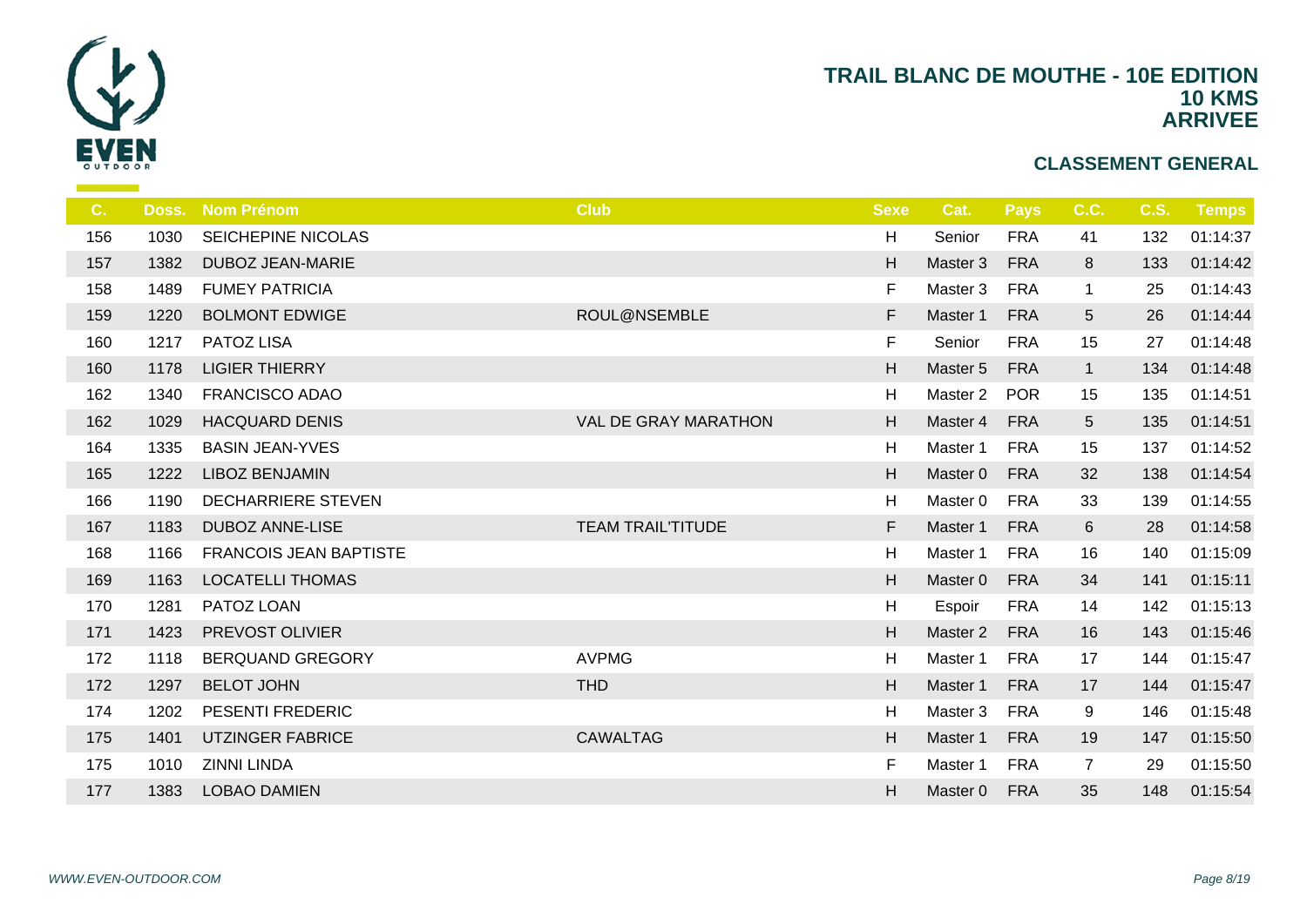

| C.  |      | Doss. Nom Prénom           | <b>Club</b>                 | <b>Sexe</b> | Cat.                | <b>Pays</b> | C.C.           | <b>C.S.</b> | Temps    |
|-----|------|----------------------------|-----------------------------|-------------|---------------------|-------------|----------------|-------------|----------|
| 178 | 1212 | <b>MAILLOT ANNE SOPHIE</b> |                             | F           | Master 0            | <b>FRA</b>  | $\mathfrak{B}$ | 30          | 01:16:00 |
| 179 | 1192 | <b>BEZ SOPHIE</b>          | <b>LASORTIEDENUIT</b>       | F           | Master 0            | <b>FRA</b>  | $\overline{4}$ | 31          | 01:16:07 |
| 180 | 1352 | <b>AMAROUCH JUSTINE</b>    |                             | F           | Senior              | <b>FRA</b>  | 16             | 32          | 01:16:11 |
| 181 | 1181 | <b>DEBARD MAGALI</b>       | <b>VAL DE GRAY MARATHON</b> | F.          | Master 2            | <b>FRA</b>  | $\overline{2}$ | 33          | 01:16:13 |
| 182 | 1464 | <b>ROLET EMERIC</b>        |                             | H           | Master 1            | <b>FRA</b>  | 20             | 149         | 01:16:15 |
| 183 | 1315 | <b>PERRIN PIERRE</b>       |                             | H           | Master 3            | <b>FRA</b>  | 10             | 150         | 01:16:33 |
| 184 | 1473 | <b>HENNEQUIN PATRICE</b>   | LASORTIEDENUIT/ FOR'TRAIL   | H           | Master 5            | <b>FRA</b>  | $\overline{2}$ | 151         | 01:16:41 |
| 185 | 1123 | <b>AMIOT NICOLAS</b>       | <b>CAWALTAG</b>             | H           | Master 3            | <b>FRA</b>  | 11             | 152         | 01:16:44 |
| 186 | 1129 | <b>VOGNIZARA ROSINE</b>    |                             | F           | Master 0            | <b>FRA</b>  | 5              | 34          | 01:16:45 |
| 187 | 1050 | <b>LALLEMAND JEROME</b>    |                             | H           | Master 2            | <b>FRA</b>  | 17             | 153         | 01:16:51 |
| 188 | 1214 | CHALVERAT JEAN-LUC         |                             | H           | Master 2            | <b>FRA</b>  | 18             | 154         | 01:16:58 |
| 189 | 1268 | <b>SAUVAYRE JULIEN</b>     |                             | H           | Master 2            | <b>FRA</b>  | 19             | 155         | 01:16:59 |
| 190 | 1377 | <b>MAGNENET REMI</b>       |                             | H           | Senior              | <b>FRA</b>  | 42             | 156         | 01:17:01 |
| 191 | 1483 | PETIT CHARLES-ANTOINE      |                             | H           | Master 2            | <b>FRA</b>  | 20             | 157         | 01:17:02 |
| 192 | 1216 | <b>GIRARD GUILLAUME</b>    |                             | H           | Senior              | <b>FRA</b>  | 43             | 158         | 01:17:06 |
| 193 | 1385 | <b>GRAU EMMANUEL</b>       |                             | H           | Master 2            | <b>FRA</b>  | 21             | 159         | 01:17:16 |
| 193 | 1186 | ANGLADE THIBAUT            | LASORTIEDENUIT              | H           | Senior              | <b>FRA</b>  | 44             | 159         | 01:17:16 |
| 193 | 1384 | <b>GRAU CINDY</b>          |                             | F.          | Master 1            | <b>FRA</b>  | 8              | 35          | 01:17:16 |
| 196 | 1184 | ROUSSET JEAN PHILIPPE      | <b>RAL BOXE LONS</b>        | H           | Master <sub>2</sub> | <b>FRA</b>  | 22             | 161         | 01:17:17 |
| 196 | 1185 | <b>CHOPLIN ANNA</b>        | <b>LASORTIEDENUIT</b>       | F           | Senior              | <b>FRA</b>  | 17             | 36          | 01:17:17 |
| 198 | 1001 | <b>ABIHZER ANTHONY</b>     |                             | H           | Senior              | <b>FRA</b>  | 45             | 162         | 01:17:29 |
| 199 | 1017 | <b>MERCIER STEPHANE</b>    |                             | H           | Master 2            | <b>FRA</b>  | 23             | 163         | 01:17:34 |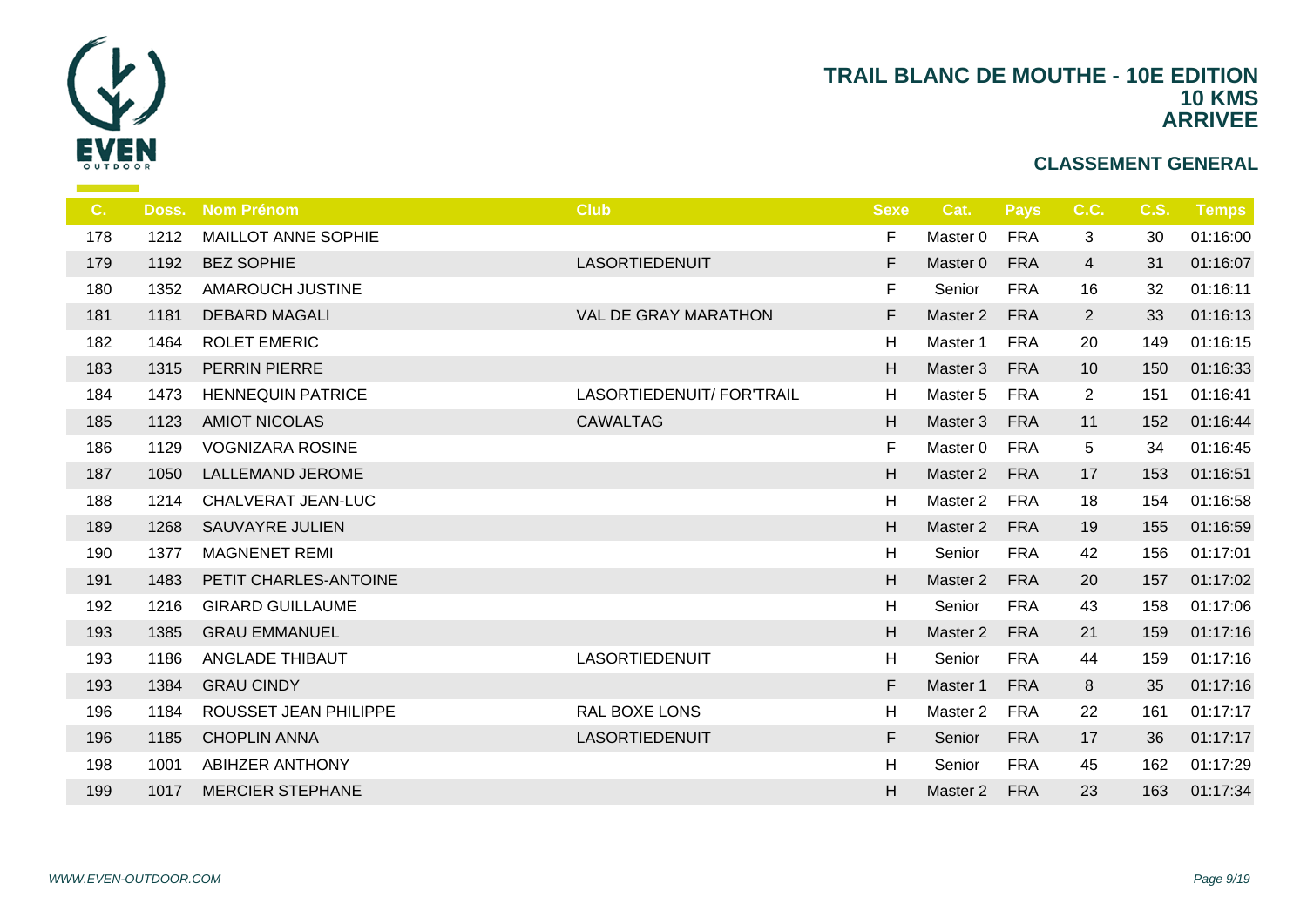

| C.  |      | Doss. Nom Prénom          | <b>Club</b>              | <b>Sexe</b> | Cat.                | <b>Pays</b> | C.C.           | <b>C.S.</b> | <b>Temps</b> |
|-----|------|---------------------------|--------------------------|-------------|---------------------|-------------|----------------|-------------|--------------|
| 199 | 1016 | <b>MARTI ERIC</b>         | <b>BLANCPAIN</b>         | H           | Master 4            | <b>FRA</b>  | 6              | 163         | 01:17:34     |
| 201 | 1325 | <b>TOURNOUX ARNAUD</b>    |                          | H           | Master 1            | <b>FRA</b>  | 21             | 165         | 01:17:43     |
| 202 | 1156 | <b>SEPRET MANON</b>       |                          | F           | Senior              | <b>FRA</b>  | 18             | 37          | 01:17:48     |
| 203 | 1366 | <b>GUY AURORE</b>         |                          | F.          | Senior              | <b>FRA</b>  | 19             | 38          | 01:18:12     |
| 204 | 1238 | <b>LEROUX LUCIE</b>       |                          | F           | Master 1            | <b>FRA</b>  | 9              | 39          | 01:18:20     |
| 204 | 1209 | <b>FLEURY ALAIN</b>       |                          | H           | Master 2            | <b>FRA</b>  | 24             | 166         | 01:18:20     |
| 206 | 1316 | <b>VANNIER CHRISTOPHE</b> |                          | H           | Master 1            | <b>FRA</b>  | 22             | 167         | 01:18:28     |
| 207 | 1179 | <b>RIBEIRO NELSON</b>     | <b>LASORTIEDENUIT</b>    | H           | Master 2            | <b>FRA</b>  | 25             | 168         | 01:18:33     |
| 208 | 1131 | <b>MERTZ CATHERINE</b>    | LASORTIEDENUIT           | F           | Master 1            | <b>FRA</b>  | 10             | 40          | 01:18:34     |
| 209 | 1085 | <b>LABRY VICK</b>         | <b>DIJON SINGLETRACK</b> | F           | Master 0            | <b>FRA</b>  | 6              | 41          | 01:18:42     |
| 209 | 1084 | <b>DUPLESSY JEROME</b>    | <b>DIJON SINGLETRACK</b> | H           | Master 0            | <b>FRA</b>  | 36             | 169         | 01:18:42     |
| 211 | 1053 | <b>QUETIN DOMINIQUE</b>   | <b>SGH HERICOURT</b>     | H           | Master 2            | <b>FRA</b>  | 26             | 170         | 01:18:43     |
| 212 | 1492 | <b>MALFAIT GAUTHIER</b>   |                          | H           | Senior              | <b>FRA</b>  | 46             | 171         | 01:18:47     |
| 213 | 1161 | <b>COULIN BERTRAND</b>    |                          | H           | Master 2            | <b>FRA</b>  | 27             | 172         | 01:18:51     |
| 214 | 1358 | <b>JEAN BAPTISTE LOLI</b> |                          | $\mathsf F$ | Senior              | <b>FRA</b>  | 20             | 42          | 01:18:53     |
| 215 | 1328 | <b>VIVOT STEPHANIE</b>    |                          | F           | Master 2            | <b>FRA</b>  | $\mathbf{3}$   | 43          | 01:18:57     |
| 215 | 1026 | <b>BISCH DAVID</b>        | <b>CAWALTAG</b>          | H           | Master 0            | <b>FRA</b>  | 37             | 173         | 01:18:57     |
| 217 | 1024 | <b>DESCHUYTER VINCENT</b> | <b>CAWALTAG</b>          | H           | Master 1            | <b>FRA</b>  | 23             | 174         | 01:19:00     |
| 217 | 1256 | <b>BAUBICHET CLEMENT</b>  |                          | H           | Senior              | <b>FRA</b>  | 47             | 174         | 01:19:00     |
| 219 | 1280 | <b>AUTHIER FLORENT</b>    |                          | H           | Master 4            | <b>FRA</b>  | $\overline{7}$ | 176         | 01:19:10     |
| 220 | 1320 | <b>TISSERAND NICOLAS</b>  | <b>ASPEN</b>             | H           | Master <sub>2</sub> | <b>FRA</b>  | 28             | 177         | 01:19:27     |
| 221 | 1136 | <b>GIROD LAETITIA</b>     |                          | F           | Master 1            | <b>FRA</b>  | 11             | 44          | 01:19:36     |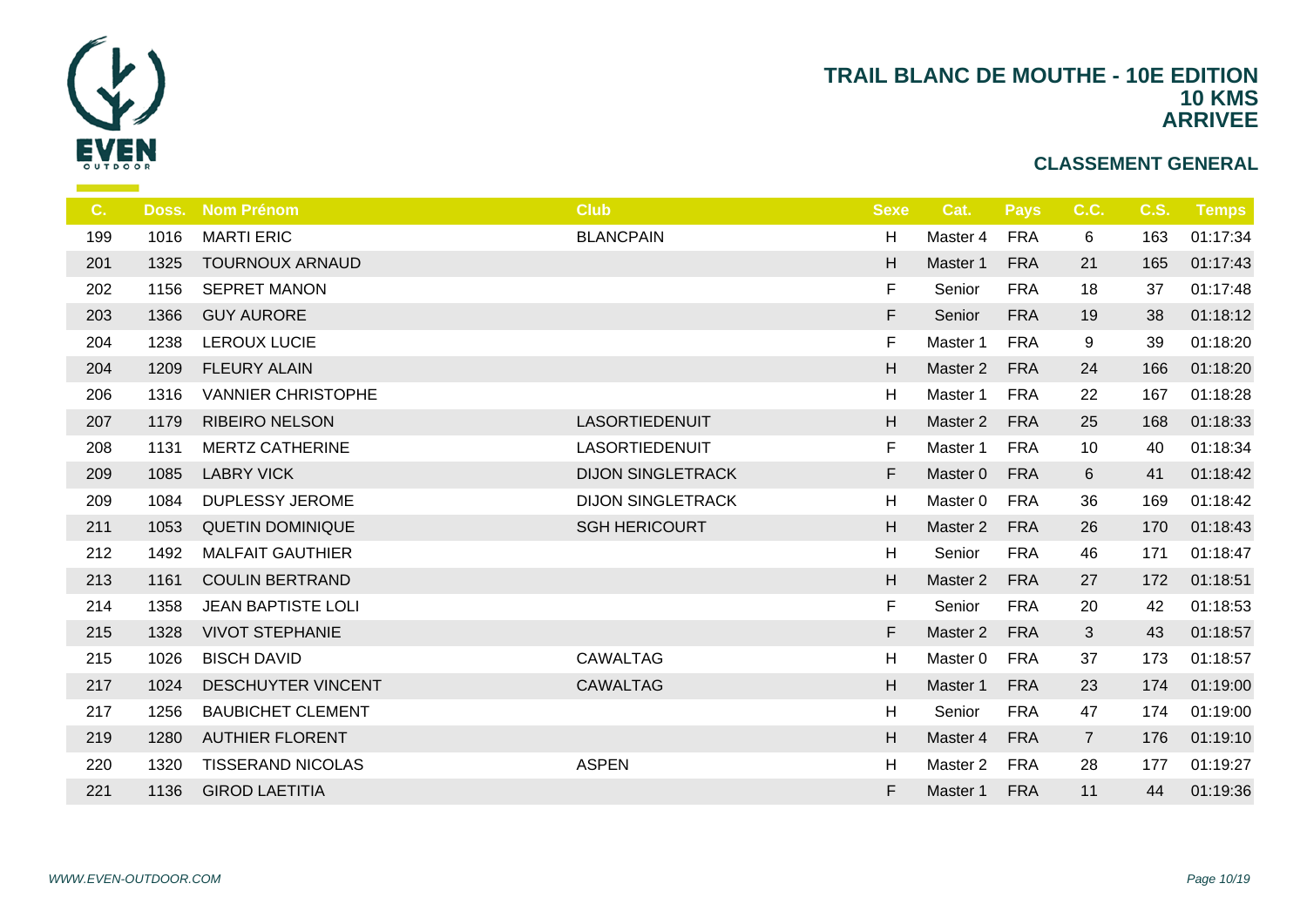

| C.  | Doss. | <b>Nom Prénom</b>           | <b>Club</b>                   | <b>Sexe</b> | Cat.                | <b>Pays</b> | C.C.           | <b>C.S.</b> | <b>Temps</b> |
|-----|-------|-----------------------------|-------------------------------|-------------|---------------------|-------------|----------------|-------------|--------------|
| 222 | 1475  | <b>GOMEZ MONTIEL CEDRIC</b> |                               | н           | Master 1            | <b>FRA</b>  | 24             | 178         | 01:20:11     |
| 223 | 1196  | <b>BERNARD CHRISTINE</b>    | <b>RAL BOXE LONS</b>          | F           | Master 1            | <b>FRA</b>  | 12             | 45          | 01:20:24     |
| 224 | 1354  | <b>LAMBRET BENJAMIN</b>     |                               | Η           | Master 0            | <b>FRA</b>  | 38             | 179         | 01:20:26     |
| 225 | 1474  | <b>LOUTTE DAMIEN</b>        | JAMBE DE BOIS                 | H           | Master 1            | <b>FRA</b>  | 25             | 180         | 01:20:29     |
| 226 | 1265  | <b>HUMBERT DIDIER</b>       | <b>RAL LONS</b>               | H           | Master 4            | <b>FRA</b>  | 8              | 181         | 01:20:32     |
| 227 | 1251  | <b>SEMAYNE CYRIL</b>        | US DOUBS SUD ????             | H           | Master 2            | <b>FRA</b>  | 29             | 182         | 01:20:36     |
| 228 | 1079  | <b>POUX PIERRE</b>          | VAL DE GRAY MARATHON          | н           | Master <sub>7</sub> | <b>FRA</b>  | $\mathbf{1}$   | 183         | 01:20:37     |
| 228 | 1094  | <b>MENISSIER ALAIN</b>      | <b>VAL DE GRAY MARATHON</b>   | H           | Master 6            | <b>FRA</b>  | $\mathbf{1}$   | 183         | 01:20:37     |
| 230 | 1250  | <b>BULLIOD CLEMENT</b>      |                               | н           | Senior              | <b>FRA</b>  | 48             | 185         | 01:20:39     |
| 231 | 1146  | <b>BASTIEN FREDERIQUE</b>   |                               | F           | Master 5            | <b>FRA</b>  | $\mathbf{1}$   | 46          | 01:20:49     |
| 232 | 1398  | <b>CONSCIENCE MELANIE</b>   |                               | F           | Master 0            | <b>FRA</b>  | $\overline{7}$ | 47          | 01:20:51     |
| 233 | 1329  | <b>DELOULE FABRICE</b>      |                               | H           | Master 2            | <b>FRA</b>  | 30             | 186         | 01:20:52     |
| 234 | 1409  | <b>NEYRINCK MARIE</b>       |                               | F           | Master <sub>2</sub> | <b>FRA</b>  | 4              | 48          | 01:20:53     |
| 235 | 150   | <b>LEJOLY JOSHUA</b>        |                               | H           | Senior              | <b>FRA</b>  | 49             | 187         | 01:20:54     |
| 235 | 1019  | TOURNIER JACQUELINE         |                               | F           | Master 1            | <b>FRA</b>  | 13             | 49          | 01:20:54     |
| 237 | 1157  | <b>LARESCHE BAPTISTE</b>    | <b>BESANCON ATHLETIC CLUB</b> | H           | Master <sub>2</sub> | <b>FRA</b>  | 31             | 188         | 01:20:55     |
| 238 | 1432  | <b>MARGUIER JULIA</b>       |                               | F           | Senior              | <b>FRA</b>  | 21             | 50          | 01:21:01     |
| 239 | 1060  | <b>FLEURY PERRY</b>         |                               | H           | Master 5            | SUI         | 3              | 189         | 01:21:14     |
| 240 | 1180  | <b>GRUBER LUCAS</b>         | LA SORTIE DE NUIT             | н           | Senior              | <b>FRA</b>  | 50             | 190         | 01:21:27     |
| 241 | 1227  | <b>MUSARD GILLES</b>        | <b>VAL DE GRAY MARATHON</b>   | H           | Master 4            | <b>FRA</b>  | 9              | 191         | 01:21:31     |
| 242 | 1074  | <b>STARCK FREDERIC</b>      | LE PTIT DAMAS                 | н           | Master 1            | <b>FRA</b>  | 26             | 192         | 01:21:33     |
| 243 | 1110  | <b>CHOLLEY MARION</b>       | <b>SDN</b>                    | F           | Senior              | <b>FRA</b>  | 22             | 51          | 01:21:35     |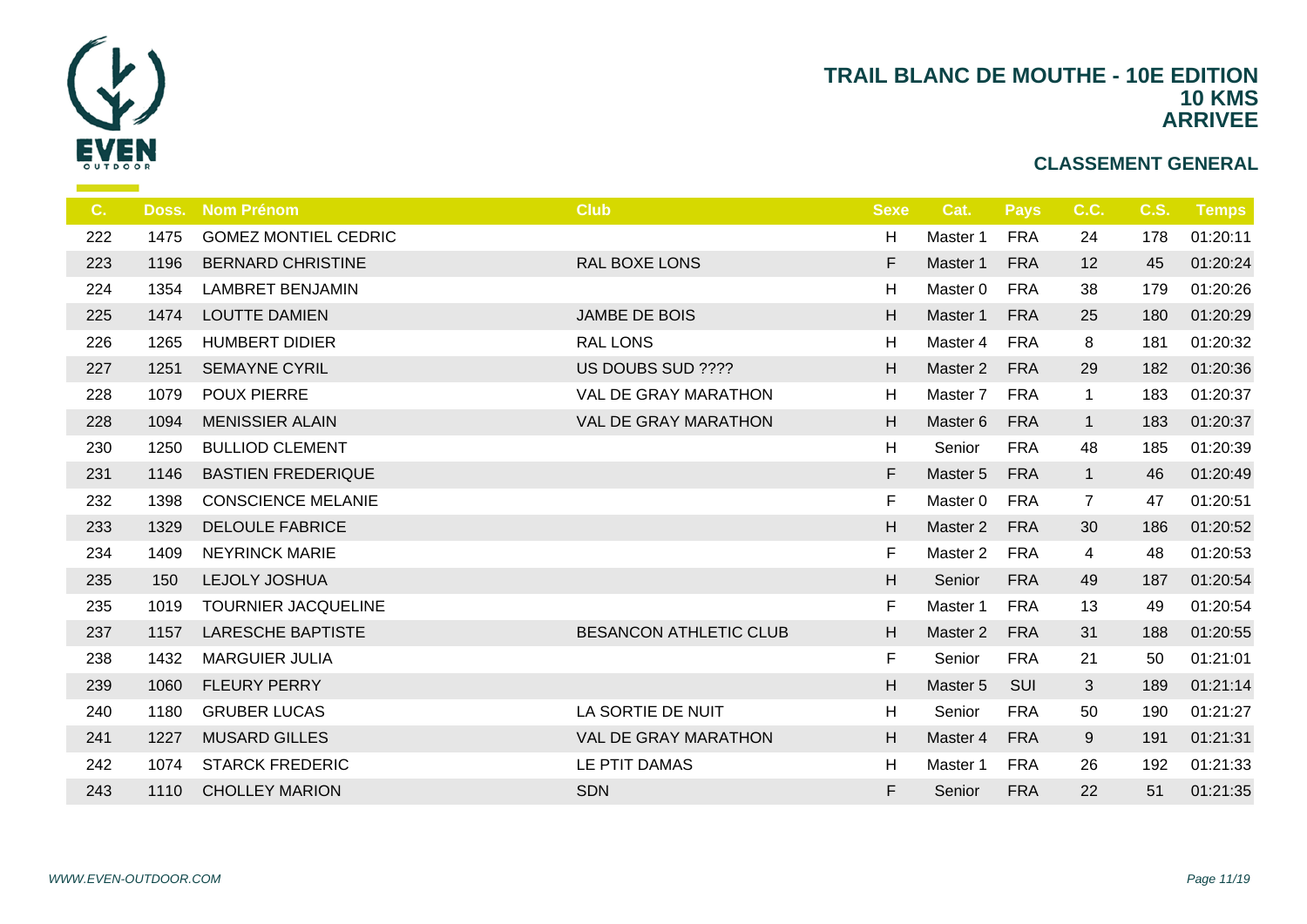

| C.  | Doss. | <b>Nom Prénom</b>            | <b>Club</b>                | <b>Sexe</b> | Cat.                | <b>Pays</b> | C.C.           | <b>C.S.</b> | Temps    |
|-----|-------|------------------------------|----------------------------|-------------|---------------------|-------------|----------------|-------------|----------|
| 244 | 1457  | <b>CULLELL THOMAS</b>        | <b>GUEZ FC</b>             | H           | Master 0            | <b>FRA</b>  | 39             | 193         | 01:21:40 |
| 245 | 1341  | <b>FERCOT EMMANUEL</b>       |                            | H           | Master 4            | <b>FRA</b>  | 10             | 194         | 01:21:44 |
| 246 | 1158  | <b>BEGNY CAROLINE</b>        | <b>RCHJM FOX</b>           | F           | Master 3            | <b>FRA</b>  | $\overline{2}$ | 52          | 01:21:50 |
| 247 | 1269  | DAL MAGRO LYDIE              |                            | F           | Master 1            | <b>FRA</b>  | 14             | 53          | 01:22:10 |
| 248 | 1142  | <b>BOUCHER FRANCIS</b>       |                            | Η           | Master 2            | <b>FRA</b>  | 32             | 195         | 01:22:20 |
| 248 | 1047  | <b>GIBERT LOIC</b>           |                            | H           | Master 2            | <b>FRA</b>  | 32             | 195         | 01:22:20 |
| 250 | 1070  | <b>MAGNANI YANNICK</b>       |                            | H           | Master <sub>2</sub> | <b>FRA</b>  | 34             | 197         | 01:22:43 |
| 251 | 1082  | PRITZY LUDOVIC               |                            | H           | Senior              | <b>FRA</b>  | 51             | 198         | 01:22:44 |
| 252 | 1311  | <b>FOLLAIN STEPHANE</b>      |                            | н           | Master <sub>2</sub> | <b>FRA</b>  | 35             | 199         | 01:22:49 |
| 253 | 1134  | PETER LIONEL                 |                            | H           | Senior              | <b>FRA</b>  | 52             | 200         | 01:23:33 |
| 254 | 1395  | PERNIN SALOMEE               |                            | F           | Senior              | <b>FRA</b>  | 23             | 54          | 01:23:55 |
| 254 | 1435  | <b>LARTOT RAPHAEL</b>        |                            | H           | Senior              | <b>FRA</b>  | 53             | 201         | 01:23:55 |
| 256 | 1336  | <b>BIANCO MANUEL</b>         |                            | н           | Master 0            | <b>FRA</b>  | 40             | 202         | 01:24:04 |
| 256 | 1437  | <b>CARRARA CHRISTIAN</b>     | <b>SG HERICOURT</b>        | H           | Master 7            | <b>FRA</b>  | $\overline{2}$ | 202         | 01:24:04 |
| 258 | 1347  | <b>CRETIN EMMA</b>           |                            | F           | Senior              | <b>FRA</b>  | 24             | 55          | 01:24:21 |
| 258 | 1033  | <b>BURTIN-ORSET STEPHANE</b> | LES TROLLS DE LA VALSERINE | H           | Master 2            | <b>FRA</b>  | 36             | 204         | 01:24:21 |
| 260 | 1193  | <b>GALLET CHARLOTTE</b>      | LASORTIEDENUIT             | F           | Master 0            | <b>FRA</b>  | 8              | 56          | 01:24:23 |
| 261 | 1124  | LEPEULE JACKY                |                            | H           | Master 4            | <b>FRA</b>  | 11             | 205         | 01:24:25 |
| 262 | 1225  | <b>DEMOULIN BERNARD</b>      |                            | Η           | Master 6            | <b>FRA</b>  | $\overline{2}$ | 206         | 01:24:29 |
| 263 | 1099  | <b>VUILLAUME CEDRIC</b>      |                            | H           | Master 2            | <b>FRA</b>  | 37             | 207         | 01:24:44 |
| 263 | 1262  | <b>MOUQUAND DAVID</b>        |                            | H           | Master 2            | <b>FRA</b>  | 37             | 207         | 01:24:44 |
| 265 | 1213  | LE TENIER DIDIER             |                            | H           | Master 4            | <b>FRA</b>  | 12             | 209         | 01:24:46 |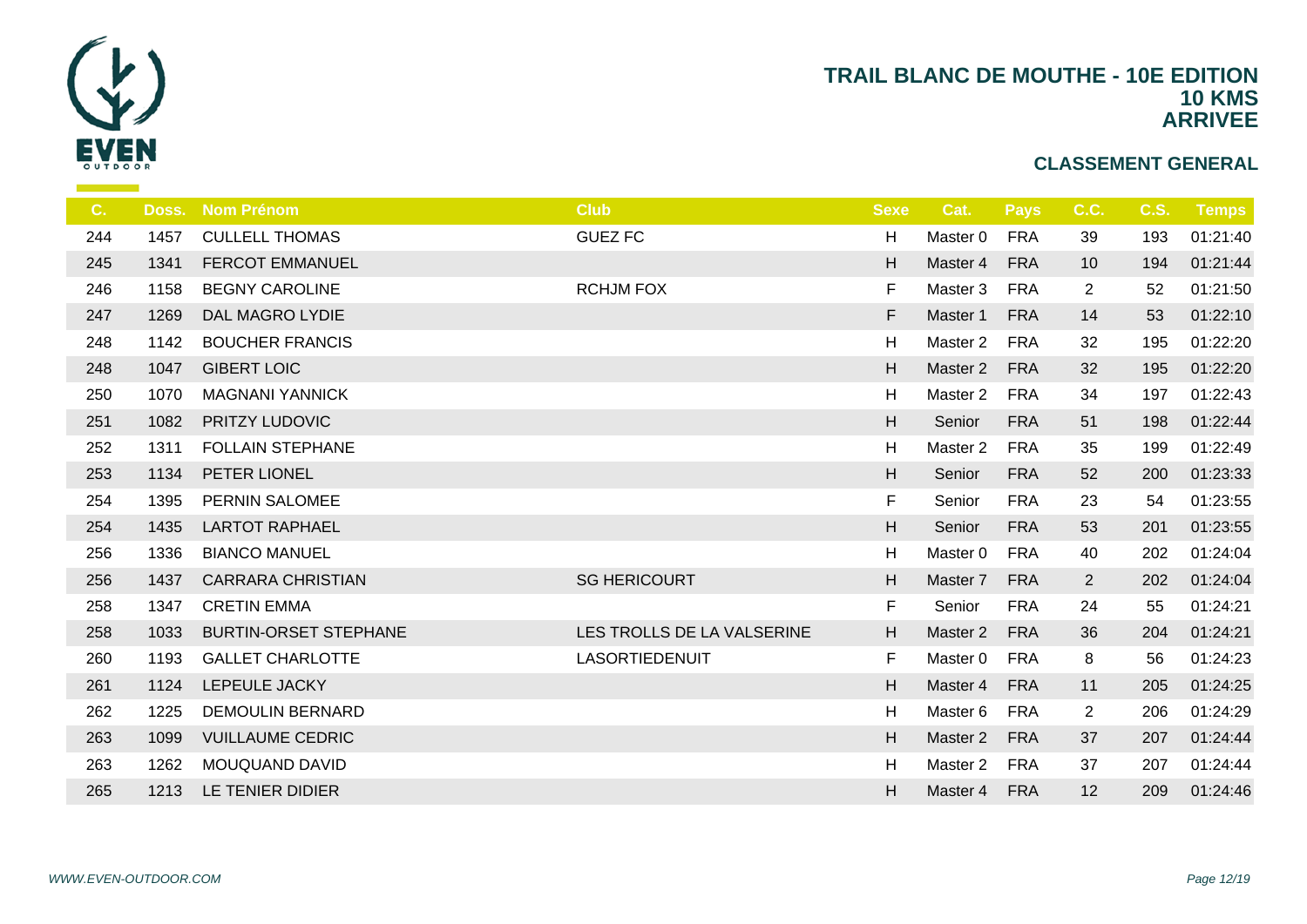

| C.  | Doss. | <b>Nom Prénom</b>                    | <b>Club</b>                 | <b>Sexe</b> | Cat.     | Pays       | C.C.           | <b>C.S.</b> | <b>Temps</b> |
|-----|-------|--------------------------------------|-----------------------------|-------------|----------|------------|----------------|-------------|--------------|
| 266 | 1218  | <b>LANGLUME SYLVAIN</b>              | D(RUN)K                     | H           | Master 2 | <b>FRA</b> | 39             | 210         | 01:24:47     |
| 267 | 1189  | <b>CURE KEVIN</b>                    |                             | H           | Senior   | <b>FRA</b> | 54             | 211         | 01:25:02     |
| 268 | 1486  | <b>BAUDOT JEAN-BAPTISTE</b>          |                             | H           | Master 0 | <b>FRA</b> | 41             | 212         | 01:25:04     |
| 269 | 1353  | <b>GAGNEPAIN CHARLOTTE</b>           |                             | F           | Espoir   | <b>FRA</b> | $\overline{2}$ | 57          | 01:25:15     |
| 270 | 1330  | <b>PARROD DAMIENS</b>                |                             | H           | Master 4 | <b>FRA</b> | 13             | 213         | 01:25:20     |
| 271 | 1098  | <b>BOURGEOIS REPUBLIQUE MARIELLE</b> | LA SORTIE DE NUIT           | F           | Master 4 | <b>FRA</b> | $\overline{2}$ | 58          | 01:25:22     |
| 272 | 1270  | <b>DAL MAGRO THIERRY</b>             |                             | H           | Master 2 | <b>FRA</b> | 40             | 214         | 01:25:24     |
| 273 | 1091  | <b>JUCQUIN GUILLAUME</b>             |                             | H           | Master 0 | <b>FRA</b> | 42             | 215         | 01:25:29     |
| 274 | 1130  | <b>FEBVAY BENJAMIN</b>               | <b>DSA</b>                  | H           | Master 0 | <b>FRA</b> | 43             | 216         | 01:25:31     |
| 275 | 1215  | <b>HARRY MAELYS</b>                  |                             | F           | Senior   | <b>FRA</b> | 25             | 59          | 01:25:32     |
| 275 | 1148  | <b>DAMERY THIBAUT</b>                |                             | H           | Master 0 | <b>FRA</b> | 44             | 217         | 01:25:32     |
| 277 | 1147  | <b>REMILLET BERANGERE</b>            |                             | F           | Senior   | <b>FRA</b> | 26             | 60          | 01:25:33     |
| 278 | 1150  | <b>JACQUET KARINE</b>                | <b>TRAILEURS DES ROCHES</b> | F           | Master 2 | <b>FRA</b> | 5              | 61          | 01:25:35     |
| 279 | 1433  | <b>BONNET MATTHIEU</b>               |                             | H           | Senior   | <b>FRA</b> | 55             | 218         | 01:25:48     |
| 280 | 1446  | LECLERC LILOU                        |                             | F           | Cadet    | <b>FRA</b> | $\overline{2}$ | 62          | 01:25:56     |
| 280 | 1286  | <b>ONDER LENA</b>                    |                             | F           | Cadet    | <b>FRA</b> | $\overline{2}$ | 62          | 01:25:56     |
| 282 | 1081  | <b>BLASER ISABELLE</b>               |                             | F           | Master 1 | SUI        | 15             | 64          | 01:26:01     |
| 283 | 1349  | <b>VIONNET DELPHINE</b>              |                             | F           | Master 1 | <b>FRA</b> | 16             | 65          | 01:26:04     |
| 284 | 1159  | <b>COURGEY-ROBERT SEVERINE</b>       | <b>DSA PONTARLIER</b>       | F           | Master 2 | <b>FRA</b> | 6              | 66          | 01:26:06     |
| 285 | 1039  | <b>ALLIOUX MARION</b>                |                             | F           | Master 0 | <b>FRA</b> | 9              | 67          | 01:26:13     |
| 286 | 1172  | <b>ORHAN KARIM</b>                   |                             | H           | Master 0 | <b>FRA</b> | 45             | 219         | 01:26:15     |
| 287 | 1362  | <b>POUPON GUILLAUME</b>              | <b>DEBOITE RUNNING TEAM</b> | H           | Master 0 | <b>FRA</b> | 46             | 220         | 01:26:43     |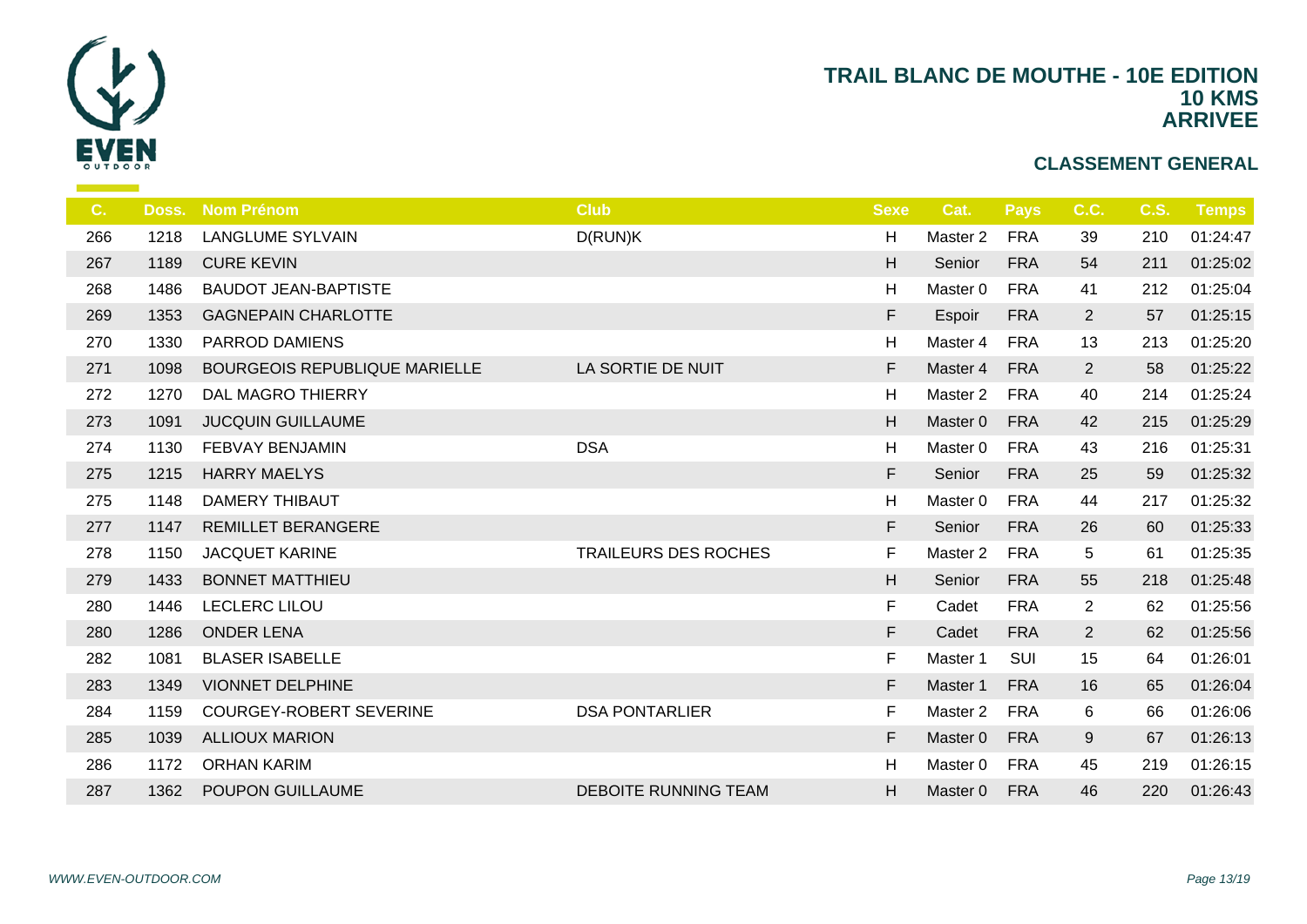

| C.  | Doss. | <b>Nom Prénom</b>             | <b>Club</b>            | <b>Sexe</b> | Cat.     | <b>Pays</b> | C.C.           | <b>C.S.</b> | <b>Temps</b> |
|-----|-------|-------------------------------|------------------------|-------------|----------|-------------|----------------|-------------|--------------|
| 288 | 1014  | <b>DEFOUGERES HUBERT</b>      |                        | H           | Master 1 | <b>FRA</b>  | 27             | 221         | 01:26:53     |
| 289 | 1013  | <b>BONNEPART AURORE</b>       |                        | F           | Master 2 | <b>FRA</b>  | $\overline{7}$ | 68          | 01:26:54     |
| 290 | 1364  | <b>ALISON GUILLAUME</b>       |                        | H           | Master 2 | <b>FRA</b>  | 41             | 222         | 01:27:09     |
| 291 | 1201  | SAUVAYRE MARIE-AMELIE         |                        | H           | Master 2 | <b>FRA</b>  | 42             | 223         | 01:27:59     |
| 292 | 1422  | <b>GONZALEZ OMAR</b>          |                        | H           | Senior   | <b>PAN</b>  | 56             | 224         | 01:28:01     |
| 293 | 1208  | <b>ALLEMAND VALERIE</b>       | <b>BOURGUIRUN</b>      | F           | Master 4 | <b>FRA</b>  | 3              | 69          | 01:28:04     |
| 293 | 1206  | <b>MONNIN MARJORIE</b>        | <b>BOURGUIRUN</b>      | F           | Master 0 | <b>FRA</b>  | 10             | 69          | 01:28:04     |
| 293 | 1204  | <b>ALLEMAND MARIE</b>         | <b>BOURGUIRUN</b>      | F           | Senior   | <b>FRA</b>  | 27             | 69          | 01:28:04     |
| 296 | 1205  | <b>NAAL MAXIME</b>            | <b>BOURGUIRUN</b>      | H           | Senior   | <b>FRA</b>  | 57             | 225         | 01:28:05     |
| 296 | 1224  | <b>BESCHET ELODIE</b>         |                        | F           | Senior   | <b>FRA</b>  | 28             | 72          | 01:28:05     |
| 298 | 1170  | <b>GARDON JOHNNY</b>          |                        | H           | Master 2 | <b>FRA</b>  | 43             | 226         | 01:28:08     |
| 298 | 1439  | <b>CARRARA MANON</b>          |                        | F           | Senior   | <b>FRA</b>  | 29             | 73          | 01:28:08     |
| 298 | 1334  | <b>VECLAIN CLEMENT</b>        |                        | H           | Junior   | <b>FRA</b>  | 3              | 226         | 01:28:08     |
| 301 | 1169  | <b>GARDON MARIE</b>           |                        | F           | Master 2 | <b>FRA</b>  | 8              | 74          | 01:28:09     |
| 302 | 1455  | <b>VITRE DELPHINE</b>         |                        | F           | Master 1 | <b>FRA</b>  | 17             | 75          | 01:28:10     |
| 303 | 1322  | <b>WATRIN ANNE</b>            |                        | F           | Senior   | <b>FRA</b>  | 30             | 76          | 01:28:11     |
| 304 | 1363  | <b>VIARD JEROME</b>           |                        | H           | Master 0 | <b>FRA</b>  | 47             | 228         | 01:28:15     |
| 305 | 1086  | <b>ROUSSET ELODIE</b>         |                        | F           | Senior   | <b>FRA</b>  | 31             | 77          | 01:28:21     |
| 306 | 1182  | <b>JORAND VALERIE</b>         |                        | F           | Master 2 | <b>FRA</b>  | 9              | 78          | 01:28:27     |
| 307 | 1415  | <b>CANNELLE SANDRA</b>        |                        | F           | Master 0 | <b>FRA</b>  | 11             | 79          | 01:28:37     |
| 307 | 1171  | <b>GUYON-GELLIN GRAZIELLA</b> |                        | F           | Master 0 | <b>FRA</b>  | 11             | 79          | 01:28:37     |
| 309 | 1046  | <b>HUMBLOT VINCENT</b>        | <b>VTT LA ROCHETTE</b> | H           | Master 2 | <b>FRA</b>  | 44             | 229         | 01:28:42     |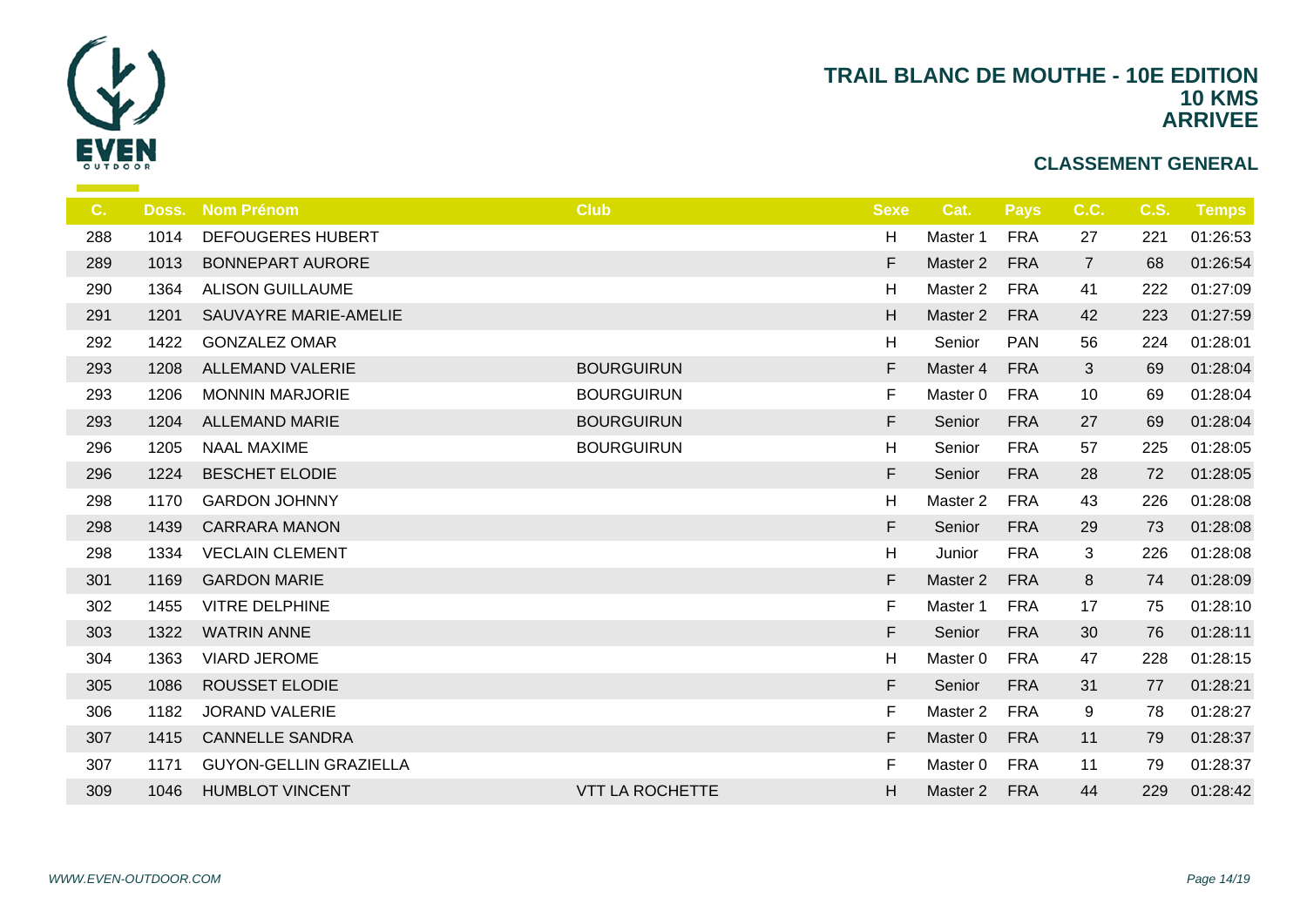

| C.  | Doss. | <b>Nom Prénom</b>         | <b>Club</b>          | <b>Sexe</b> | Cat.     | <b>Pays</b> | C.C.           | <b>C.S.</b> | <b>Temps</b> |
|-----|-------|---------------------------|----------------------|-------------|----------|-------------|----------------|-------------|--------------|
| 310 | 1394  | <b>MAUGAIN LILOU</b>      | A LA FERME MAUGAIN   | F           | Junior   | <b>FRA</b>  | 1              | 81          | 01:29:01     |
| 311 | 1393  | <b>CHARMIER LOUISON</b>   | A LA FERME MAUGAIN   | F           | Junior   | <b>FRA</b>  | $\overline{2}$ | 82          | 01:29:02     |
| 312 | 1111  | <b>GROSJEAN PAULINE</b>   |                      | $\mathsf F$ | Senior   | <b>FRA</b>  | 32             | 83          | 01:29:11     |
| 313 | 1434  | <b>VOMIERO ELISE</b>      |                      | $\mathsf F$ | Master 1 | <b>FRA</b>  | 18             | 84          | 01:29:29     |
| 314 | 1496  | <b>MAITA FABRICE</b>      |                      | Н           | Master 2 | <b>FRA</b>  | 45             | 230         | 01:29:32     |
| 315 | 1197  | <b>HATTON DAVID</b>       |                      | H           | Master 3 | <b>FRA</b>  | 12             | 231         | 01:29:41     |
| 316 | 1138  | <b>GUERINEL MICHEL</b>    |                      | Н           | Master 3 | <b>FRA</b>  | 13             | 232         | 01:29:46     |
| 317 | 1392  | <b>CHARMIER LEANE</b>     | A LA FERME MAUGAIN   | F           | Espoir   | <b>FRA</b>  | 3              | 85          | 01:29:47     |
| 318 | 1490  | PATOZ VIOLETTE            |                      | F           | Junior   | <b>FRA</b>  | 3              | 86          | 01:29:48     |
| 319 | 1467  | <b>ROUSSET XAVIER</b>     |                      | H           | Master 3 | <b>FRA</b>  | 14             | 233         | 01:29:58     |
| 320 | 1005  | <b>BACROT MARIE-ODILE</b> | VAL DE GRAY MARATHON | F           | Master 6 | <b>FRA</b>  | $\mathbf{1}$   | 87          | 01:30:07     |
| 321 | 1165  | <b>DALOZ SEBASTIEN</b>    |                      | H           | Master 1 | <b>FRA</b>  | 28             | 234         | 01:30:21     |
| 322 | 1477  | <b>GARNIER ALEXANDRE</b>  |                      | Н           | Master 0 | <b>FRA</b>  | 48             | 235         | 01:30:23     |
| 323 | 1478  | <b>MAJAKULMA ANNA</b>     |                      | F           | Master 0 | <b>FIN</b>  | 13             | 88          | 01:30:24     |
| 324 | 1454  | <b>VUILLEMIN EMILIE</b>   |                      | $\mathsf F$ | Master 0 | <b>FRA</b>  | 14             | 89          | 01:30:25     |
| 325 | 1390  | <b>RAGUIN CAROLINE</b>    |                      | F           | Senior   | <b>FRA</b>  | 33             | 90          | 01:30:56     |
| 326 | 1498  | <b>MAILLOT ALICE</b>      |                      | $\mathsf F$ | Senior   | <b>FRA</b>  | 34             | 91          | 01:31:00     |
| 327 | 1105  | <b>LEBRUN VINCENT</b>     | <b>AS SORNAY</b>     | H           | Senior   | <b>FRA</b>  | 58             | 236         | 01:31:31     |
| 328 | 1061  | <b>GIRARDET CELINE</b>    |                      | $\mathsf F$ | Master 1 | <b>FRA</b>  | 19             | 92          | 01:31:38     |
| 329 | 1271  | <b>JACQUOT JUSTINE</b>    |                      | $\mathsf F$ | Master 0 | <b>FRA</b>  | 15             | 93          | 01:31:52     |
| 330 | 1062  | <b>TIROLE PATRICK</b>     |                      | Н           | Master 3 | <b>FRA</b>  | 15             | 237         | 01:31:53     |
| 331 | 1198  | <b>DEMOUGIN FABRICE</b>   |                      | H           | Master 5 | <b>FRA</b>  | 4              | 238         | 01:31:55     |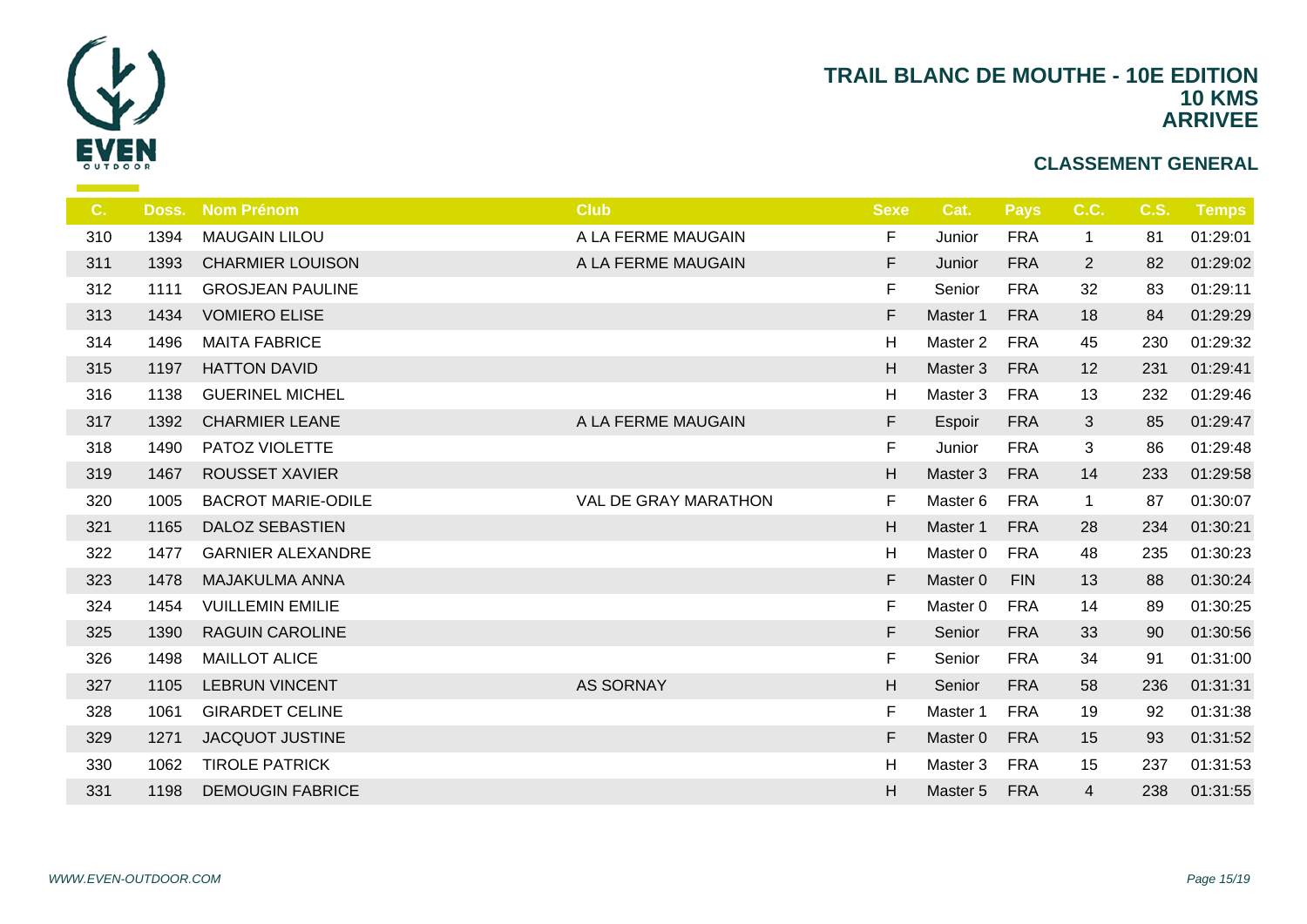

| C.  | Doss. | <b>Nom Prénom</b>          | <b>Club</b>                 | <b>Sexe</b> | Cat.     | <b>Pays</b> | C.C.           | C.S. | <b>Temps</b> |
|-----|-------|----------------------------|-----------------------------|-------------|----------|-------------|----------------|------|--------------|
| 332 | 1497  | <b>FRANCHEQUIN GAETAN</b>  |                             | H           | Master 0 | <b>FRA</b>  | 49             | 239  | 01:32:10     |
| 333 | 1025  | <b>SCHLEGEL JONATHAN</b>   | <b>CAWALTAG</b>             | H           | Master 0 | <b>FRA</b>  | 50             | 240  | 01:32:30     |
| 334 | 1137  | <b>SILVERI CECILE</b>      |                             | F           | Master 0 | <b>FRA</b>  | 16             | 94   | 01:32:35     |
| 335 | 1069  | <b>EGUEMANN OLIVIA</b>     | <b>CAWALTAG</b>             | F           | Master 1 | <b>FRA</b>  | 20             | 95   | 01:32:38     |
| 336 | 1066  | <b>ARANDA MAUD</b>         |                             | F           | Master 1 | <b>FRA</b>  | 21             | 96   | 01:32:39     |
| 337 | 1295  | PETIT LOIC                 |                             | H           | Master 0 | <b>FRA</b>  | 51             | 241  | 01:32:43     |
| 338 | 1285  | <b>FLEURIOT SOPHIE</b>     |                             | $\mathsf F$ | Master 2 | <b>FRA</b>  | 10             | 97   | 01:33:09     |
| 339 | 1155  | PELLE FLAVIE               | LE SOUFFLE DORGERUS         | F           | Junior   | <b>FRA</b>  | $\overline{4}$ | 98   | 01:33:41     |
| 340 | 1087  | PALA ANGELIQUE             | <b>JOGGING CLUB EPERNAY</b> | F           | Master 3 | <b>FRA</b>  | 3              | 99   | 01:34:08     |
| 341 | 1114  | <b>GLANCLAUDE DAMIEN</b>   |                             | H           | Master 7 | <b>FRA</b>  | 3              | 242  | 01:34:13     |
| 342 | 1282  | <b>CHOQUET ALAIN</b>       |                             | Η           | Master 4 | <b>FRA</b>  | 14             | 243  | 01:34:15     |
| 343 | 1482  | <b>BREMOND STEPHANE</b>    |                             | H           | Senior   | <b>FRA</b>  | 59             | 244  | 01:34:23     |
| 344 | 1041  | <b>LECORNE CYNTHIA</b>     |                             | F           | Master 0 | <b>FRA</b>  | 17             | 100  | 01:34:26     |
| 345 | 1407  | <b>BONTEMPS VANESSA</b>    |                             | F           | Master 0 | <b>FRA</b>  | 18             | 101  | 01:34:30     |
| 346 | 1416  | <b>CALTAGIRONE CLEMENT</b> |                             | н           | Master 0 | <b>FRA</b>  | 52             | 245  | 01:34:34     |
| 347 | 1022  | <b>COQUIARD ISABELLE</b>   |                             | F           | Master 3 | <b>FRA</b>  | $\overline{4}$ | 102  | 01:35:08     |
| 348 | 1248  | <b>JOUFFROY CHRISTEL</b>   |                             | F           | Master 4 | <b>FRA</b>  | 4              | 103  | 01:35:17     |
| 349 | 1249  | PAQUETTE SEVERINE          |                             | F           | Master 4 | <b>FRA</b>  | 5              | 104  | 01:35:19     |
| 350 | 1154  | <b>TODESCHINI SOIZIC</b>   |                             | $\mathsf F$ | Master 0 | <b>FRA</b>  | 19             | 105  | 01:35:21     |
| 350 | 1469  | <b>ZEGHIDI NAJETT</b>      |                             | F           | Master 2 | <b>FRA</b>  | 11             | 105  | 01:35:21     |
| 352 | 1277  | POURCELOT DIDIER           |                             | Н           | Master 3 | <b>FRA</b>  | 16             | 246  | 01:35:22     |
| 353 | 1278  | <b>FAIVRE FABIENNE</b>     |                             | F           | Master 3 | <b>FRA</b>  | 5              | 107  | 01:35:24     |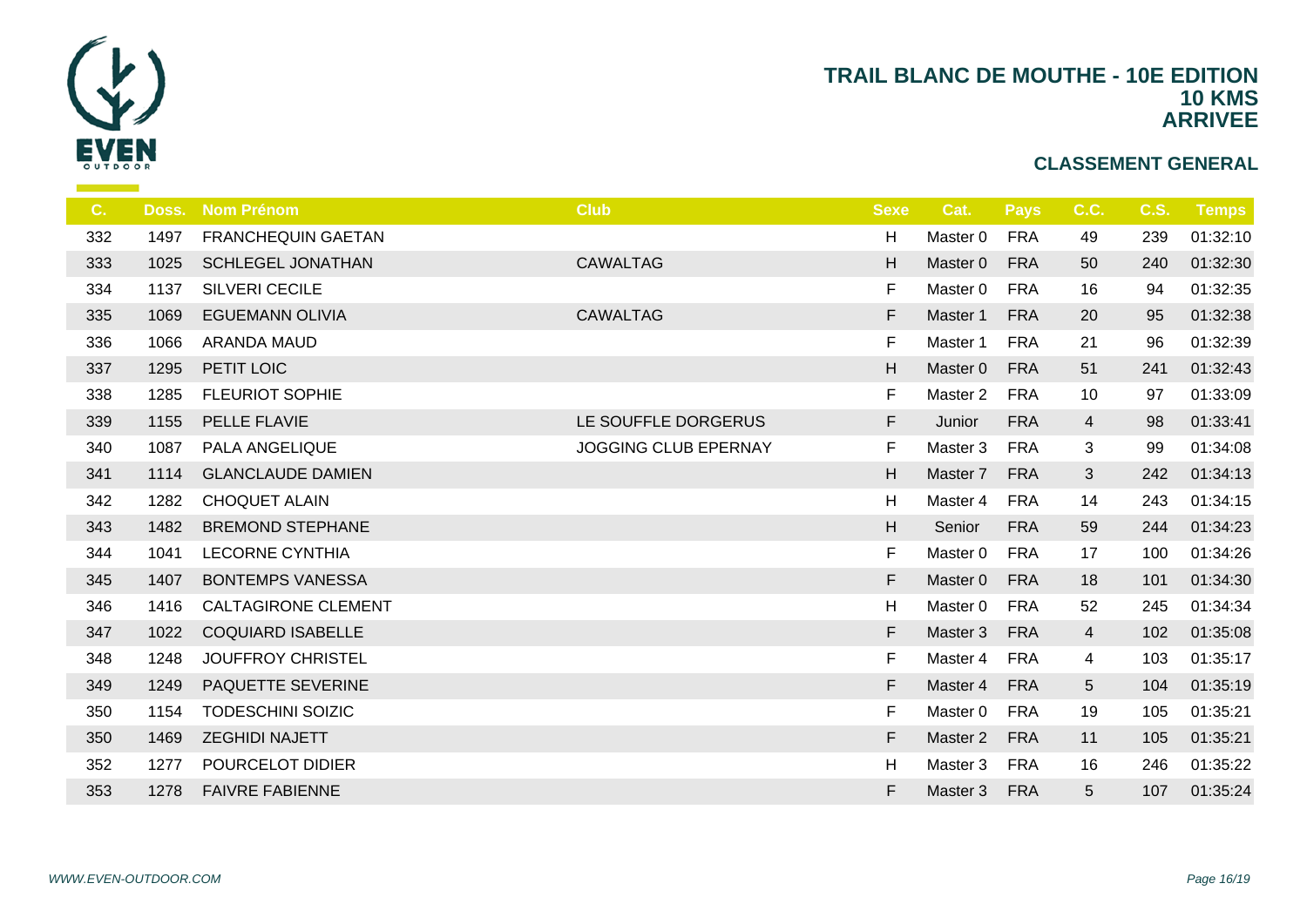

| C.  | Doss. | <b>Nom Prénom</b>        | <b>Club</b>                       | <b>Sexe</b> | Cat.                | <b>Pays</b> | C.C. | <b>C.S.</b> | Temps    |
|-----|-------|--------------------------|-----------------------------------|-------------|---------------------|-------------|------|-------------|----------|
| 354 | 1168  | <b>PECHEUR MARIE</b>     |                                   | F           | Master 1            | <b>FRA</b>  | 22   | 108         | 01:35:27 |
| 355 | 1410  | PAGNOT LIONEL            | LES SPORTIFS DU QUARTIER!         | H           | Master 0            | <b>FRA</b>  | 53   | 247         | 01:35:36 |
| 356 | 1417  | RROUSSEL-GALLE SAMUEL    |                                   | Н           | Master 1            | <b>FRA</b>  | 29   | 248         | 01:35:37 |
| 357 | 1424  | <b>PASQUIER MARINE</b>   | RUN IN PONT DE VAUX               | F           | Master 2            | <b>FRA</b>  | 12   | 109         | 01:35:39 |
| 358 | 1101  | <b>HARTMANN SABRINA</b>  | <b>VAL DE GRAY MARATHON</b>       | F           | Master 0            | <b>ALL</b>  | 20   | 110         | 01:35:52 |
| 358 | 1100  | <b>JEUNOT MICKAEL</b>    | VAL DE GRAY MARATHON              | H           | Master 0            | <b>FRA</b>  | 54   | 249         | 01:35:52 |
| 360 | 1018  | <b>NADIN NICOLAS</b>     | MOTIVEYOURSELF                    | Η           | Master 0            | <b>FRA</b>  | 55   | 250         | 01:36:11 |
| 361 | 1421  | <b>DELOUF KATHERINE</b>  | <b>DSA</b>                        | F           | Senior              | <b>PAN</b>  | 35   | 111         | 01:36:13 |
| 362 | 1015  | <b>MARTI REBECCA</b>     | <b>MOTIVEYOURSELF</b>             | F           | Master 0            | <b>FRA</b>  | 21   | 112         | 01:36:14 |
| 363 | 1267  | <b>KOENIG MANON</b>      |                                   | F           | Senior              | <b>FRA</b>  | 36   | 113         | 01:36:15 |
| 364 | 1230  | <b>LOCATELLI MARIE</b>   |                                   | F           | Senior              | <b>FRA</b>  | 37   | 114         | 01:36:16 |
| 365 | 1141  | <b>MAIGROT GREGORY</b>   | EJCA                              | H           | Master 1            | <b>FRA</b>  | 30   | 251         | 01:36:29 |
| 366 | 1023  | <b>RATTE CLAIRE</b>      | <b>TOM MARCHAUX</b>               | F           | Master <sub>2</sub> | <b>FRA</b>  | 13   | 115         | 01:37:02 |
| 367 | 1009  | <b>BERNA PATRICE</b>     | VAL DE GRAY MARATHON              | H           | Master 7            | <b>FRA</b>  | 4    | 252         | 01:37:47 |
| 368 | 1321  | <b>TISSOT MELISSA</b>    | DOUBS SUD ATHLETISME PONTARLIER F |             | Master 0            | <b>FRA</b>  | 22   | 116         | 01:37:48 |
| 369 | 1065  | <b>NOWACKI HELENE</b>    |                                   | F           | Master 1            | <b>FRA</b>  | 23   | 117         | 01:37:53 |
| 370 | 1327  | <b>GRAVIER MATHILDE</b>  |                                   | F           | Master 1            | <b>FRA</b>  | 24   | 118         | 01:38:06 |
| 371 | 1488  | <b>MARINO JULIE</b>      |                                   | F           | Master 1            | <b>FRA</b>  | 25   | 119         | 01:40:13 |
| 372 | 1067  | <b>VAMPA CASSIE</b>      | <b>RIDER SPORTS EVOLUTION</b>     | F           | Espoir              | <b>FRA</b>  | 4    | 120         | 01:40:28 |
| 373 | 1374  | <b>VAMPA FREDERIC</b>    | <b>RIDER SPORTS EVOLUTION</b>     | H           | Master 3            | <b>FRA</b>  | 17   | 253         | 01:40:30 |
| 374 | 1135  | <b>SILVERI GREGORY</b>   |                                   | Н           | Master 1            | <b>FRA</b>  | 31   | 254         | 01:40:37 |
| 375 | 1044  | <b>GRANDJEAN VALERIE</b> |                                   | F           | Master 2            | <b>FRA</b>  | 14   | 121         | 01:40:39 |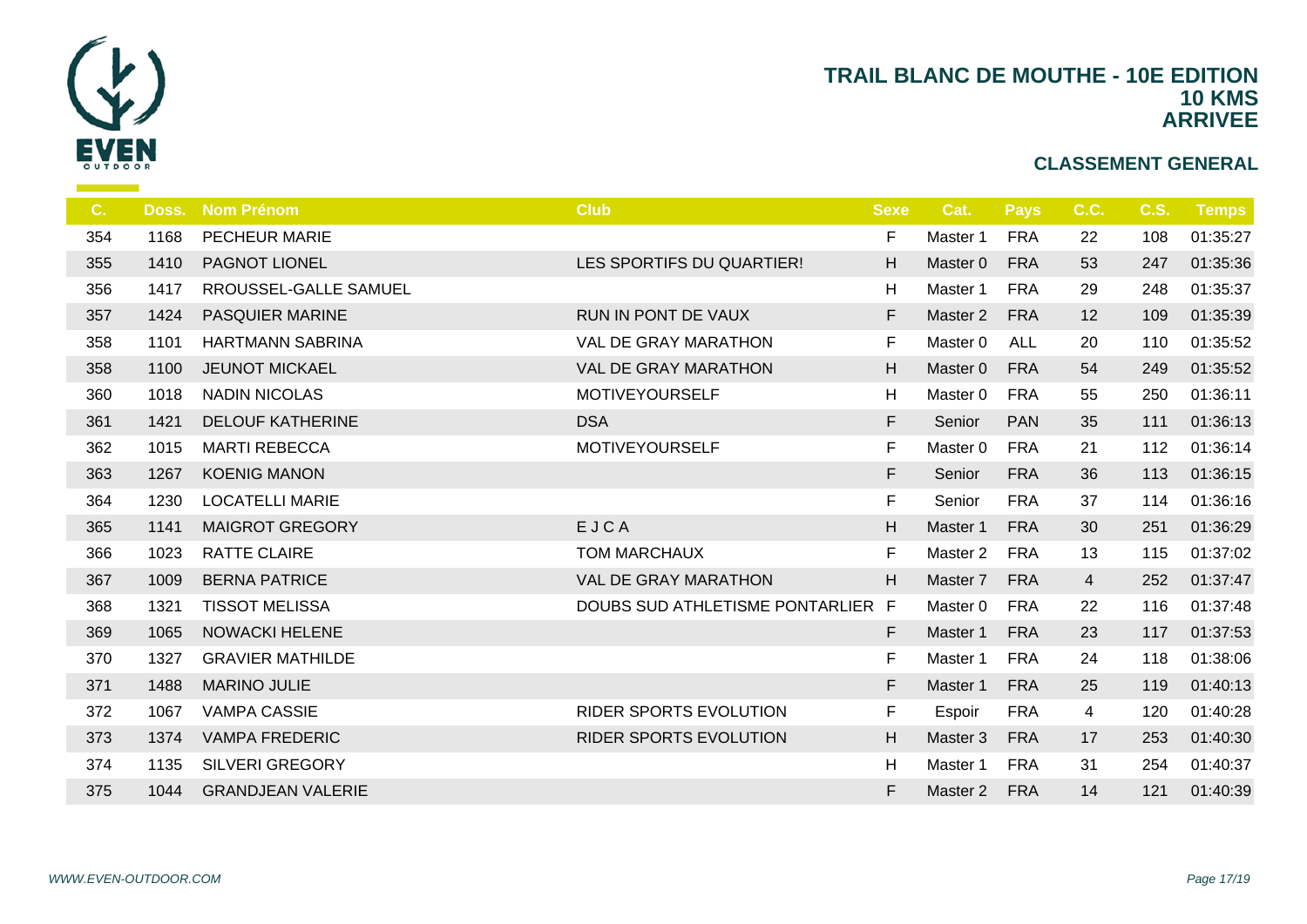

| C.  | Doss. | <b>Nom Prénom</b>            | <b>Club</b>                 | <b>Sexe</b> | Cat.                | <b>Pays</b> | C.C. | <b>C.S.</b> | Temps    |
|-----|-------|------------------------------|-----------------------------|-------------|---------------------|-------------|------|-------------|----------|
| 376 | 1043  | <b>DAVAL SAMUEL</b>          |                             | H           | Master 2            | <b>FRA</b>  | 46   | 255         | 01:40:40 |
| 377 | 1310  | <b>MULLER SONIA</b>          |                             | F           | Master 1            | <b>FRA</b>  | 26   | 122         | 01:40:41 |
| 378 | 1052  | <b>HENNIN AURELIE</b>        | <b>CAWALTAG</b>             | F           | Master 1            | <b>FRA</b>  | 27   | 123         | 01:40:55 |
| 379 | 1389  | <b>RAGUIN JULIE</b>          |                             | F.          | Senior              | <b>FRA</b>  | 38   | 124         | 01:41:42 |
| 380 | 1031  | MERAT-BALAIAN MATHILDE       |                             | $\mathsf F$ | Senior              | <b>FRA</b>  | 39   | 125         | 01:41:56 |
| 380 | 1075  | PROST CAMILLE                |                             | F           | Master 0            | <b>FRA</b>  | 23   | 125         | 01:41:56 |
| 382 | 1034  | LOUBRADOU BLANDINE           | <b>DSA PONTARLIER</b>       | F           | Master <sub>2</sub> | <b>FRA</b>  | 15   | 127         | 01:42:57 |
| 383 | 1288  | <b>GUENIN JULIEN</b>         | <b>RIVE GAUCHE</b>          | H           | Senior              | <b>FRA</b>  | 60   | 256         | 01:42:59 |
| 383 | 1273  | <b>VANHUYSE NICOLAS</b>      | <b>TEAM RIVE GAUCHE</b>     | H           | Master 3            | <b>FRA</b>  | 18   | 256         | 01:42:59 |
| 385 | 1006  | <b>DESCHAMPS PHILIPPE</b>    | <b>RUNNING DES BRUYERES</b> | H           | Master 6            | <b>FRA</b>  | 3    | 258         | 01:43:05 |
| 385 | 1459  | <b>ELHANI THEO</b>           |                             | H           | Espoir              | <b>FRA</b>  | 15   | 258         | 01:43:05 |
| 387 | 1195  | <b>AUGER ALEXANDRA</b>       |                             | F           | Master 1            | <b>FRA</b>  | 28   | 128         | 01:43:58 |
| 388 | 1339  | <b>BAILLY MARINE</b>         |                             | $\mathsf F$ | Senior              | <b>FRA</b>  | 40   | 129         | 01:44:04 |
| 389 | 1293  | <b>MARINE CHEVASSUS</b>      |                             | F           | Senior              | <b>FRA</b>  | 41   | 130         | 01:44:05 |
| 389 | 1294  | <b>MANON HUMBERT</b>         |                             | F.          | Senior              | <b>FRA</b>  | 41   | 130         | 01:44:05 |
| 391 | 1149  | <b>THOMAS VUITTON</b>        |                             | H           | Master 1            | <b>FRA</b>  | 32   | 260         | 01:46:37 |
| 392 | 1117  | <b>COURTOIS CINDY</b>        |                             | F           | Master 1            | <b>FRA</b>  | 29   | 132         | 01:46:59 |
| 393 | 1388  | <b>CABRAL HORTA SANDRA</b>   |                             | F           | Master 0            | CAP         | 24   | 133         | 01:47:01 |
| 394 | 1253  | MONNERET SANDRINE            |                             | F           | Master 1            | <b>FRA</b>  | 30   | 134         | 01:47:08 |
| 395 | 1040  | <b>BALLOT REGIS</b>          | <b>VAL DE GRAY MARATHON</b> | H           | Master 5            | <b>FRA</b>  | 5    | 261         | 01:47:21 |
| 396 | 1063  | <b>CHARLET JEAN-BAPTISTE</b> |                             | H           | Master 1            | <b>FRA</b>  | 33   | 262         | 01:47:44 |
| 397 | 1292  | <b>DELACOUR MYLENE</b>       |                             | F           | Master 0            | <b>FRA</b>  | 25   | 135         | 01:47:46 |